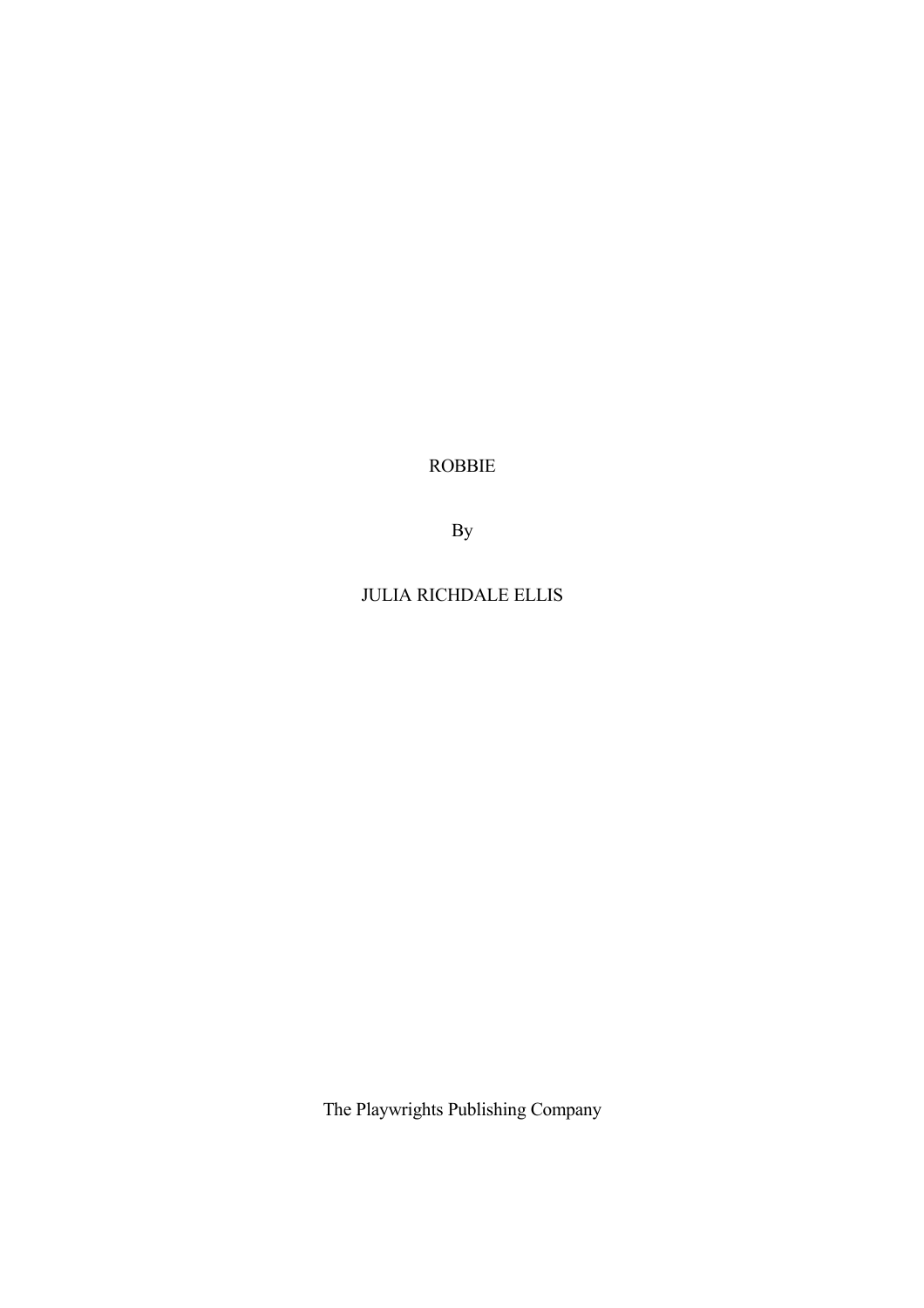Performances or readings of this play may not legally take place before an audience without a licence obtainable on application to:

> The Playwrights Publishing Co., 70, Nottingham Road, Burton Joyce, Notts, U.K., NG14 5AL [44] 01159-313356 [playwrightspublishingco@yahoo.com](mailto:playwrightspublishingco@yahoo.com)

To avoid possible disappointment, application should be made, preferably in writing, as early as possible, stating: -

- (i) Name and address of applicant
- (ii) Name and address of Society;
- (iii) Name and address of theatre or hall where performance(s) would be held;
- (iv) Times and dates of performances.

A fee will be charged for this licence which must be paid prior to the first performance otherwise the licence is automatically cancelled and the performance becomes illegal.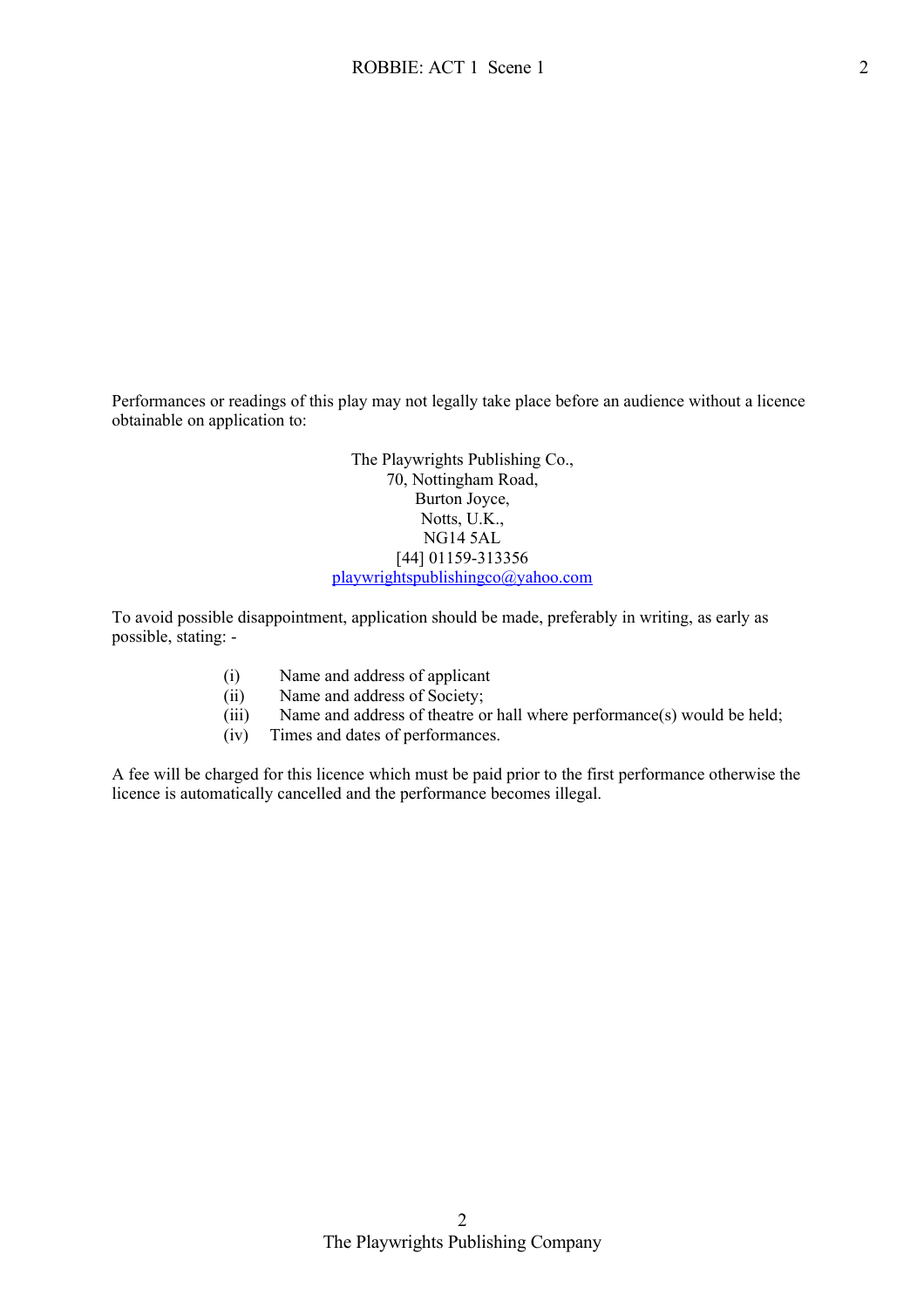## **THE CHARACTERS**

(in order of appearance)

The action of the play takes place in the living room of a modern bungalow somewhere in the midlands.

The time is the present and covers a period of six days.

When their parents are killed in a motor accident, LIZZIE JONES, JANE MURPHY and SARAH POWELL are faced with the agonising decision of who is to have the responsibility of looking after their severely handicapped brother ROBBIE POWELL.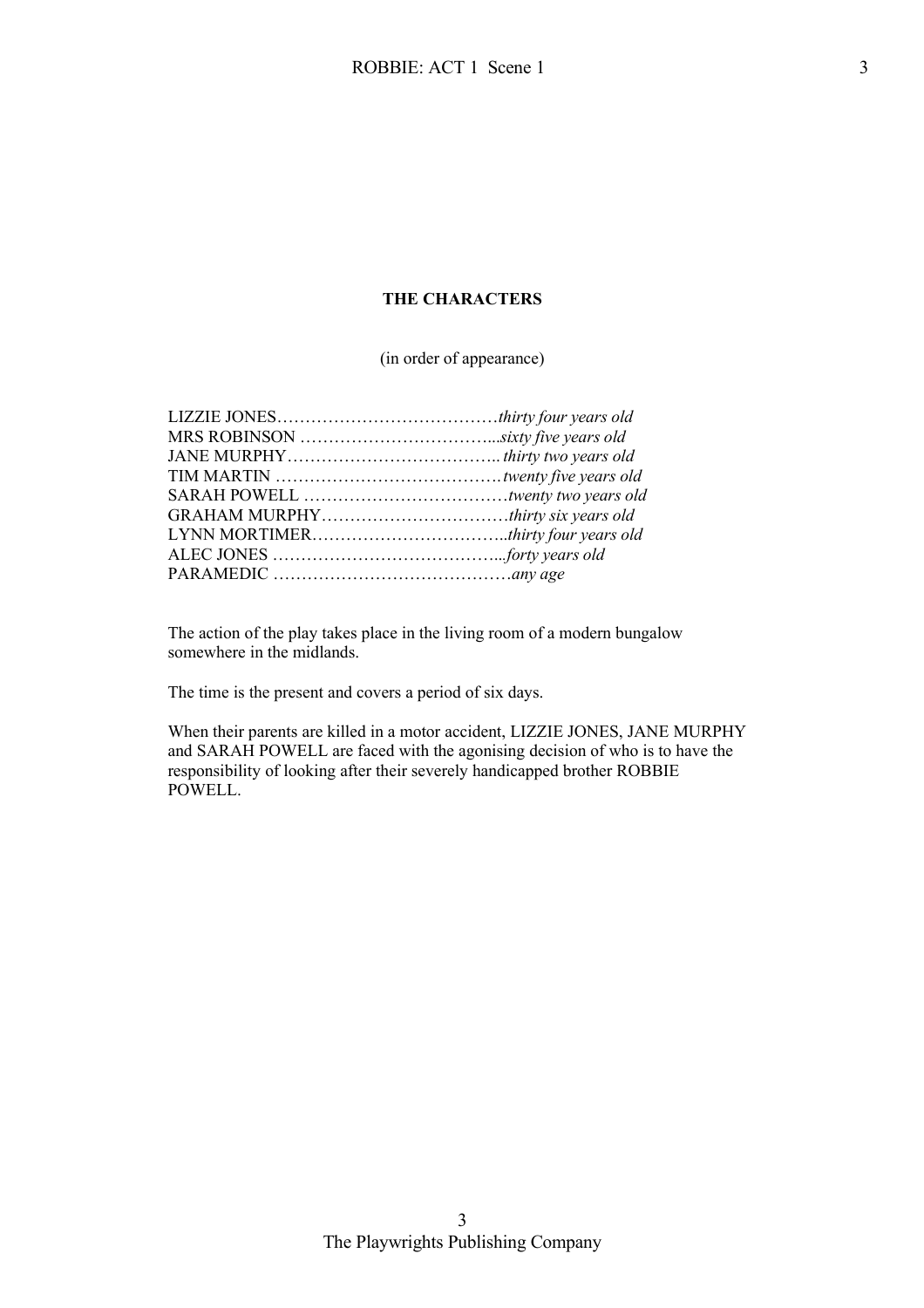#### ACT 1 SCENE 1

## The Time - The Present - Afternoon

*(A comfortable living room in a modern bungalow, a table and three chairs set C. An armchair set to side D.L. with a small coffee table below. An armchair set D.R. a stool with magazines on, set below. A bay window R. looks out onto a garden. An archway slightly up R.C. leads into the kitchen. Welsh dressers with an assortment of crockery, clock, photo frame, vase of flowers and telephone stand R. and L. of a wide doorway B.C. this leads to the hall and other rooms. A wide doorway L.C. leads into Robbie's room, through which can be seen a hospital type child's cot. This room also leads to outside for bringing in wheelchair. There is the remains of a buffet meal on the table.)*

*(The CURTAIN rises on LIZZIE JONES, a pleasant but overweight thirty-four year old, dressed in black. She is standing D.C. below table. MRS ROBSON, a garrulous Yorkshire woman aged about sixty-five, wearing a flowered pinafore over a black skirt and blouse, is in the kitchen, she comes back and forth into the living room, collecting dirty pots.)*

*(She brings a large china dish out and stands C. She holds the dish in one hand, gets a man's hanky out of her pocket and dabs at her eyes.)*

- MRS ROBSON: Shall I put this in t'sideboard cupboard, Lizzie?
- LIZZIE: Yes, we'd better put everything back, for the time being, anyway.

MRS ROBSON: *(starts to cry)* They were such lovely people.

*(LIZZIE goes to MRS ROBSON and puts her arm around her)*

- LIZZIE: Come on now, Mrs R. You start crying and you'll have me off again. Look at me, I've got so much make-up on, you'd think I was going on the stage.
- MRS ROBSON: *(sniffs)* I'm sorry,.....it's just that every time I think..... I can't help meself.
- LIZZIE: I know....I know but we've got to be brave. If I let myself go, I'd never stop.

*(MRS ROBSON moves U.C.)*

MRS ROBSON: And what about that poor boy?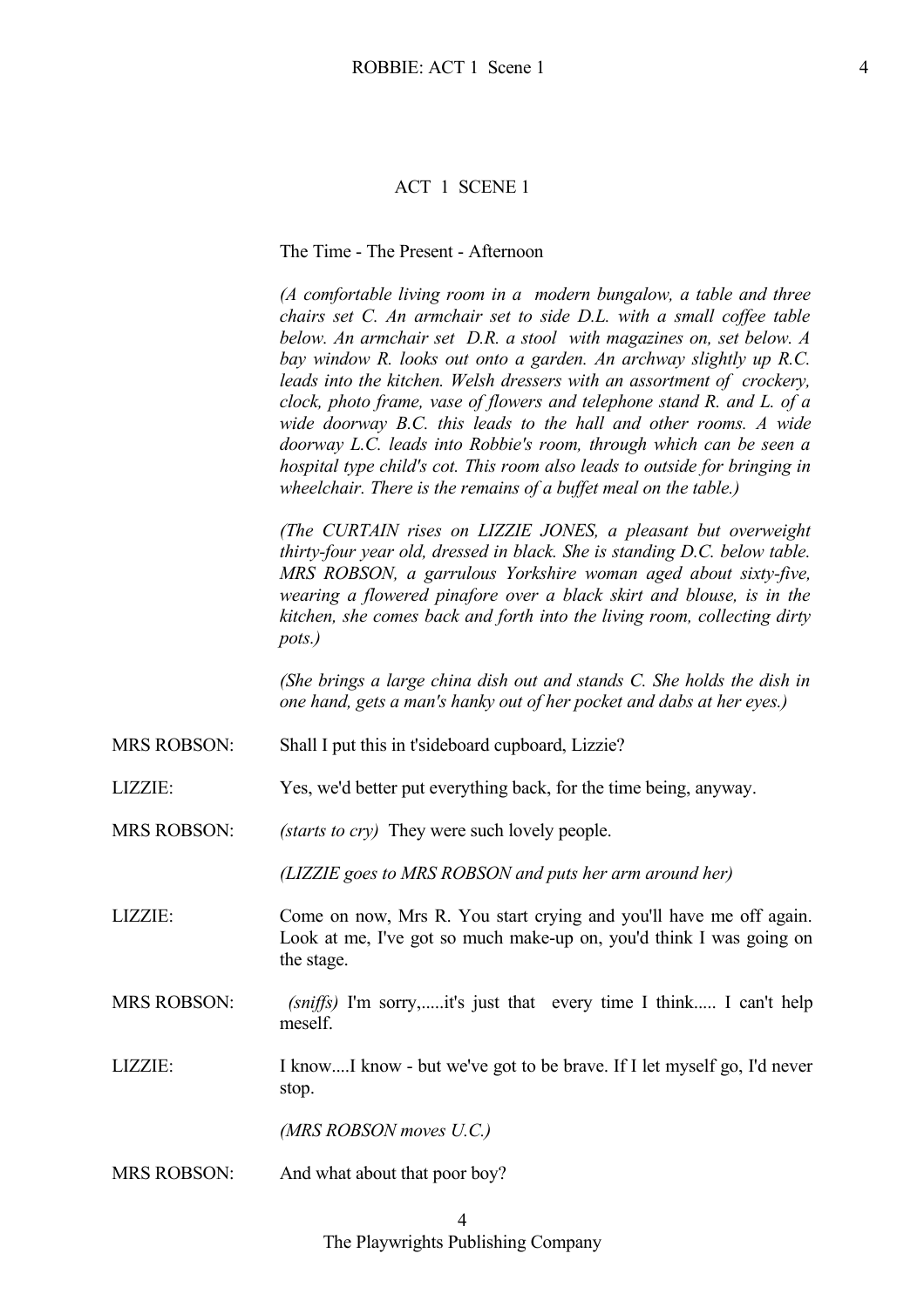- LIZZIE: There's been so many other things to think of ..... the funeral arrangements..... letting everyone know..... Besides, we can't make any definite decision without Sarah.
- MRS ROBSON: It's going to be hard for you, whatever you decide on.....It's a shame she couldn't mek it t' funeral.

*(She exits through doorway B.C.)*

 *(LIZZIE goes across L. and stands looking at the food on the table. She absently picks at a cake, crumbling it in her fingers. Then she turns up the long corners of the table-cloth to cover the food)*

 *(MRS ROBSON enters through door B.C. carrying her shopping bag and coat)*

LIZZIE: I'll leave this food out until Jane comes back - she might feel like something. She hasn't eaten a thing all day.

*(MRS ROBSON takes pinafore off)*

- MRS ROBSON: I haven't seen you eat much, for that matter.
- LIZZIE: Every time I try to swallow I feel as though the food's going to choke me.
- MRS ROBSON: *(sighing)* Yes.....I remember when my Frank went, I lost more 'an two stone.

*(She puts on her coat)*

- LIZZIE: I could do with losing weight... but not like this.
- MRS ROBSON: Now the funeral's over and done with, you're past the worst.
- LIZZIE: I hope you're right.
- MRS ROBSON: I'd best be going else I'll miss me bus.

*(LIZZIE looks at watch)*

LIZZIE: If you wait a few minutes Jane shouldn't be long, she'll run you home.

MRS ROBSON: I wouldn't dream of it. You've more than enough on yer 'ands without running me about.

LIZZIE: It's no trouble, honestly. You've done so much the last few days, it's the least we can do.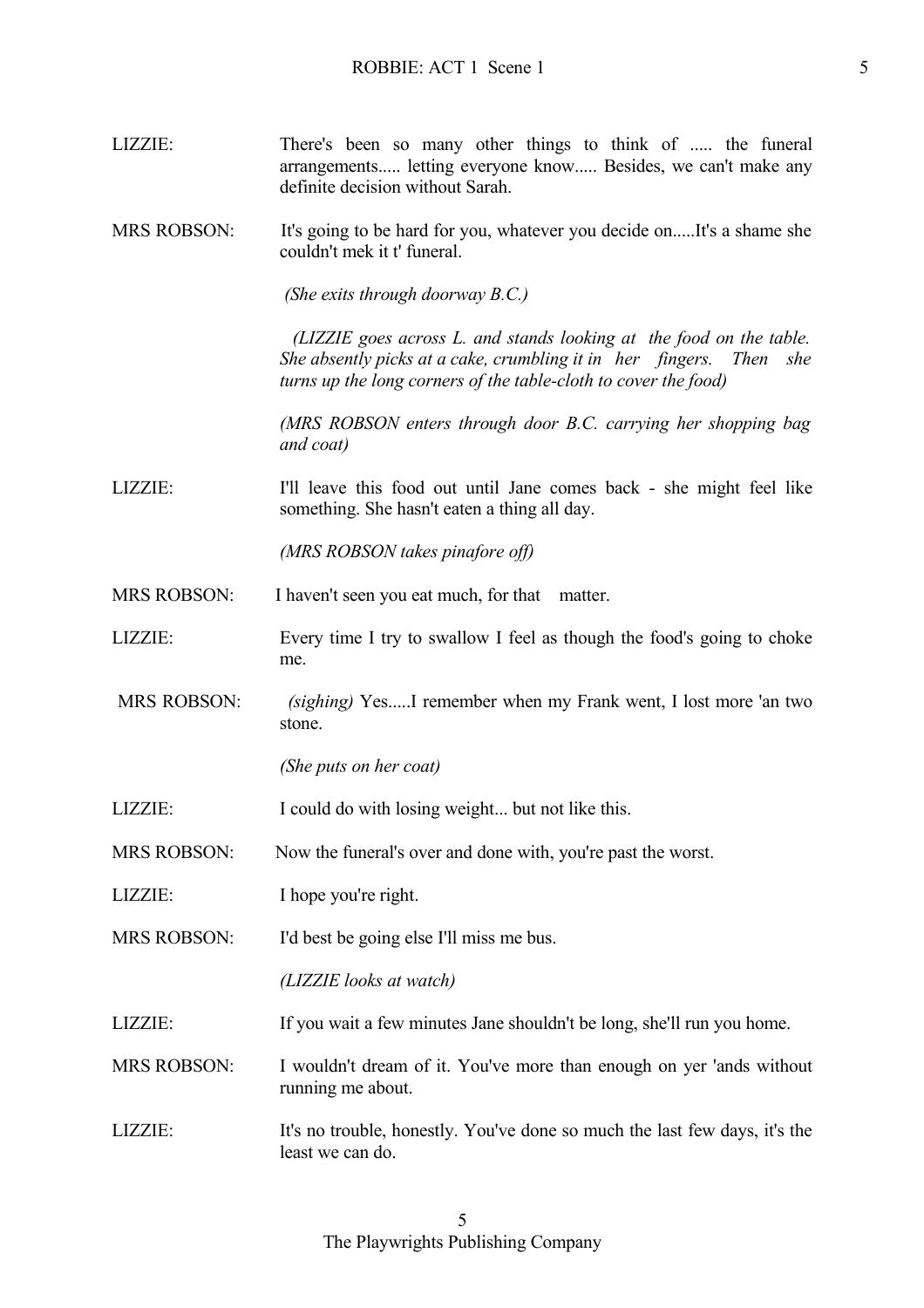- MRS ROBSON: Oh, go on with you. I wouldn't see you struggling would I? What time d'you want me tomorrow?
- LIZZIE: Lynn should be bringing Robbie back fairly early....so, about nine?
- MRS ROBSON: Fine...well, I'll be off then.

*(off stage an outer door slams)*

 *(JANE MURPHY, a very attractive blonde of thirty-two enters through doorway L.C. and comes D.C. She is wearing an expensive black suit and black hat, she carries a black handbag)*

JANE: Are you going, Mrs R? Do you want a lift?

*(She takes off hat)*

MRS ROBSON: Bless y'soul, no....I've just bin saying t'Lizzie - you've more than enough to cope with.....*(to LIZZIE)* And you get a good night's sleep while you have the chance...... I'll see you in t'mornin'.

*(MRS ROBSON exits through doorway L.C.)*

 *(JANE comes D.L. puts handbag on chair then throws hat on to coffee table)*

JANE: I'll never wear that again!

 *(She sits in chair and removes her shoes)*

Put the kettle on, Liz.

*(LIZZIE goes R. into kitchen)*

- LIZZIE: *(off stage)* There's all that food left. You ought to eat something.
- JANE: I'm not really hungry just gasping for a cup of tea! *(She stretches out legs, admiring them.)* That station's a draughty hole.

 *(LIZZIE comes back in)*

LIZZIE: You saw them onto the train, did you? Were they all right?

JANE: Aunt Marian cried a bit - kept saying she couldn't believe it - can any of us? But I think they'll be all right. Uncle Ben was in his element - three females to look after.

- LIZZIE: Bless him, he's such a dear.
- JANE: *(yawning)* A real poppet. Oh...by the way...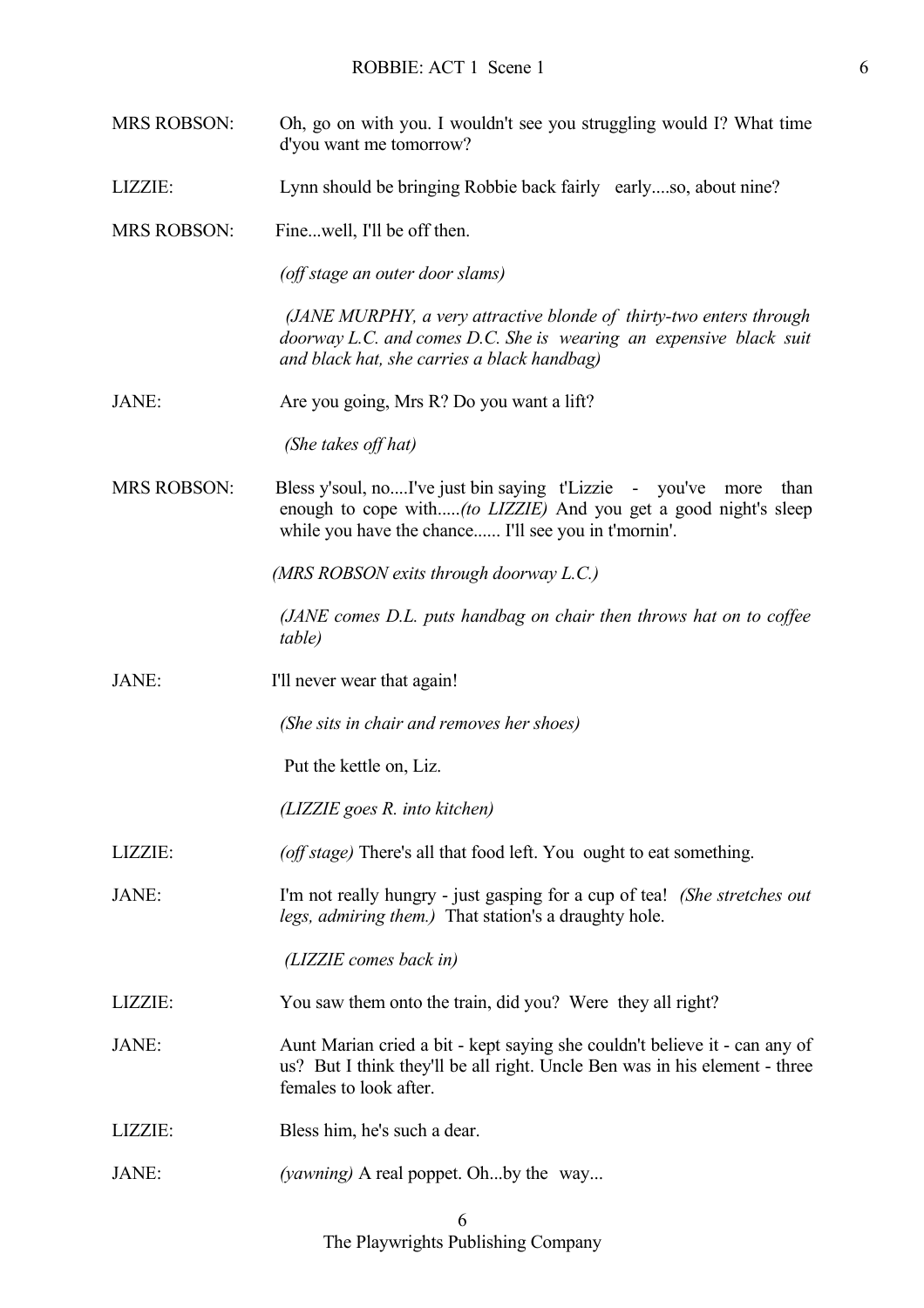*(She reaches into handbag, takes out a cheque and waves it at LIZZIE)*

.....he gave me this.

 *(LIZZIE goes D.L. and takes the cheque)*

- LIZZIE: Five hundred pounds!
- JANE: I know! He said it might take time for the Wills to be proved.
- LIZZIE: When, we find them. I can't understand why they didn't tell us who the solicitor was...... This'll certainly come in very useful, I've shelled out quite a bit the last few days.
- JANE: It's made out to you. And don't forget, Graham and I did offer to help.
- LIZZIE: I know you did. Anyway, this'll make things a lot easier. I've got to pay Mrs Robson, she's owed money from before.... *(She stops, choked up)* .....last week, as well as all the extra she's done this week.
- JANE: *(nodding towards kitchen)* Kettle's boiled.

 *(LIZZIE goes R. into kitchen, comes back with tea tray, puts it on table, pours out two mugs of tea, passes one to JANE, picks up her own goes R. and stares through window)*

LIZZIE: What time did you say Sarah's plane's due in?

*(JANE sips tea appreciatively)*

- JANE: If it's on schedule, about seven o'clock. Graham's picking us up about quarter to six. That'll give us a good hour to get to the airport.
- LIZZIE: *(drinking tea)* There's a lot of sorting out to do.
- JANE: Oh...not now Liz! I'm too wound up to think straight.

*(LIZZIE turns sharply)*

- LIZZIE: So am I! But we can't just ignore things the problem won't go away!
- JANE:  $You're right...but it's so...distasteful...to have to go through$ everything....all their private things. Can't we leave it a little while longer? Until I feel more able to cope?
- LIZZIE: You're always thinking of yourself! We've got to cope. If there wasn't Robbie to consider. I'd agree with you, we could leave it.

*(She comes D.R. and stands below table)*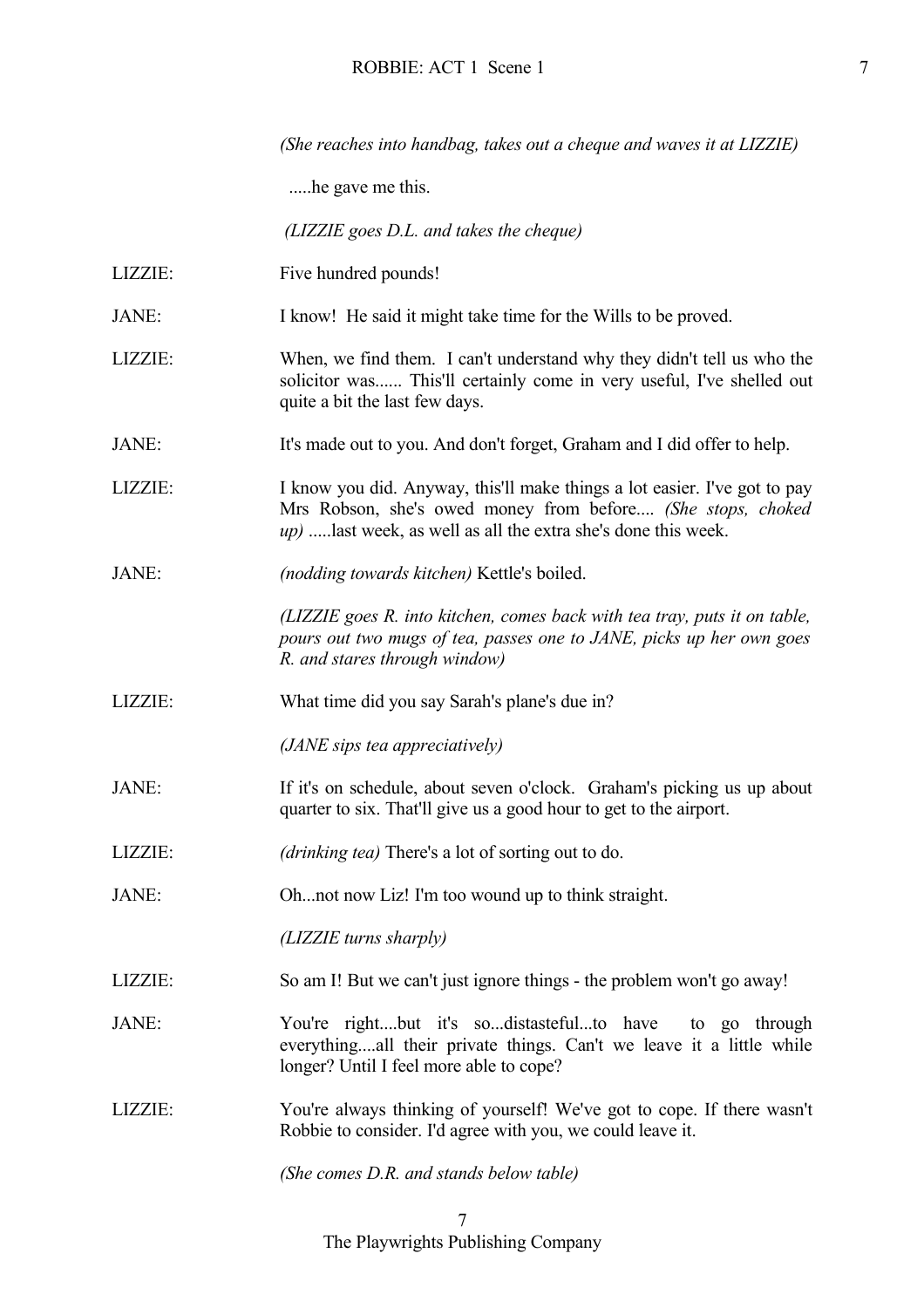But we've got to decide what's to be done, soon! I can't stay here forever, you know.

- JANE: Well, perhaps Sarah will take on some of the responsibility.
- LIZZIE: We can't rely on that, can we? *(She pauses)* I wonder what she looks like now....what kind of a person she's grown up into. It's a long time, twelve years.
- JANE: Twelve years.... I expect she'll have changed so much we won't recognise her.
- LIZZIE: I think there's a photo somewhere, of her at her Confirmation.
- JANE: Is there? I don't remember that.
- LIZZIE: Don't you? It was on Mum's dressing table for ages, she was very proud of it.
- JANE: A case of, absence makes the heart grow fonder.
- LIZZIE: Probably.....I suppose we should have postponed the funeral until she got here.
- JANE: It was just one of those things.... *She realises what Lizzie has just said*) You can't do that, can you – postpone funerals? I've never heard of anyone doing that. Weddings, yes - but not funerals.
- LIZZIE: I don't know.....she sounded quite upset when she rang from Singapore.....
- JANE: Where is that photo, anyway?
- LIZZIE: In the old album I should think.....If you're not going to eat any of this, I may as well put it in the fridge, we can finish it off tomorrow.

*(LIZZIE starts clearing table, going back and forth to kitchen)*

*(JANE watches her then gets up and pads up C.)*

JANE: I'm going to find it. Is it in the bureau?

 *(LIZZIE comes out of kitchen)*

LIZZIE: In one of the drawers. I saw it when we were searching for the insurances.

*(JANE exits through door B.C.)*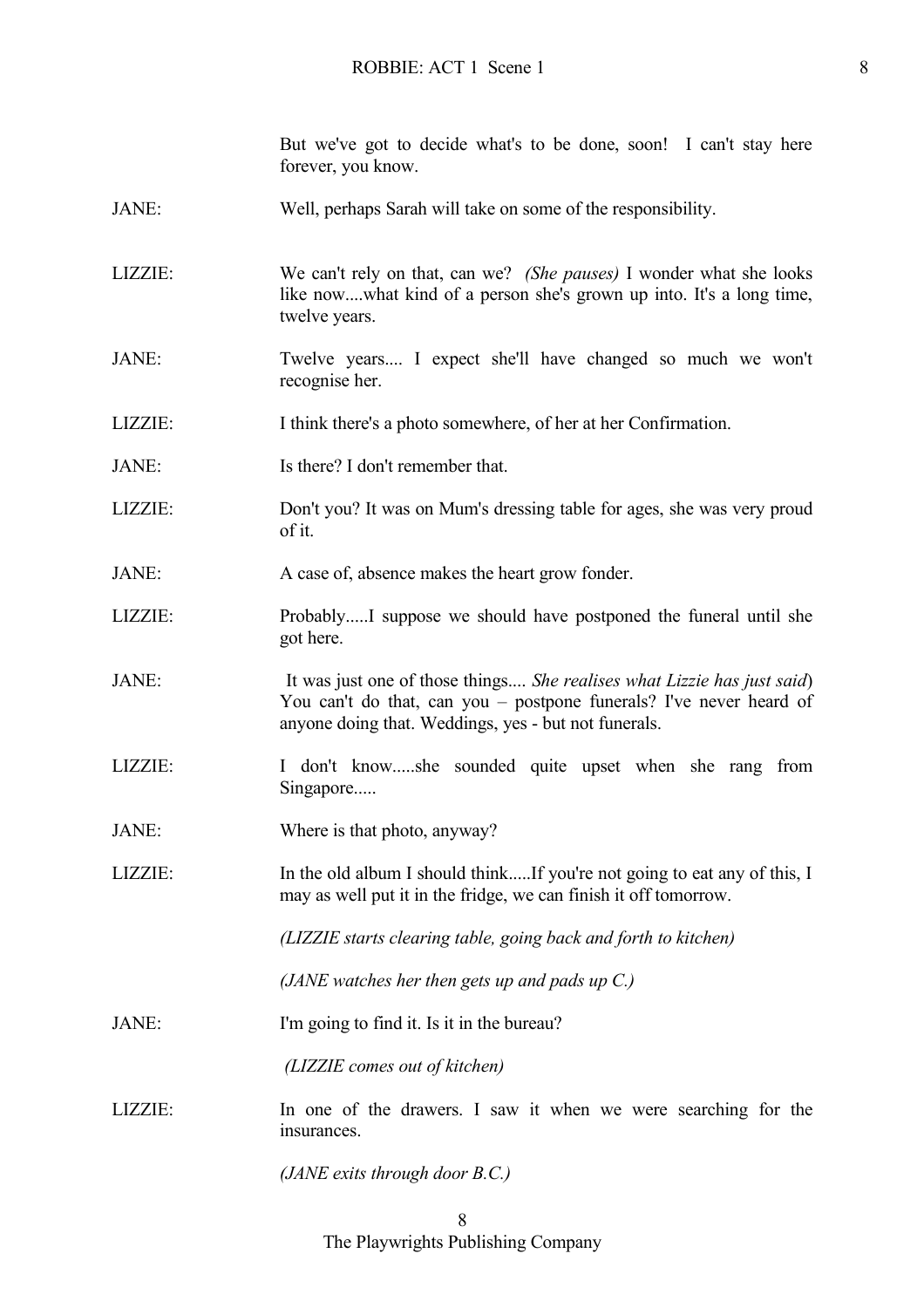*(LIZZIE stands gazing thoughtfully at the doorway, then with a deep sigh she goes U.C. to B.L. opens a drawer, takes out a duster. She moves D.C. and flicks the duster over the table. She goes U.C. gets a vase of flowers from top of dresser, comes D.C. places it on the table, stands looking a it)*

 *(JANE enters through door B.C. carrying a large old photo album. She comes D.C. places it on table, sits down L. of table)*

JANE: Come on, Liz, sit down and take the weight off....You've hardly sat down all day.

*(she opens album)*

*(LIZZIE sits R. of table)*

- LIZZIE: I wonder why!
- JANE: There's no need to be sarky! Oh my God! Get an eyeful of this one*..... (She laughs)* What do we look like!
- LIZZIE: *(laughs)* Those were the dresses Mum made for the Easter Festival if I remember rightly - a century ago!

*(JANE turns pages)*

JANE: And look at this one! *(She peers closely)* What year was this taken? I can't read it.

*(LIZZIE bends over the page)*

- LIZZIE: Let me see, my eyesight's better than yours....you should get some glasses..... Nineteen eighty! The year before they had Robbie - I remember because it was the last time we all went on holiday, together.
- JANE: So it was....I was eighteen, it was just before I went to college....Sarah was only eight....

*(She starts to cry)*

We were a happy family in those days, Liz.

- LIZZIE: Yes.... now, don't get upset. *(She turns the pages)* Oh....here's one of Mum - she was pregnant!
- JANE: *(recovering)* Goodness! she looks as though she's about to give birth to an elephant *(She claps hand to her mouth)* I'm sorry - I didn't think what I was saying.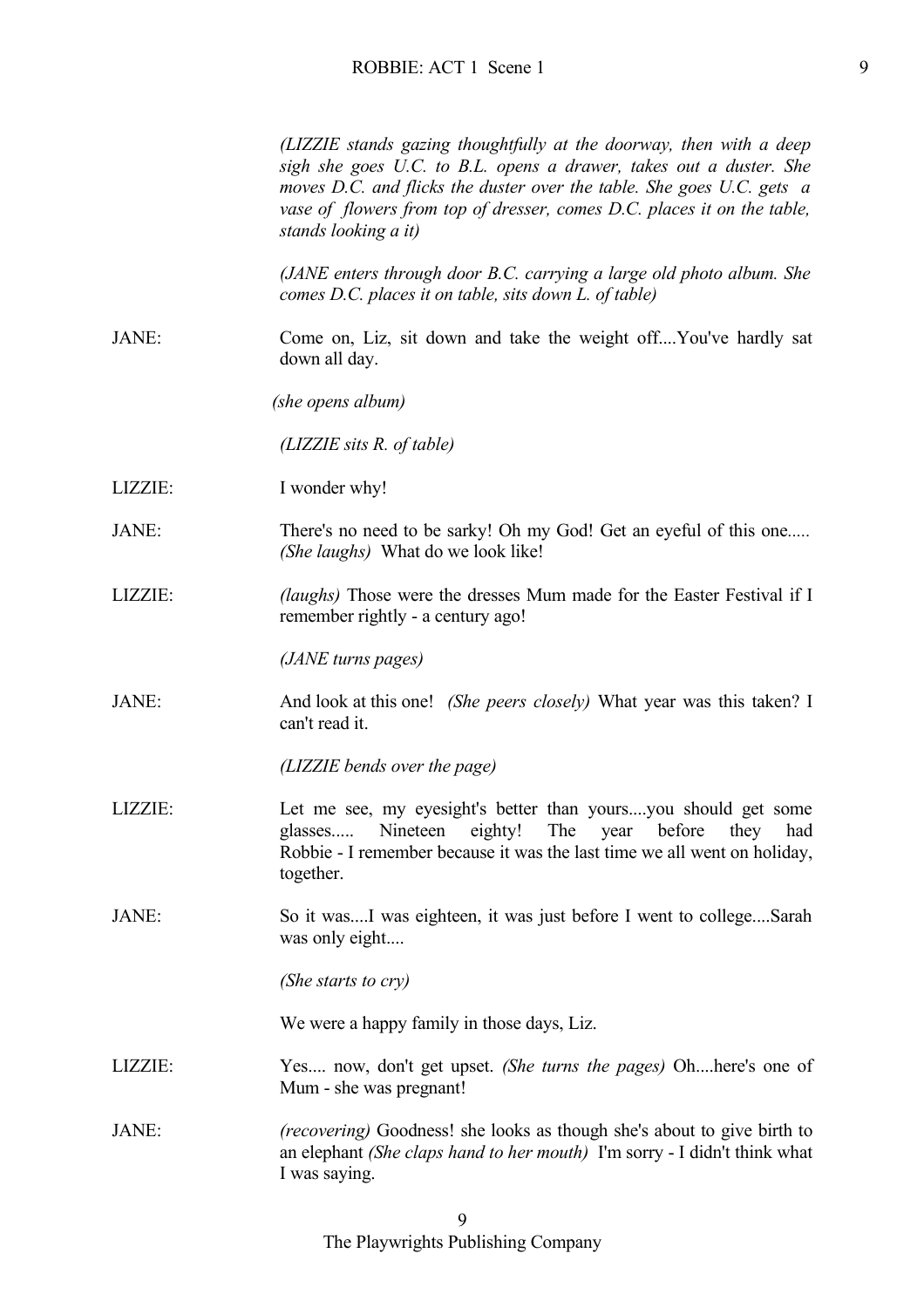| LIZZIE: | He might as well have been.                                                                                                                                                                                                                                                                                    |
|---------|----------------------------------------------------------------------------------------------------------------------------------------------------------------------------------------------------------------------------------------------------------------------------------------------------------------|
| JANE:   | Lizzie! It's not like you, to say a thing like that.                                                                                                                                                                                                                                                           |
| LIZZIE: | It's seeing those photos. It's years and years since that album was<br>brought out, there were no more photos after Robbie was born.                                                                                                                                                                           |
|         | (She gets up quickly)                                                                                                                                                                                                                                                                                          |
|         | Oh, put it away, JaneI can't stand it.                                                                                                                                                                                                                                                                         |
|         | (JANE closes album)                                                                                                                                                                                                                                                                                            |
| JANE:   | I thought it would be a good idea. But if you feel like thatI'll take it<br>back in a minute.                                                                                                                                                                                                                  |
| LIZZIE: | They bring back too many memories. I can't handle it at the moment.                                                                                                                                                                                                                                            |
| JANE:   | Let's have a drink.                                                                                                                                                                                                                                                                                            |
| LIZZIE: | I'm awash with tea.                                                                                                                                                                                                                                                                                            |
| JANE:   | I didn't mean tea! I meant a "real" drink.                                                                                                                                                                                                                                                                     |
| LIZZIE: | Jane! It's only half past three in the afternoon.                                                                                                                                                                                                                                                              |
| JANE:   | So! I fancy a long G and T.                                                                                                                                                                                                                                                                                    |
| LIZZIE: | You'll be lucky! Dad only liked his Guinness, and you know what our<br>Mum was like - one glass of wine and she was well away. Do you<br>remember that time at Uncle Ben's ? I suppose having Robbie to look<br>after put a stop to all that partyingWe did used to have some fun<br>thoughbefore he was born. |
| JANE:   | <i>(not listening)</i> YesThere must be something - somewhere.                                                                                                                                                                                                                                                 |
|         | (Jane goes B.L. and B.R. looks in cupboards)                                                                                                                                                                                                                                                                   |
| LIZZIE: | What about the sitting room - in the sideboard ? I'll go and see what I<br>can find.                                                                                                                                                                                                                           |
|         | (LIZZIE goes U.C. and exits through door B.C.)                                                                                                                                                                                                                                                                 |
| JANE:   | (calling after her) Bring some glasses as well - if you find anything.                                                                                                                                                                                                                                         |
|         | (off stage clinking of bottles and glasses)                                                                                                                                                                                                                                                                    |
| LIZZIE: | (off stage) You'll never guess what I've found                                                                                                                                                                                                                                                                 |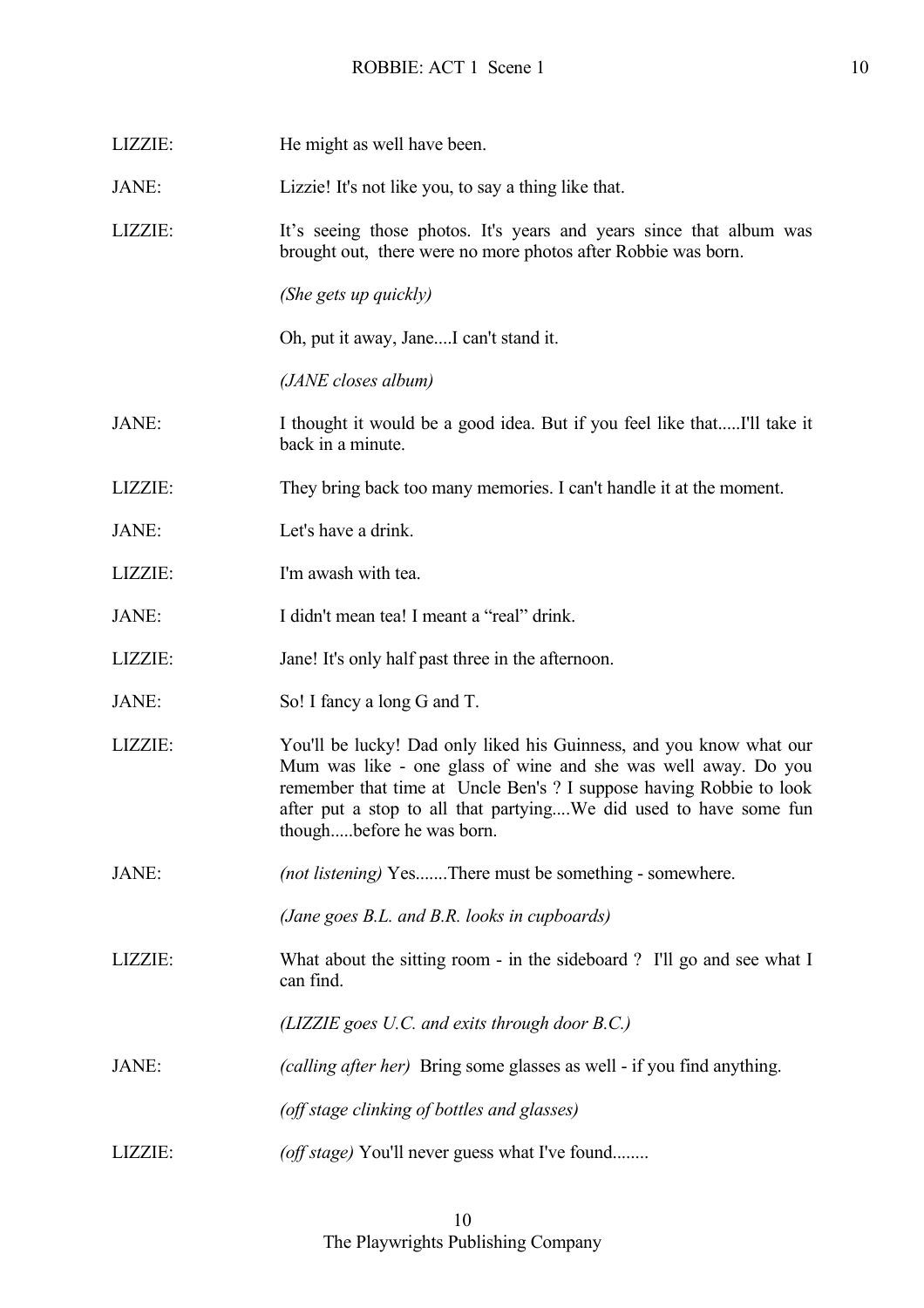|         | (She enters B.C. carrying a bottle of vodka and two glasses, she waves<br>bottle at JANE)                              |
|---------|------------------------------------------------------------------------------------------------------------------------|
|         | vodka! I wonder how long it's been in there?                                                                           |
| JANE:   | Ooooh lovely! Is there anything to go with it?                                                                         |
| LIZZIE: | Nonot in therethere's some orange juice in the fridgeI reckon this<br>must be pretty old vodka                         |
|         | (She looks closely at bottle)                                                                                          |
|         | God knows where it came from - I've never known them drink it -<br>have you?                                           |
|         | (She comes D.C. and puts glasses and bottle on table)                                                                  |
| JANE:   | Can't remember. Come on Liz - open it. I'll get the orange. I suppose it's<br>too much to hope that there's any tonic. |
|         | (JANE goes R. into kitchen, brings back an open carton of orange juice<br>crosses to L. and puts it on table)          |
|         | (LIZZIE struggles to unscrew vodka bottle cap)                                                                         |
| LIZZIE: | God, this is tight!                                                                                                    |
|         | (She finally manages it and pours a very generous measure into each<br>glass)                                          |
|         | (They sit down at table)                                                                                               |
|         | (JANE raises her glass)                                                                                                |
| JANE:   | Bottom's up!                                                                                                           |
|         | (LIZZIE raises her glass, then takes a big gulp)                                                                       |
| LIZZIE: | Oooohheavens - that's strong! Ooooh, I can't drink much of this                                                        |
|         | (She studies her glass)                                                                                                |
|         | It must be a hundred and fifty percent proof - it's gone to my elbows.                                                 |
|         | (She moves her arms in and out exercising her elbows)                                                                  |
| JANE:   | Your elbows?                                                                                                           |
| LIZZIE: | I've lost all feeling in them.                                                                                         |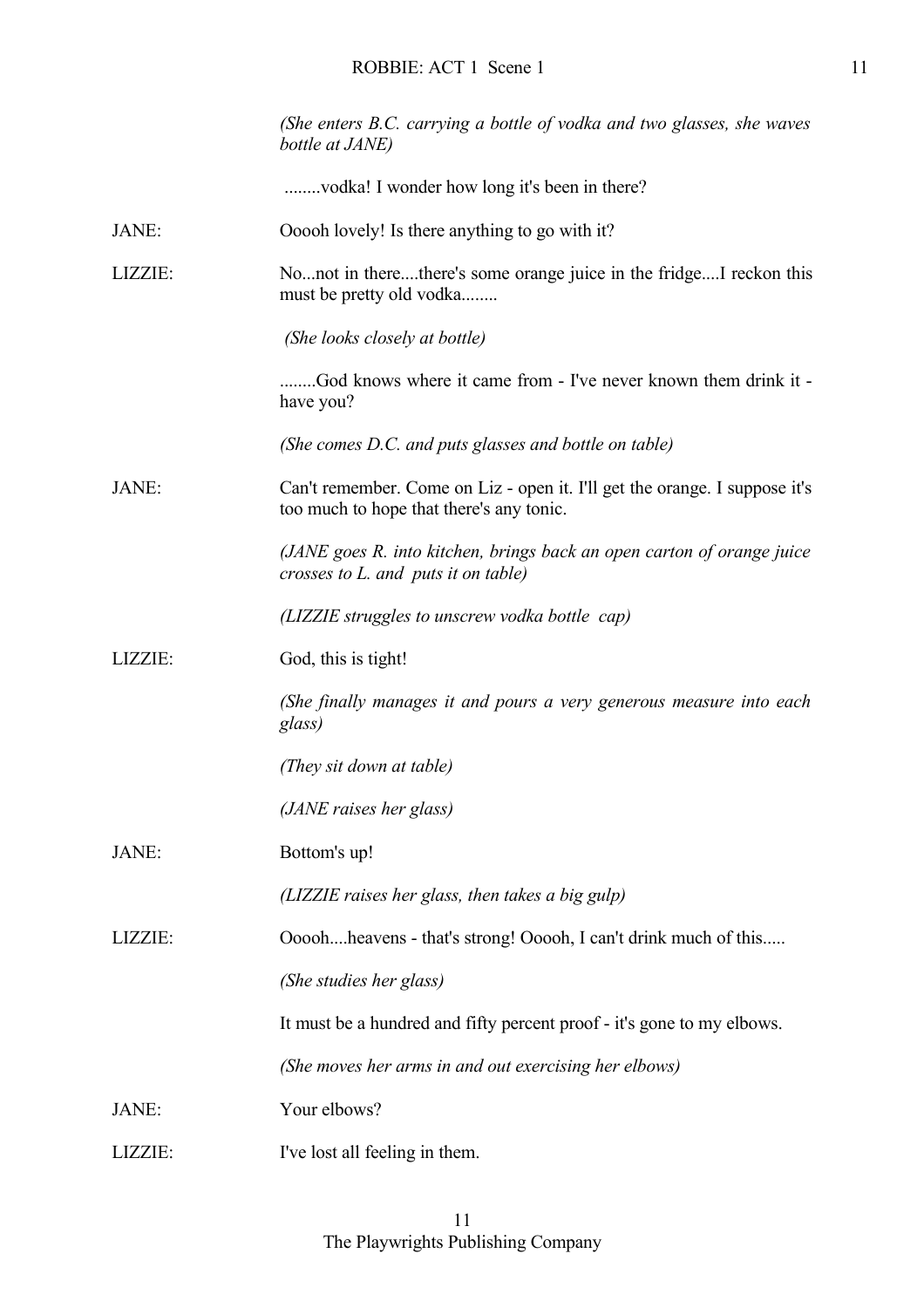| JANE:   | <i>(laughs)</i> You fool! It's because you're not used to it.                                                                                                                                   |
|---------|-------------------------------------------------------------------------------------------------------------------------------------------------------------------------------------------------|
|         | (She puts her glass on table)                                                                                                                                                                   |
|         | Here - water it down a bit more.                                                                                                                                                                |
|         | (She pours more orange into LIZZIE's glass)                                                                                                                                                     |
|         | Theretry that now.                                                                                                                                                                              |
| LIZZIE: | (sips drink) That's betterOoooh, my lips have gone stiff.                                                                                                                                       |
| JANE:   | Oh, stop moaningget it down you - it'll blunt the edges.                                                                                                                                        |
| LIZZIE: | The edges of what?                                                                                                                                                                              |
| JANE:   | Reality I suppose.                                                                                                                                                                              |
| LIZZIE: | I don't know whether that's such a good idea.                                                                                                                                                   |
| JANE:   | Anything's better than this awful miserable ache I've got in my chest.                                                                                                                          |
| LIZZIE: | (slurring slightly) I know what you mean. It's like something's missing.                                                                                                                        |
| JANE:   | It is!                                                                                                                                                                                          |
|         | (silence)                                                                                                                                                                                       |
|         | (They sip their drinks, deep in thought)                                                                                                                                                        |
| LIZZIE: | (slowly) Do you think they knew anything about it?                                                                                                                                              |
| JANE:   | The police said it would have been very quick.                                                                                                                                                  |
| LIZZIE: | How could they tellfor sure I mean?                                                                                                                                                             |
| JANE:   | Experience, they see enough of that sort of thing. Anyway, we must try<br>and put it out of our minds. It doesn't serve any purpose to keep raking it<br>up - imagining what they went through. |
| LIZZIE: | I can't help thinking - picturingI'm not relishing having to tell Sarah<br>what happened either, it'll just bring it all back again.                                                            |
| JANE:   | You know what the vicar said, 'Time doesn't make you forget, it just<br>makes it easier to bear'.                                                                                               |
| LIZZIE: | Platitudes. I don't feel as if I'll ever come to terms with it                                                                                                                                  |
|         | (She pauses)                                                                                                                                                                                    |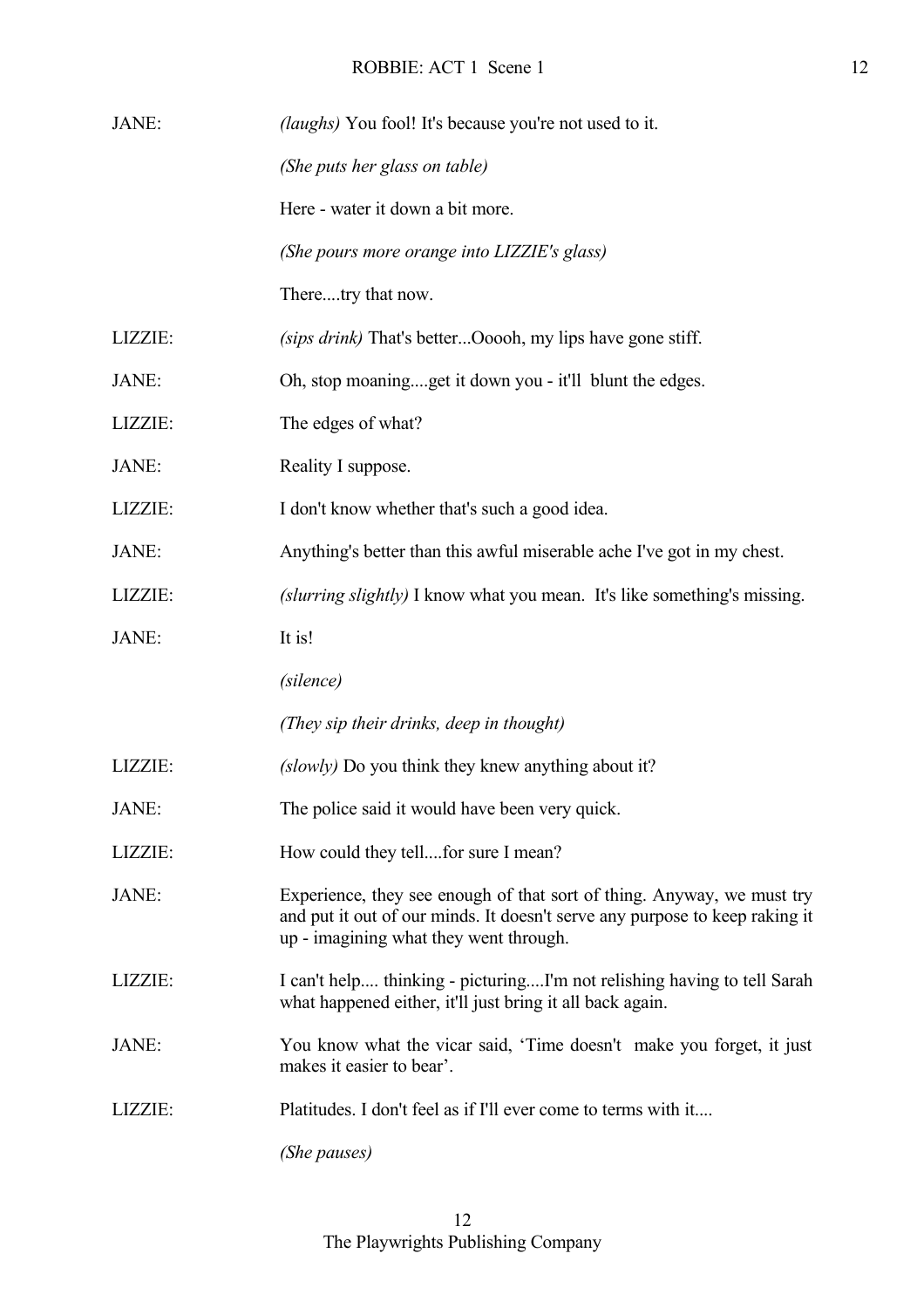| I wonder what she's really like - as a person - how're we going to get |  |
|------------------------------------------------------------------------|--|
| on with her, coming back after all these years?                        |  |

JANE: We'll find out, won't we?

 *(silence - as they sip their drinks)*

- LIZZIE: *(slowly)* Do you think he knows....that he senses something?
- JANE: I don't know, how can we tell?
- LIZZIE: He's been making his noise a lot these last few days....He's never been away from Mum in his life - well, not longer than a few hours. He must be missing her.
- JANE: Don't Lizzie....I don't want to think about it my own grief's bad enough! Besides, how can he feel anything? He's just a vegetable - no matter how much we delude ourselves - that's what he is.
- LIZZIE: Jane!
- JANE: It's true. He's never responded to anything has he?.
- LIZZIE: I've never heard you talk like that before.
- JANE: I've never been in this situation before.
- LIZZIE: I don't think vodka suits you.
	- *(JANE pours another generous measure into each glass)*
- JANE: As it's the only thing we have I can't be choosey, can I? Besides, it's not the vodka, it's time we faced the truth.
- LIZZIE: There's no need to be so cruel....you'd never have dared say anything like that in front of Mum and Dad.
- JANE: I'm sorry if it seems cruel, but we've got to be realistic it's going to be damned hard. But we've got our own children to think of, and more importantly, our marriages...look how having him affected them – they had no life.
- LIZZIE: *(upset)* Do you think I haven't thought out all the implications? That I haven't laid awake the last few nights - trying all permutations to find a solution which will suit us all, and still do what Mum wanted?
- JANE: *(impatiently)* But Mum isn't here any longer, Lizzie what she wanted doesn't really enter into it now....does it?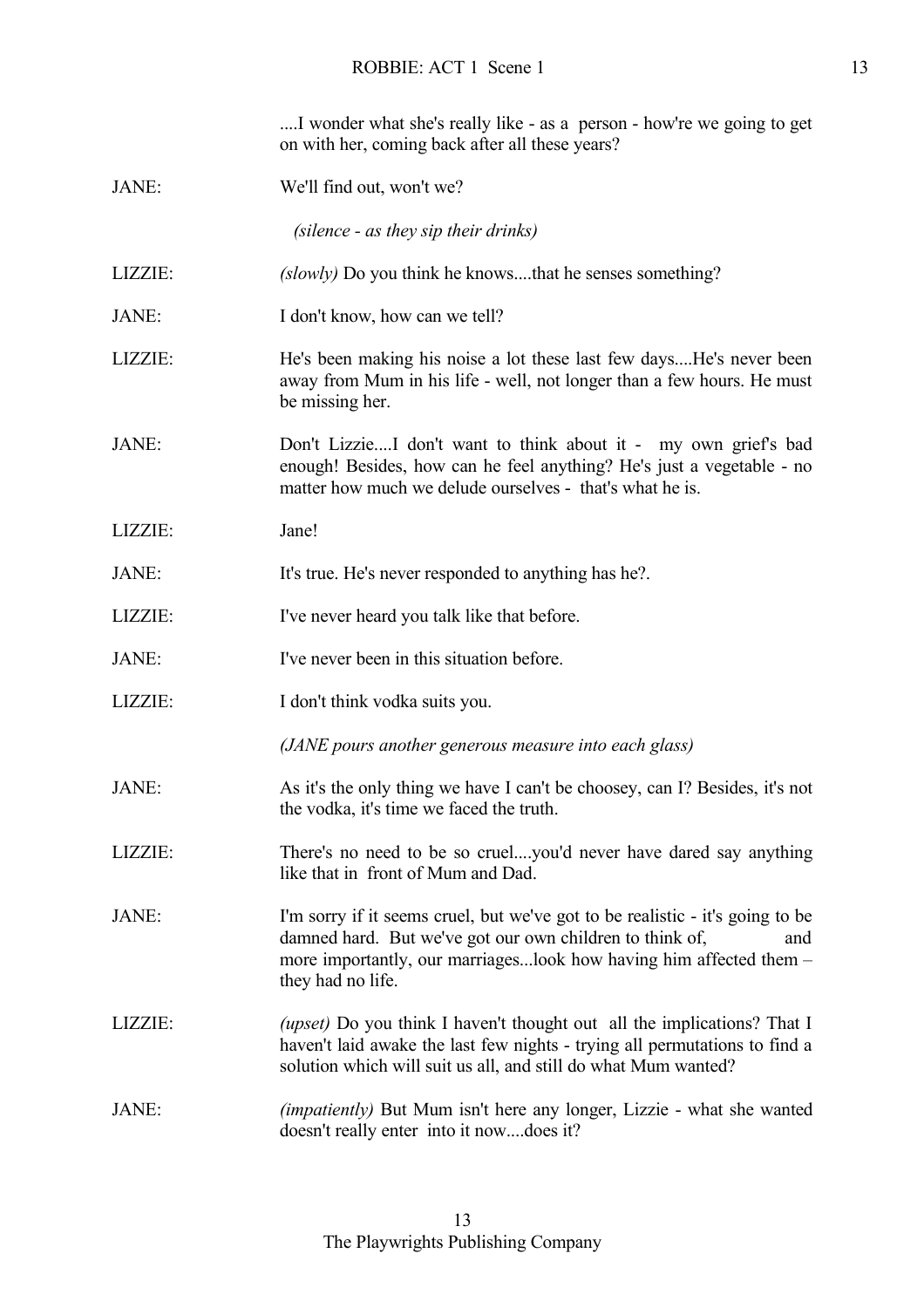| LIZZIE:      | (tiredly) How can you say that? It was always understood that if<br>anything ever happened, we'd be responsiblebetween us.                                                                                                                 |
|--------------|--------------------------------------------------------------------------------------------------------------------------------------------------------------------------------------------------------------------------------------------|
| JANE:        | We've got to consider what's right for Robbie - yes, but we have to come<br>first.                                                                                                                                                         |
| LIZZIE:      | (stubbornly) I want to do what Mum wanted.                                                                                                                                                                                                 |
|              | (doorbell rings)                                                                                                                                                                                                                           |
|              | Who on earth can that be?                                                                                                                                                                                                                  |
| JANE:        | There's one way to find out                                                                                                                                                                                                                |
|              | (LIZZIE makes no effort to move)                                                                                                                                                                                                           |
|              | <i>(doorbell rings again)</i>                                                                                                                                                                                                              |
| JANE:        | Oh, I'll go! Where's my shoes?                                                                                                                                                                                                             |
|              | (She looks around finally finds them and puts them on, goes U.C. and<br>exits through door B.C.)                                                                                                                                           |
|              | (LIZZIE stands up and moves U.C. listens, then hurries D.R. and is<br>sitting in armchair as JANE enters through door B.C. She looks<br>warningly at LIZZIE, gesturing to her to move the bottle of vodka but<br>LIZZIE doesn't cotton on) |
|              | (TIM MARTIN enters behind JANE, He carries a briefcase, he is an<br>earnest looking social worker aged twenty five, wearing jeans and<br>sweatshirt. His long hair is tied back in a pony tail)                                            |
| <b>JANE:</b> | This is my sister, Mrs Jonesshe's staying here at the moment, looking<br>after our brother. Lizzie! This is                                                                                                                                |
|              | (She turns to Tim)                                                                                                                                                                                                                         |
|              | I'm sorry I didn't quite catch your name.                                                                                                                                                                                                  |
| TIM:         | Tim Martin, but please, call me Tim.                                                                                                                                                                                                       |
|              | (TIM moves D.R. to where LIZZIE is sitting in a daze. The vodka has<br>just hit her. Tim holds out his hand. LIZZIE stares at it)                                                                                                          |
| JANE:        | He's come from the Social Services Lizzie!                                                                                                                                                                                                 |
|              | (LIZZIE grasps Tim's hand, pumping it up and down)                                                                                                                                                                                         |
|              | (TIM finally manages to extricate it. He moves L. below table)                                                                                                                                                                             |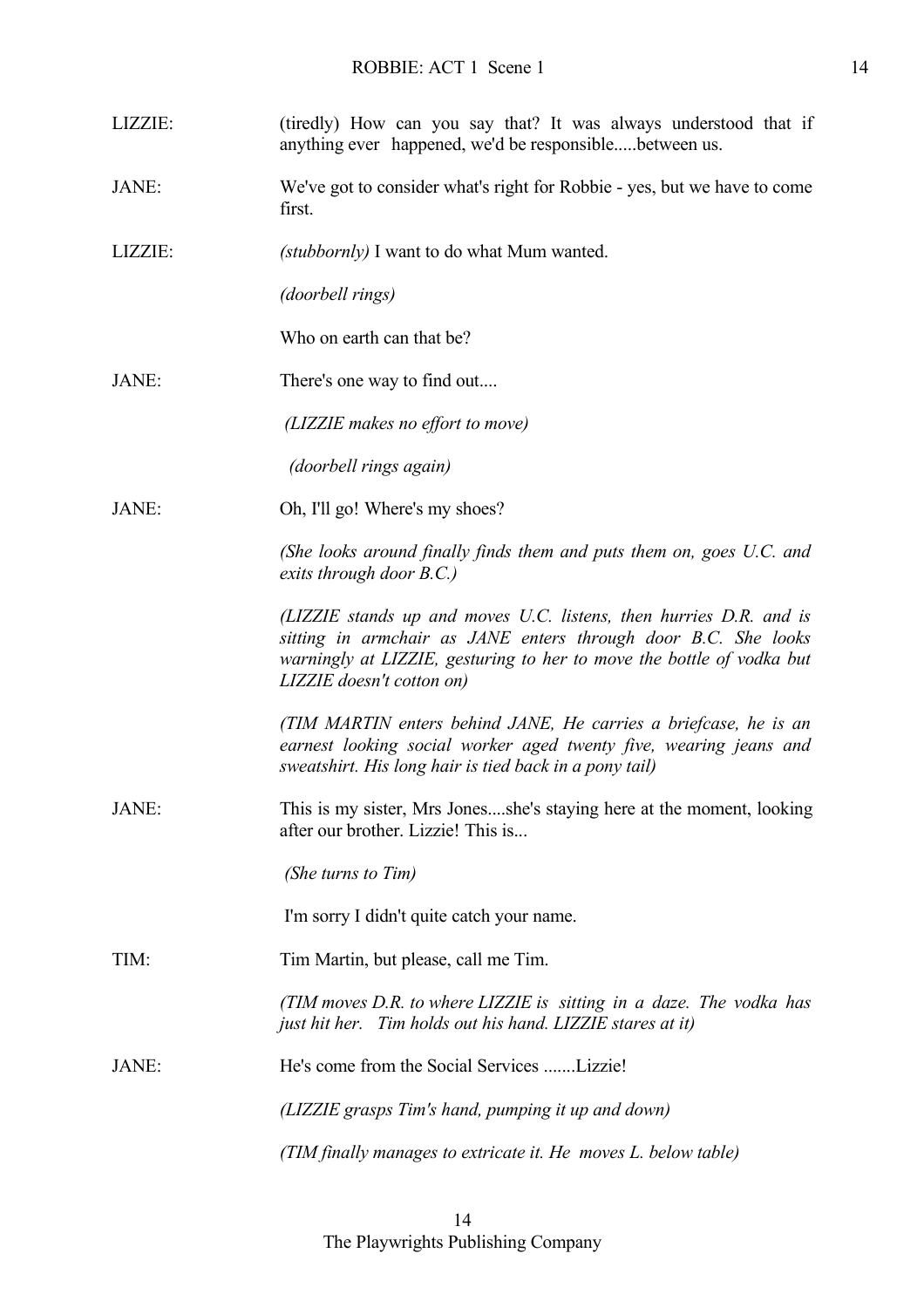| JANE:   | Ohdo sit downor we could go into the other room where it's more<br>comfortable. (She looks pointedly at Lizzie) Do you want to go into the<br>front room?                                                                    |
|---------|------------------------------------------------------------------------------------------------------------------------------------------------------------------------------------------------------------------------------|
| LIZZIE: | <i>(enunciating carefully)</i> No thank youI'm perfectly fine where I am.                                                                                                                                                    |
|         | (She gazes fixedly at Tim) Would you like a drink?                                                                                                                                                                           |
|         | (TIM sits at table)                                                                                                                                                                                                          |
| TIM:    | Coffeethanksblack, no sugar.                                                                                                                                                                                                 |
|         | (LIZZIE stands up and walks very carefully U.R. and is almost into<br>kitchen when she changes her mind comes back D.C. walks across to<br>Tim, leans over him looking right into his face)                                  |
| LIZZIE: | Are you sure you wouldn't like a proper drink?                                                                                                                                                                               |
|         | (She picks up the bottle of vodka and waves it under his nose)                                                                                                                                                               |
|         | (JANE sits down opposite TIM at table)                                                                                                                                                                                       |
|         | (She looks daggers at LIZZIE)                                                                                                                                                                                                |
| JANE:   | Put it in the kitchen, Liz. (then to Tim) You'll have to excuse my sister,<br>she's not used to drinking in the afternoon - neither of us are. We just<br>needed something to cheer us up after the harrowing day we've had. |
| LIZZIE: | I can speak for myself, thank youdo you want some of this?                                                                                                                                                                   |
|         | (She waves the bottle at him again)                                                                                                                                                                                          |
| TIM:    | Coffee will be fine, thanksI'm driving.                                                                                                                                                                                      |
|         | (He puts his briefcase on table, opens it and takes out a folder. On the<br>front of it are the words CASESTUDY in large letters. He opens it)                                                                               |
|         | (JANE looks uneasy. She glances quickly at LIZZIE who has now<br>wandered back R. and is gazing out of window still clutching the vodka<br>bottle)                                                                           |
| JANE:   | ( <i>clears throat</i> ) What is it exactly that you want to discuss?                                                                                                                                                        |
| TIM:    | I'm very sorry to intrude at a time like this, but I understand there might<br>be a problem.                                                                                                                                 |
| JANE:   | Problem?                                                                                                                                                                                                                     |
| TIM:    | About your brother(looks at his papers) Robert?                                                                                                                                                                              |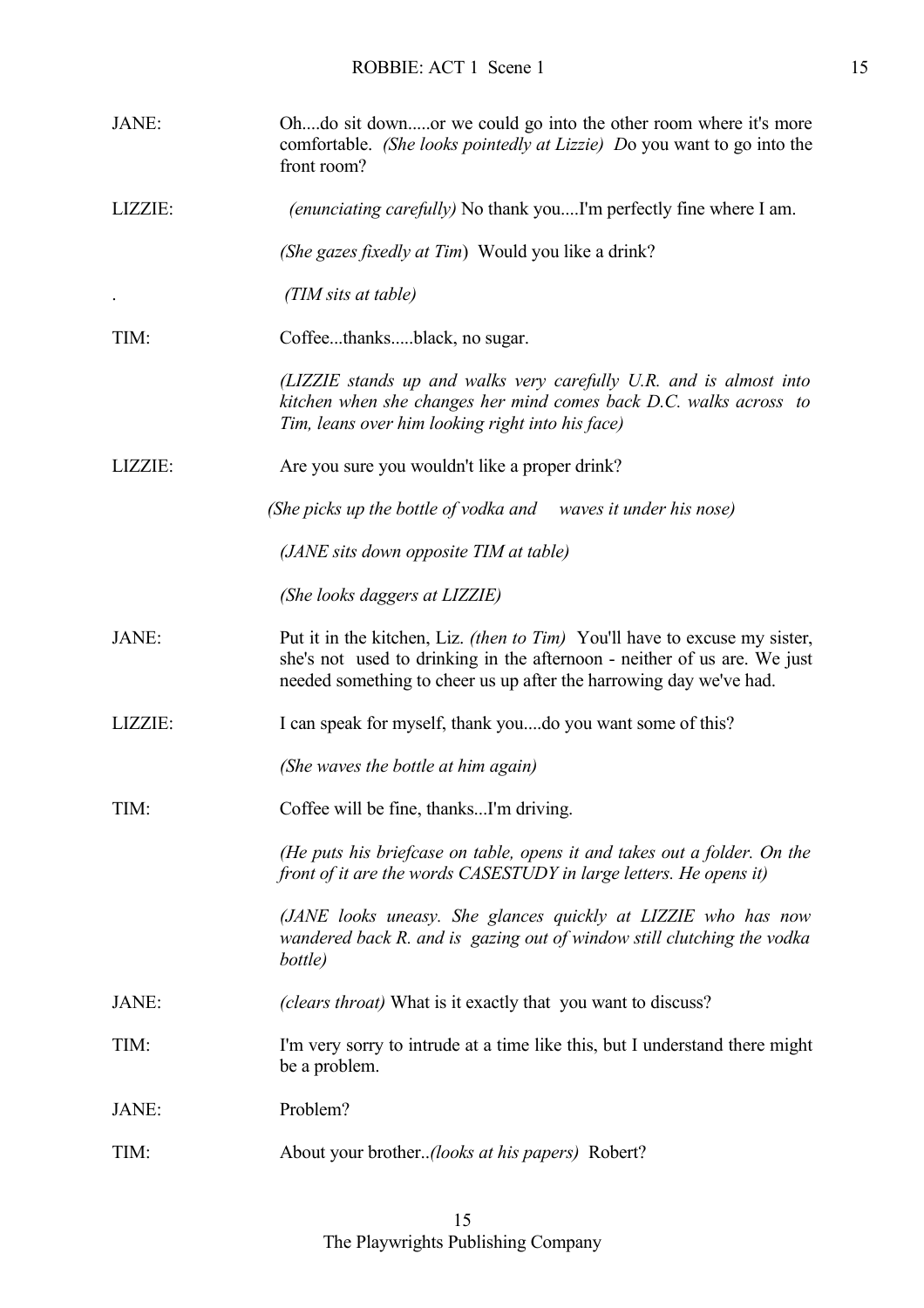| JANE:   | There's no problem. Who said there was?                                                                                                                                                                                                                                                                                                                                  |
|---------|--------------------------------------------------------------------------------------------------------------------------------------------------------------------------------------------------------------------------------------------------------------------------------------------------------------------------------------------------------------------------|
| TIM:    | We received an anonymous phone call. Obviously we have to follow up<br>any such report.                                                                                                                                                                                                                                                                                  |
| JANE:   | Anonymous phone call? Did you hear that, Lizzie? No, we have no<br>problems, I can assure you - everything's fine.                                                                                                                                                                                                                                                       |
| TIM:    | Your brother's handicapped isn't he?                                                                                                                                                                                                                                                                                                                                     |
|         | (LIZZIE turns round, comes C. and stands close behind JANE)                                                                                                                                                                                                                                                                                                              |
| JANE:   | <i>(tersely)</i> Very.                                                                                                                                                                                                                                                                                                                                                   |
|         | (TIM opens the folder)                                                                                                                                                                                                                                                                                                                                                   |
| TIM:    | If you could fill me in with a few details like, your brother's full name,<br>date of birth - that sort of thing?                                                                                                                                                                                                                                                        |
| LIZZIE: | (alert now) Robert James Powellbornthe first of April, nineteen<br>eighty one at four twenty in the morning.                                                                                                                                                                                                                                                             |
| JANE:   | I don't think he needs quite so much detail, Liz.                                                                                                                                                                                                                                                                                                                        |
|         | (TIM writes)                                                                                                                                                                                                                                                                                                                                                             |
| TIM:    | Actually, the more details the better. That's fine, thanks. Is your brother<br>here, now?                                                                                                                                                                                                                                                                                |
| JANE:   | He's being looked after by a friend. She's bringing him back in the<br>morning. Why?                                                                                                                                                                                                                                                                                     |
| TIM:    | I would have liked to have seen him what exactly is the nature of<br>Robert's handicap?                                                                                                                                                                                                                                                                                  |
| JANE:   | Nature? Oh, you mean what's wrong with him! Didn't your informant<br>tell you? He's a congenital Hydrocephalic and Spina Bifida.                                                                                                                                                                                                                                         |
|         | (TIM writes)                                                                                                                                                                                                                                                                                                                                                             |
| TIM:    | Ce.pha.lic.Spi.na Bi.fidaSo he needs constant supervision and care?                                                                                                                                                                                                                                                                                                      |
| LIZZIE: | (sharply) Which he's always had, and his name's Robbie!<br>He's also<br>asthmatic and suffers from a heart condition as well!                                                                                                                                                                                                                                            |
| TIM:    | Mrs Jones, I'm not here to create problems for you. I'm simply doing my<br>job, which is to ensure that RoberterRobbie is receiving proper care,<br>and if you need any help, to put you in touch with the right authorities. I<br>can see this is not the most convenient of times (He looks pointedly<br><i>at the vodka bottle</i> ) but if you'll just bear with me. |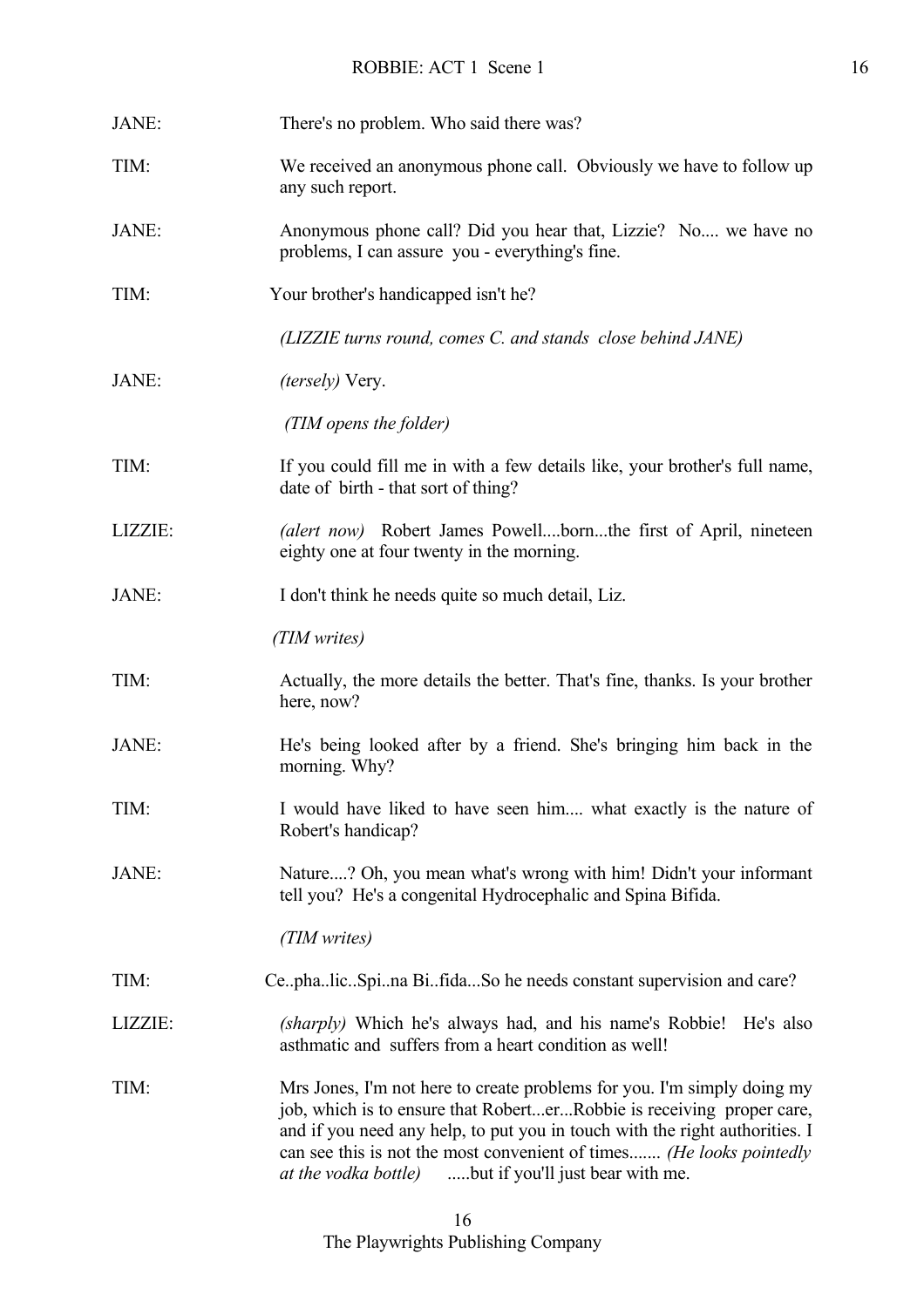LIZZIE: *(truculent)* If we'd wanted help, we'd have asked for it - I don't see any point in continuing with this. TIM: I'm afraid it isn't a question of whether you want to continue. Until I'm satisfied that he is getting the right care....and I shall need to know what arrangements have been made I must keep the file open. *(LIZZIE goes up to him, bangs bottle on table emphasising each word)*  LIZZIE: Now just a minute! We didn't invite you here.... Our parents were buried today, for God's sake! *(She stops, choked up)* ....and you expect us to answer your prying questions? We'll make any arrangements we like - he's our brother. Why do you think he's lived all these years? I'll tell you why! Because my mother devoted herself to that child.....They said he wouldn't live beyond the age of two - she took such care of him.... and we intend to do the same. So don't come here with your holier than thou attitude.....We don't need this! *(silence for a few seconds)* TIM: *(conciliatory)* Er...hum...I'm sorry, Mrs Jones. I hadn't realised that today was the day of the funeral. Please, don't get so upset, I do understand that it's a bad time for you. But, when we get phone calls informing us of risk situations, then I'm afraid we have to investigate straight away. LIZZIE: *(even more upset)* Well you can take your investigations somewhere else... Risk situation? What's that supposed to mean? How dare they! We're his sisters! It's just sheer maliciousness. TIM: *(rattled)* I wasn't implying there was maliciousness involved. All the information we were given was, that Robert was in need of proper specialist care now both his parents were dead. JANE: Who'd say a thing like that? TIM: All kinds of people make these type of phone calls, Mrs Murphy. Usually they do it out of a sense of duty. It could be a neighbour - or relatives, you'd be surprised. LIZZIE: Well, no-one had any right to say such things and it wouldn't be any of our relatives. Robbie doesn't need specialist care.....well what I mean is....yes, he does need special care, which we can and will, provide ourselves, *(to Jane)* won't we?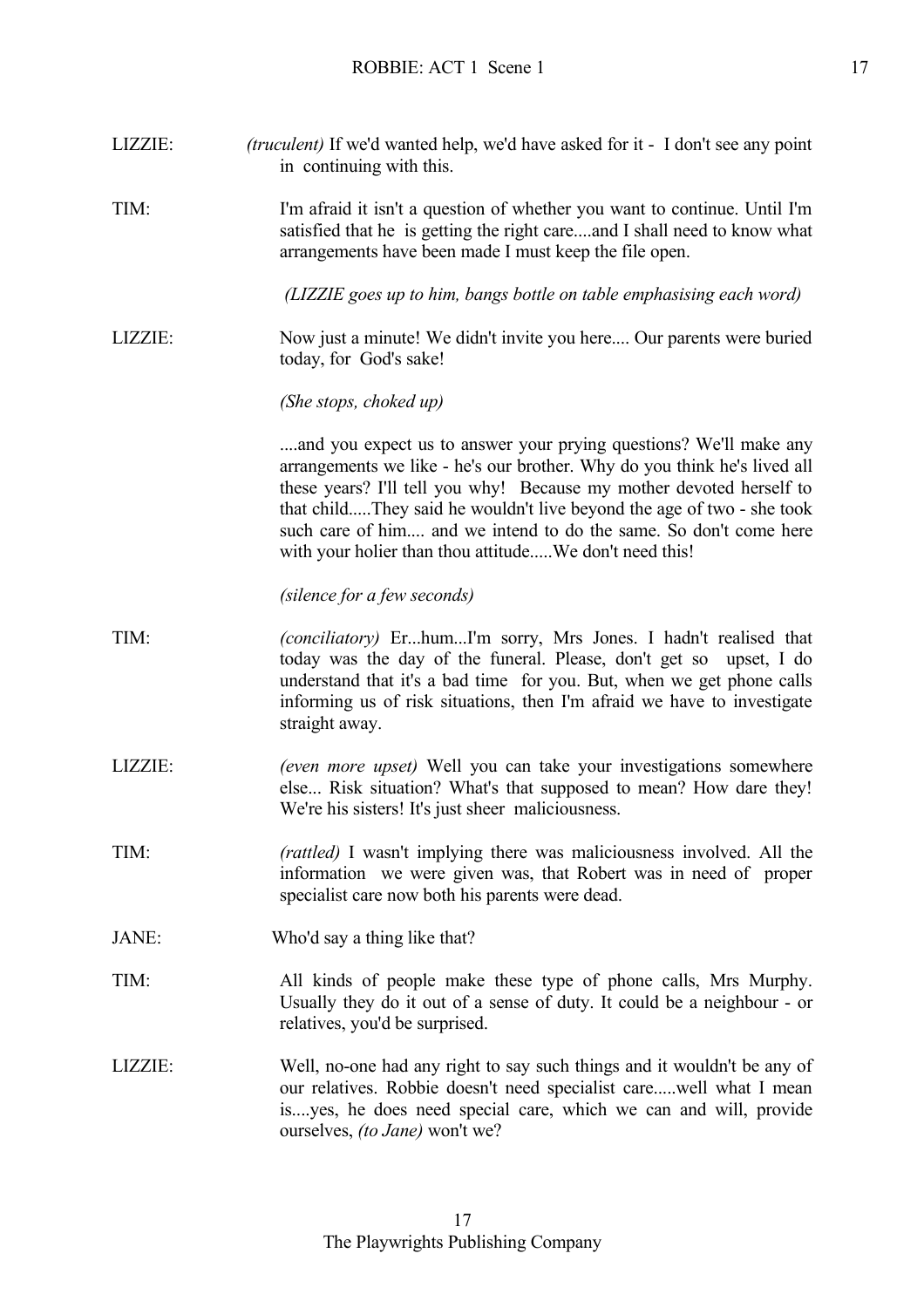| JANE:   | <i>(hesitatingly)</i> Maybe we shouldn't be quite so hasty, Liz. We could find<br>out what's available just in case                                                                                                                                  |
|---------|------------------------------------------------------------------------------------------------------------------------------------------------------------------------------------------------------------------------------------------------------|
| LIZZIE: | What are you babbling on about? He's a Social Worker isn't he?. We<br>promised Mum, that if anything ever happened, we'd look after Robbie,<br>that we'd never let the Social Services anywhere near - you know where<br>they'd put him.             |
| TIM:    | I think you're jumping the gun hereI didn't say anything about putting<br>him anywhere.                                                                                                                                                              |
| LIZZIE: | That's what you lot usually do, don't you? I read the papers, you know.                                                                                                                                                                              |
| JANE:   | Liz, calm down. Let's listen to what Tim has to sayIt won't do any<br>harm - to listen - will it?                                                                                                                                                    |
|         | (LIZZIE storms R. into kitchen)                                                                                                                                                                                                                      |
| LIZZIE: | (shouting) No! I'm not listening. If he wants to discuss this further, then<br>he can come back when we're all together. I'm not even considering<br>listening to him without all the family being here.                                             |
|         | (TIM stands up and pushes his papers into his briefcase)                                                                                                                                                                                             |
| TIM:    | I understand that your sister is upset and over-reacting at the moment,<br>Mrs Murphy. Believe me, I sympathise, but now the wheels have been<br>set in motion I have to follow it through.                                                          |
|         | (He places a small card on the table) There's my card, please ring me in<br>a couple of days. If it could be arranged for me to meet all the carers, to<br>get an overview of the situation, I'm sure everything will be resolved<br>satisfactorily. |
| JANE:   | I'll see you out.                                                                                                                                                                                                                                    |
|         | (THEY go U.C. and exit through doorway $B.C.$ )                                                                                                                                                                                                      |
|         | (off stage an outer door slams)                                                                                                                                                                                                                      |
|         | (LIZZIE comes out of kitchen and moves D.R.)                                                                                                                                                                                                         |
|         | (JANE enters through door $B.C.$ She comes $D.C.$ )                                                                                                                                                                                                  |
| JANE:   | Well?                                                                                                                                                                                                                                                |
| LIZZIE: | Well what?                                                                                                                                                                                                                                           |
| JANE:   | That was a fine exhibition you made of yourself. You do realise don't<br>you, that everything you said, will more than likely be written in his<br>report?                                                                                           |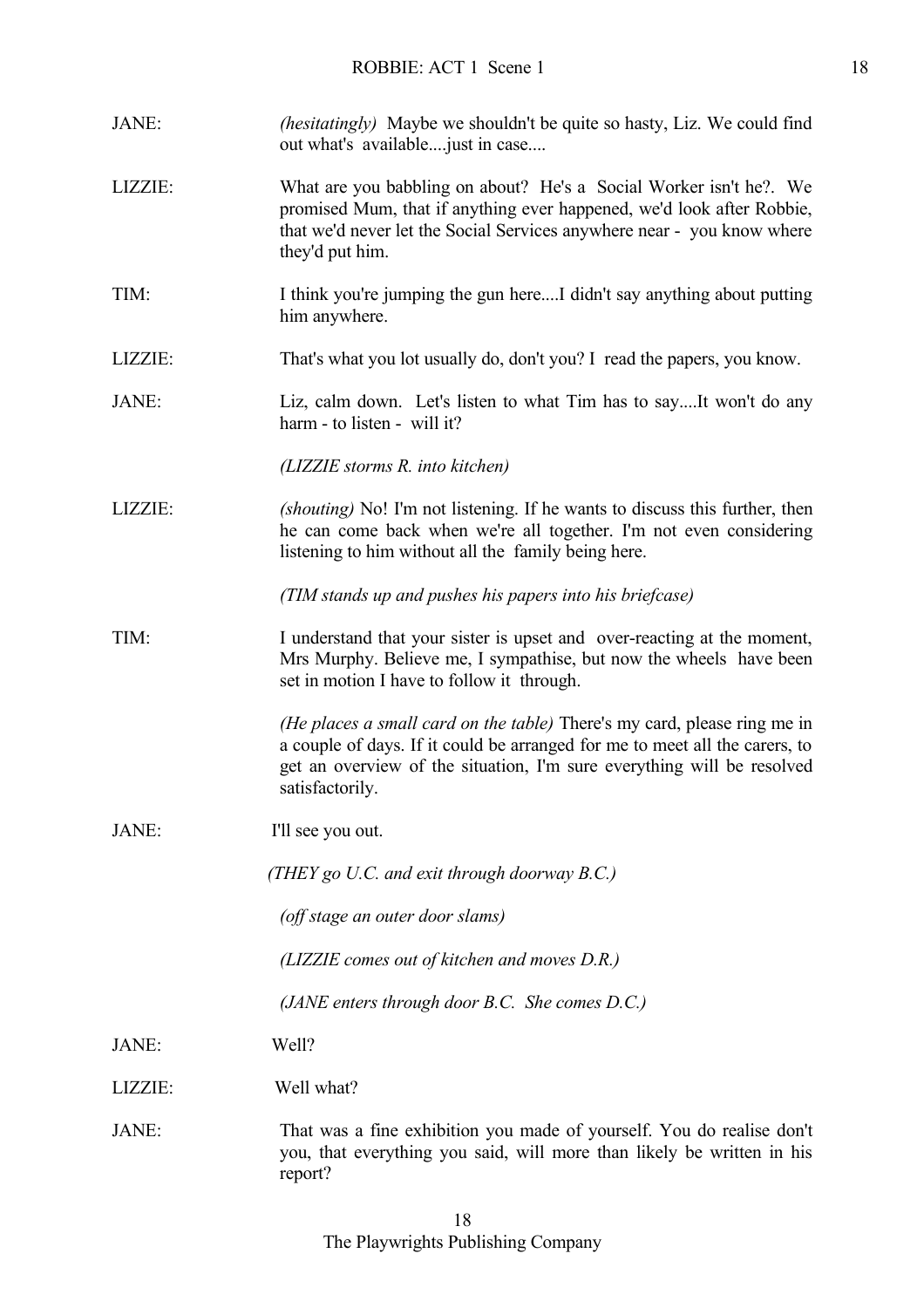| LIZZIE:         | So what!                                                                                                                                                                                                                                                                                                         |
|-----------------|------------------------------------------------------------------------------------------------------------------------------------------------------------------------------------------------------------------------------------------------------------------------------------------------------------------|
| JANE:           | So what? Use your head, Lizzie. He'll make out we were unco-operative.<br>God knows what he thought of us. There we weredrinking in the<br>afternoon he's probably got us down as raving alcoholics.                                                                                                             |
| LIZZIE:         | I couldn't care less(She mimics Tim) 'resolved satisfactorily'<br>patronising little pipsqueak. Who does he think he is? He's still wet<br>behind the ears, I bet he's never experienced any suffering in his whole<br>life.                                                                                     |
| JANE:           | Oh, come on Liz, that's the vodka talking!                                                                                                                                                                                                                                                                       |
| LIZZIE:         | Maybebut what right had he to come barging in here, simply because<br>of an anonymous telephone call?                                                                                                                                                                                                            |
| JANE:           | He didn't barge in, I invited him. He was only doing his job. (She starts<br>to laugh, slightly hysterical) Oh, God! His face, when you offered him<br>the vodka( <i>then serious</i> ) Don't forget Liz, we may have nothing to<br>hide, but there are plenty who have                                          |
|                 | (She comes D.R. and puts her arm around LIZZIE)                                                                                                                                                                                                                                                                  |
|                 | Don't worry, love. When Sarah's settled in we'll work something out,<br>together.                                                                                                                                                                                                                                |
| LIZZIE:         | You wouldn't agree to them taking Robbie into 'Care' would you?                                                                                                                                                                                                                                                  |
| JANE:           | It won't come to that, I've already said. Mind you, if they decided that<br>would be best for him, there wouldn't be a lot we could do about it.<br>Now, come on - go and do your face - your mascara's run, and it's nearly<br>time for us to go to the airport. I'll make some coffee - sober you up a<br>bit. |
|                 | (She puts her arm around LIZZIE and as they walk U.C. She starts<br>laughing)                                                                                                                                                                                                                                    |
|                 | He never did get his coffee!                                                                                                                                                                                                                                                                                     |
| <b>BLACKOUT</b> |                                                                                                                                                                                                                                                                                                                  |

## ACT 1 SCENE 2

Later that night.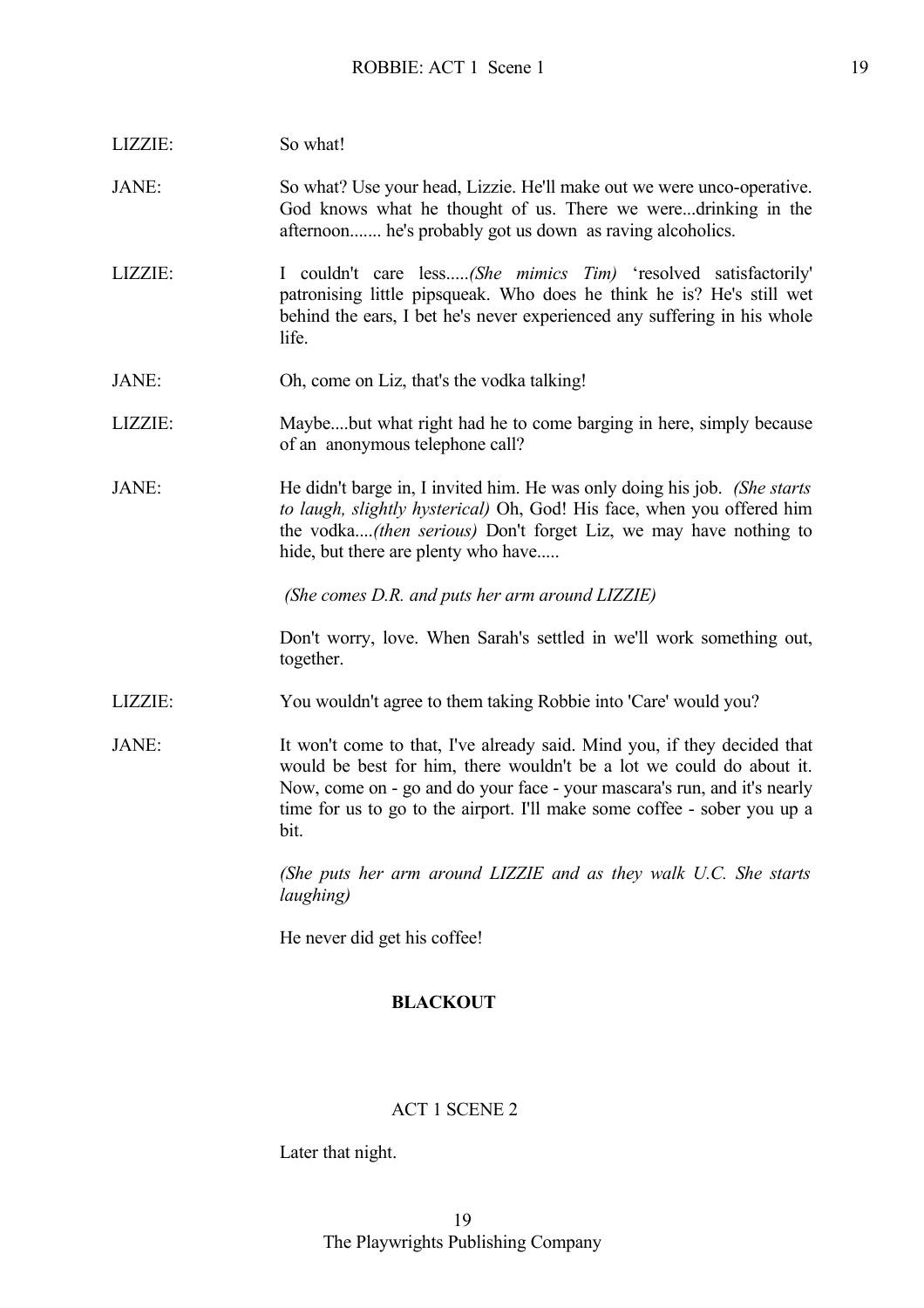*(The lights come up on a darkened empty stage. A faint light shows through the hall, off stage an outer door opens)*

JANE: *(off Stage)* The light switch's to your right, Sarah, just inside the door.

*(SARAH POWELL enters through door B.C. and fumbles for the light switch, she finds it and the stage is flooded with light. She is twenty-two, petite. Her blonde hair, cut in a classic bob, frames a pretty face, She has a very attractive Australian accent. She is wearing a smart travelling suit. She carries an expensive make-up case. She comes D.C. and stands looking around.)*

*(GRAHAM MURPHY comes in behind her carrying two large matching suitcases. He is a tall good looking man, aged 36, smart but casually dressed in sweater and jeans. He wears highly polished loafers. He looks what he is, an upwardly mobile man. He places the cases to L. of door B.C. and comes D.L .and sits in armchair)* 

*(JANE and LIZZIE enter through door B.C.)*

- JANE: Now then, drink?
- SARAH: I'd love a cup of tea!
- LIZZIE: I'll put the kettle on.

*(LIZZIE goes R .into kitchen then comes out carrying a tea tray she puts it on table and stands above table)*

Make yourself at home, Sarah.

*(SARAH goes U.C. places her bag on top of the suitcases, then comes slowly D.L. stopping as she passes Robbie's room, she looks through door, gives a shudder and moves D.L. below table)*

- JAN *(to Graham)* Darling, would you take Sarah's cases and put them in the spare room?
- GRAHAM: Sure.

*(He goes U.L. picks up the suitcases and bag exits through door B.C.)* 

*(JANE goes R. into kitchen and comes out with teapot she places it on table, then sits down R. of table.)*

SARAH: So, when are we supposed to be having this family meeting? Tomorrow? Is that when the social worker guy is coming back?

*(LIZZIE pours out four cups of tea)*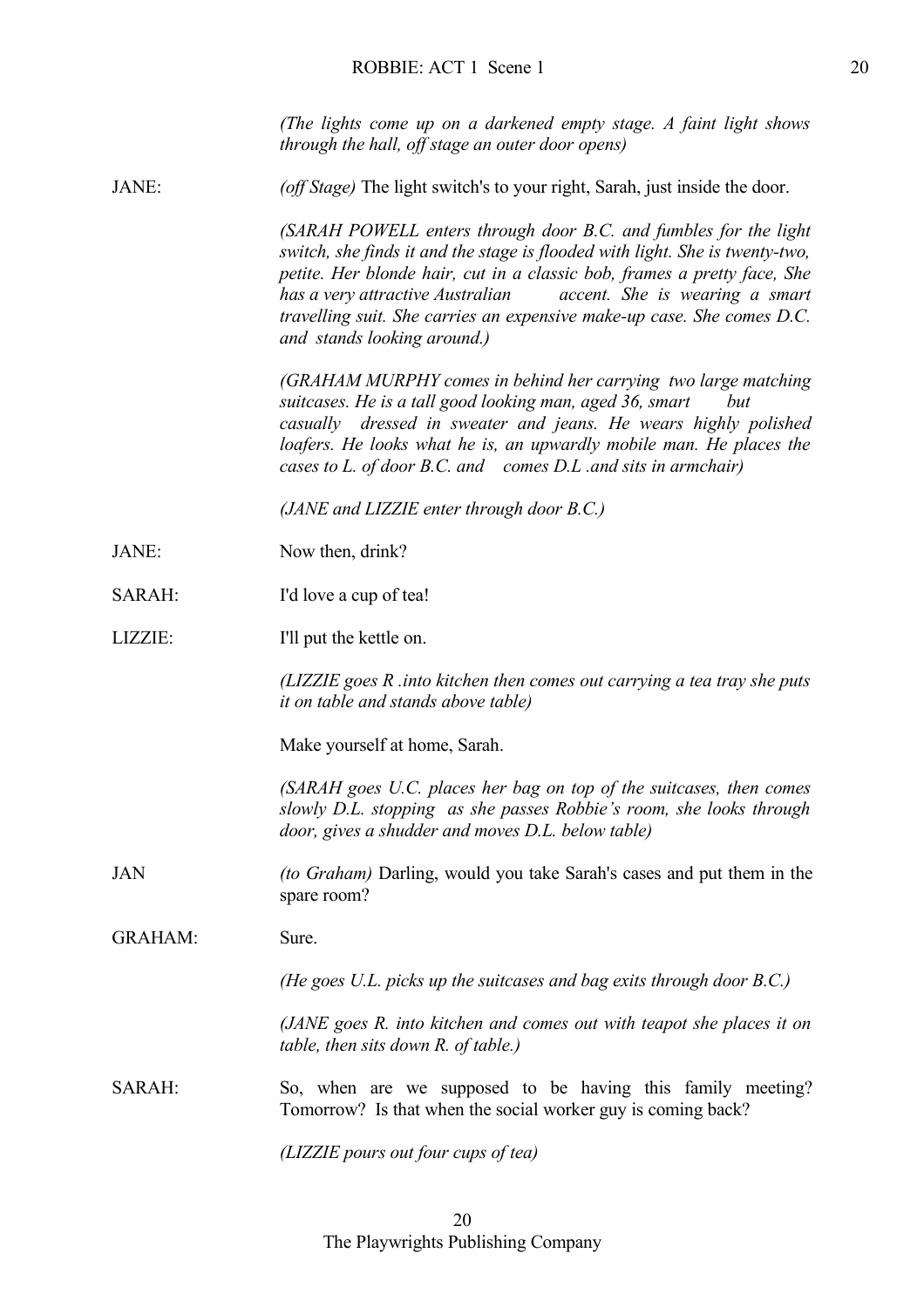| LIZZIE: | No, he'll wait until he hears from us. We want everything arranged<br>before we contact him(She passes a cup to Sarah) There you go, do<br>you want some sugar?                                                                                                                                                                          |
|---------|------------------------------------------------------------------------------------------------------------------------------------------------------------------------------------------------------------------------------------------------------------------------------------------------------------------------------------------|
| SARAH:  | Just milk thanks (She sits down in chair D.L.) But surely, as Robbie's<br>closest relatives - not that I know much about these things - you have<br>the sole right to decide who's to look after him?                                                                                                                                    |
| LIZZIE: | That's what we thought. I said to Jane, what's it got to do with them? But<br>she seems to think we're obliged, now, to tell them our every move.                                                                                                                                                                                        |
| JANE:   | You've got it wrong, as usual - I do wish you'd listen. What I said was,<br>because they've become involved, we need to get everything cut and<br>dried before he comes back. He can make his report and hopefully that<br>will be the last we see of him unless (She pauses) unless we decide<br>otherwise.                             |
| SARAH:  | Well, I'll go along with whatever - after all, it's nothing to do with me is<br>it? I'm hardly part of the family now.                                                                                                                                                                                                                   |
| JANE:   | <i>(indignant)</i> Of course you are! Why do you think we waited for you to<br>come home? You're still a part of this family despite your being abroad<br>all these years. Mum and Dad only let you go because they thought they<br>were doing what was best for you, at the time. But it was always<br>understood that you'd come back. |
|         | (LIZZIE takes her cup goes D.R. and sits in armchair)                                                                                                                                                                                                                                                                                    |
| LIZZIE: | It was very hard for them, you know, to let you go with Aunt Kate.                                                                                                                                                                                                                                                                       |
| SARAH:  | Was it? I seem to remember Aunt Kate telling me they were pretty glad<br>to be rid of me.                                                                                                                                                                                                                                                |
| JANE:   | (briskly) Hasty words spoken at a rather fraught time, all over and done<br>with - you're home now.                                                                                                                                                                                                                                      |
| SARAH:  | Back!                                                                                                                                                                                                                                                                                                                                    |
| JANE:   | Back?                                                                                                                                                                                                                                                                                                                                    |
| SARAH:  | I'm back - for the moment. My home's in Australia.                                                                                                                                                                                                                                                                                       |
| JANE:   | This is your real home, Sarah.                                                                                                                                                                                                                                                                                                           |
| SARAH:  | NoI'm sorry, you haven't any right to say that. And I don't want you to<br>be under any misconception, my home's been in Australia for the last<br>twelve years, I'm happy thereI've got a good job. I came back out<br>of respect - I'm not looking to settle here.                                                                     |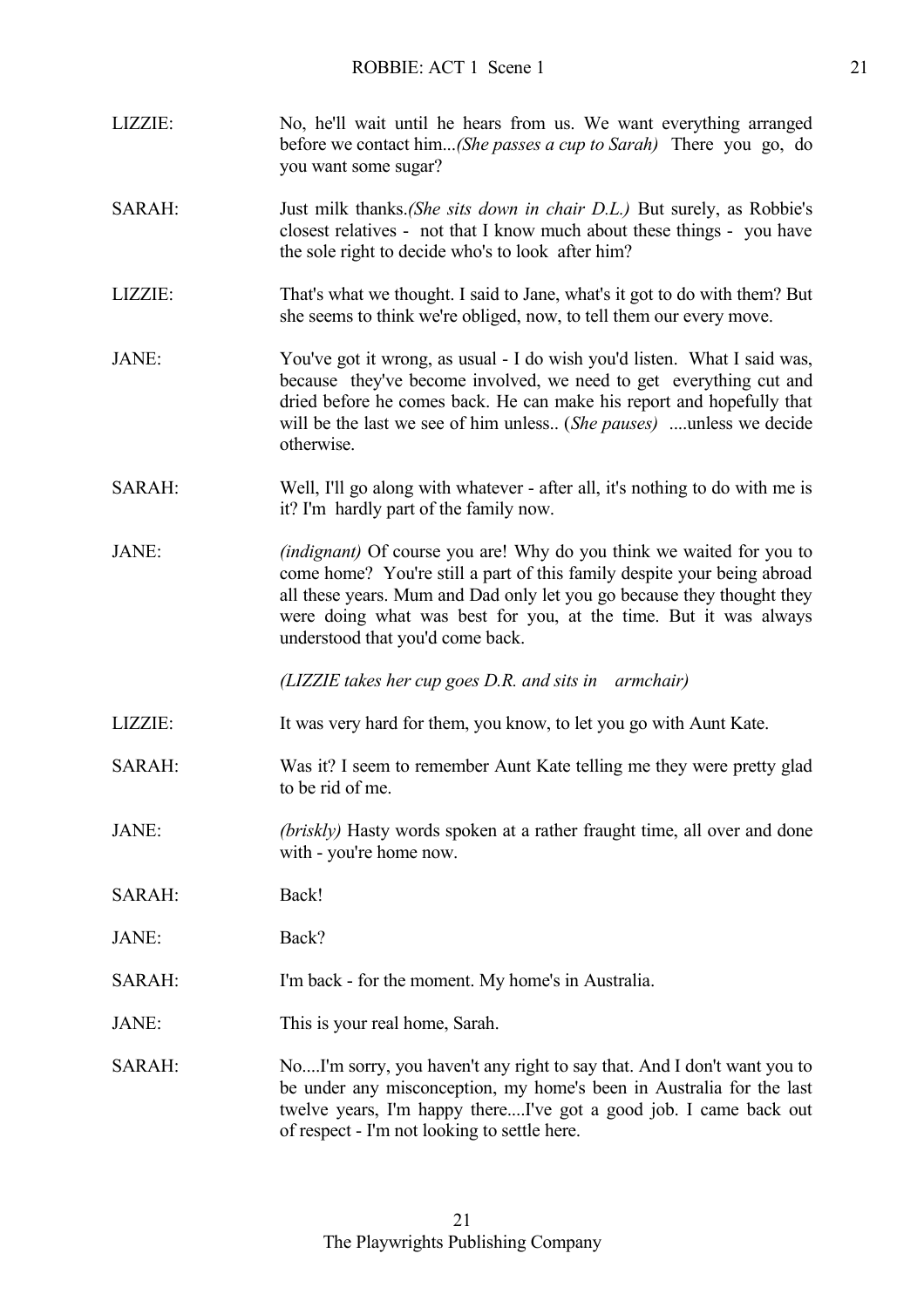LIZZIE: We'll see..... Drink your tea - I'm sure you must be absolutely worn out after all that travelling, and there's nothing like a good strong cup of tea to make you feel better. *(GRAHAM enters through door B.C.)* GRAHAM: *(looking at watch)* Don't pour any tea for me. Are you going to be long, Janie? I have to get back to finish those reports. JANE: It's only half past eight, Graham. For goodness' sake! Go down to the pub and have a pint, I want to talk to Sarah. *(GRAHAM comes D.R.)* GRAHAM: Okay, Sweetness.... it'll have to be a quick one though, so don't talk all night, will you? *(He goes across to JANE, kisses her.)* See you later.... (*He goes L. touches SARAH's shoulder)* Nice to meet you, Sarah. *(He exits through door L.C.)* (*Silence)* LIZZIE: Well...so....here we are then. JANE: Yes..... LIZZIE: It's a pity it had to be in these circumstances. SARAH: What happened exactly? .....Oh, sorry, if you'd rather not talk about it....I'll understand. LIZZIE: They were your parents too, Sarah. SARAH I know.....but being away such a long time... I don't - can't... feel the way you two must be feeling. Oh, there's a sense of loss...yes...but I'm confused. I can't really say how I feel at the moment. It was a terrible shock, your phone call. LIZZIE: It was to be the first holiday they'd had together since Robbie was born. And it was only because I promised to stay here and look after him, that they went. JANE: We went into town and bought her things that she'd never felt the need for - not for a long time - holiday clothes and things. And when the passports came - you should have seen their faces. They were like a couple of teenagers. SARAH: Do you know..... I can barely remember them. LIZZIE: You had photos didn't you?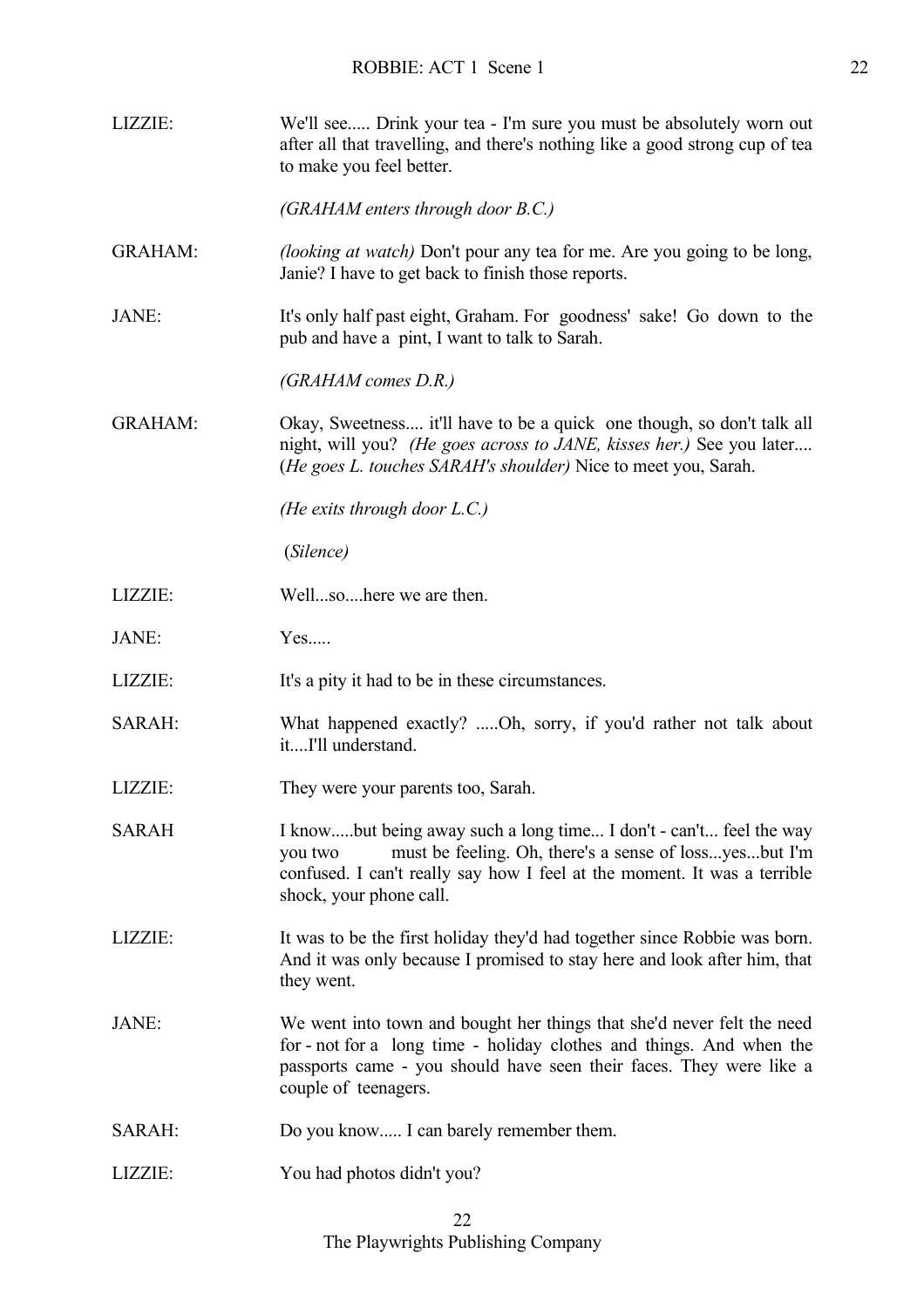- SARAH: There was only one. It was the one where we were all together, the Christmas before I went to Australia - it got very dog-eared.
- LIZZIE: I remember that one....but what about the wedding photos, mine and Jane's?
- SARAH: I never saw any. As far as I knew you had all disowned me. Certainly no one wrote to me.
- LIZZIE: I don't believe it! I know Mum definitely sent birthday cards....letters.....Aunt Kate sent us cheques for wedding presents, *(She looks at Jane)* didn't she?
- JANE: She did, yes....cheques and letters.
- SARAH: I'm telling you the truth. Maybe they were sent but I never saw any cards or letters. I never found anything when I was going through her things after she'd died, either. If Mandy hadn't managed to contact me she's the girl who rents my house, I would never have known that my own parents were dead.
- JANE: We didn't know about Aunt Kate. Mum never even knew her only sister had died!
- SARAH: It never crossed my mind to let you know. There was nothing in her will or her papers. In any case I wouldn't have known where to contact you. I vaguely remembered Aunt Kate telling me that they'd moved from the old house, but she never said where to, and I never asked.
- JANE: How long is it, since she died?
- SARAH: Almost two years.
- JANE: She was always very possessive over you.
- SARAH: It's a good job she was....they couldn't wait to push me off to Australia, I do remember that, clearly.
- JANE: You've got to understand Sarah, it was a very difficult time for them, I don't suppose anyone was behaving normally. You were only a child, I don't expect you really knew what was going on.
- SARAH: I was ten! All I was told was, that I'd be going to live with Aunt Kate. No explanations - nothing!
- LIZZIE: Well, probably no-one thought to explain things to you. Besides, what's the point of bringing up the past. Mum and Dad are gone.... and we're left with Robbie.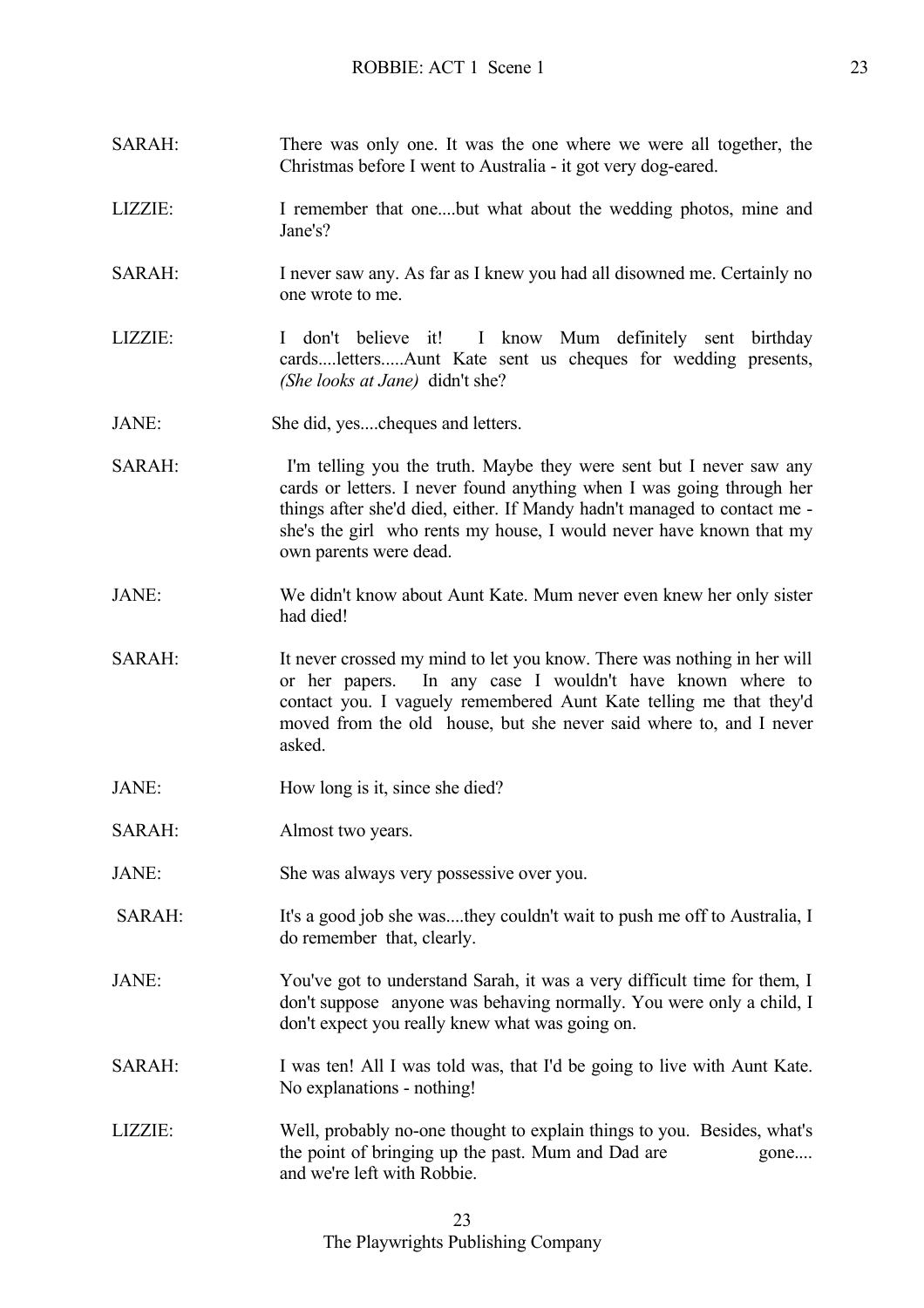| JANE:         | Yes and it's not going to be easy, so we've all got to co-operate.                                                                                                                                                                                                                                                    |
|---------------|-----------------------------------------------------------------------------------------------------------------------------------------------------------------------------------------------------------------------------------------------------------------------------------------------------------------------|
| SARAH:        | Look, I said I'll go along with whatever you two decide. But, I'm<br>virtually a stranger (She pauses) I thought he would be dead.                                                                                                                                                                                    |
| LIZZIE:       | (short) Well, he's not - and you're still family. It was always understood<br>that if anything ever happened to Mum, we'd be the ones to look after<br>him - you included(She pauses) She always believed that you'd come<br>though she never dreamt, that anything like this could<br>home,<br>happenneither did we. |
| SARAH:        | I don't know where she got that notion - Why would I want to come<br>back to this country? What was she expecting, a return of the prodigal<br>daughter? Someone to look after him in their old age?                                                                                                                  |
| LIZZIE:       | It's wasn't like that at all. Anyway, it seems to me that Aunt Kate wasn't<br>being very fair to you. She used to write about all your achievements,<br>but Mum often wondered why you never wrote, in answer to her letters.                                                                                         |
|               | (SARAH gets up moves C. below table)                                                                                                                                                                                                                                                                                  |
| <b>SARAH:</b> | Because I didn't know, that's why I won't have you maligning Kate -<br>you know nothing at all! She was like a mother to me - never once<br>making me feel obligated to her, in any way. If she kept things from me,<br>then I can only assume she had her reasons.                                                   |
| LIZZIE:       | I don't think we're doing any good trying to work out other people's<br>motives. What's done is done - you're here now - part of the<br>family. We're glad that you're back, aren't we, Jane?                                                                                                                         |
| JANE:         | The past is best forgotten as far as I'm concerned.                                                                                                                                                                                                                                                                   |
| SARAH:        | I hope you don't think I'm being presumptuous but seeing as I am one of<br>the family, is there any money?                                                                                                                                                                                                            |
| JANE:         | (shocked) We don't know yet. We haven't been through all their private<br>papers.                                                                                                                                                                                                                                     |
| <b>SARAH:</b> | I should imagine it's going to cost a good deal to have him looked after.                                                                                                                                                                                                                                             |
| LIZZIE:       | Dad once mentioned they'd taken out good insurances. But we haven't<br>been able to find them or any Wills.                                                                                                                                                                                                           |
| SARAH:        | Are you sure they had them? Didn't they have a legal adviser?                                                                                                                                                                                                                                                         |
| JANE:         | You mean a solicitor? Of course they did! They must have done - when<br>they bought this bungalow - but we can't recall who he was. The name<br>will be on the Wills no doubt, but until they come to light                                                                                                           |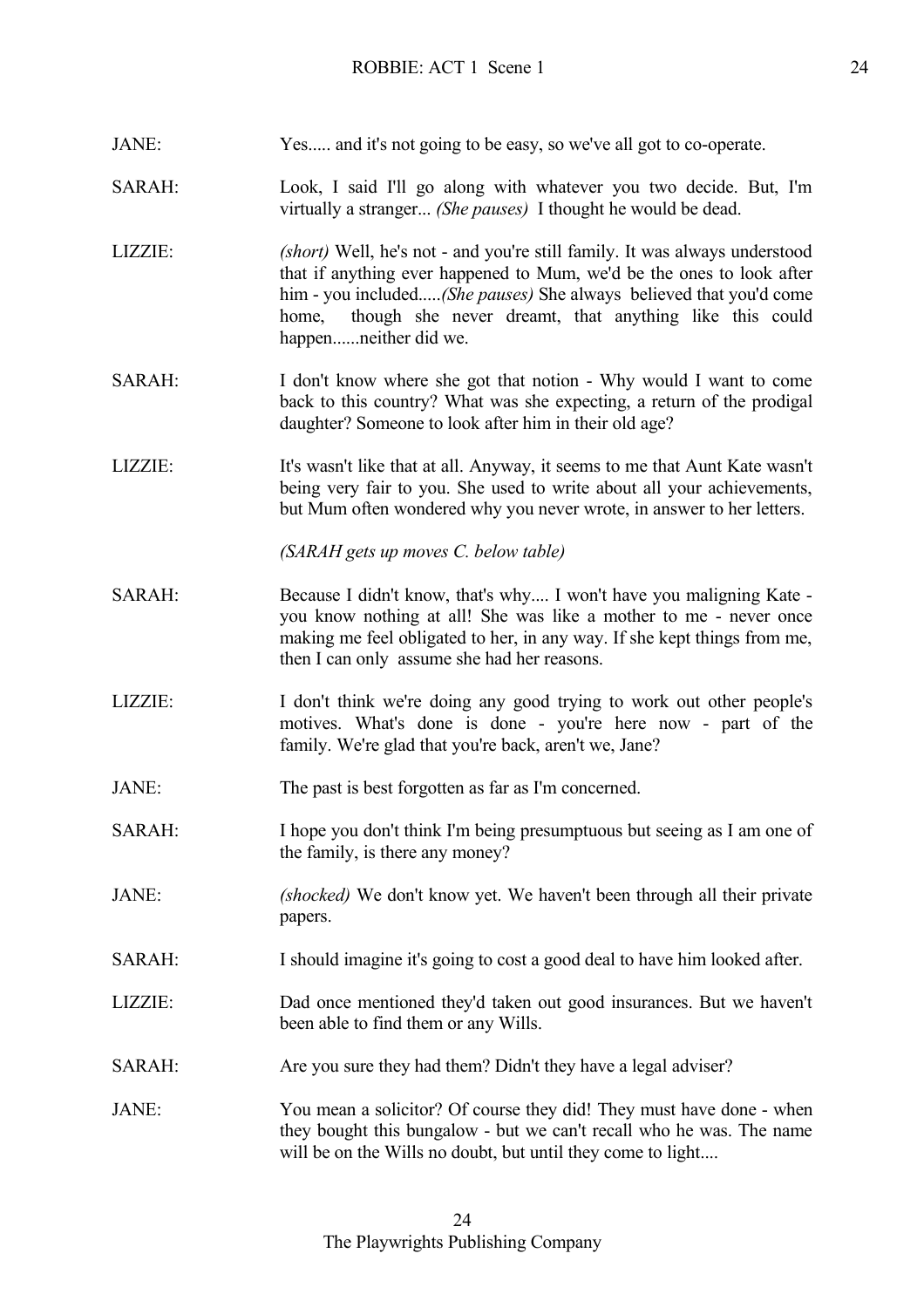| SARAH:  | It was so easy when Aunt Kate died, she'd left specific instructions. All I<br>had to do was go to her attorney, he dealt with everything. I arranged the<br>funeral because I wanted to.                                                                                                                         |
|---------|-------------------------------------------------------------------------------------------------------------------------------------------------------------------------------------------------------------------------------------------------------------------------------------------------------------------|
| JANE:   | She was quite well off by all accounts, wasn't she? Did you inherit<br>everything?                                                                                                                                                                                                                                |
| SARAH:  | There were one or two small legacies, but yes, I inherited the bulk of the<br>estate.                                                                                                                                                                                                                             |
| JANE:   | So, you don't have to worry about money then?                                                                                                                                                                                                                                                                     |
| SARAH:  | I wouldn't say that exactly. I manage. There are some investment trusts<br>should I ever need them, and I have a good salary. The house, which as I<br>said, is let out at the moment, is mine. I share a flat in the city.                                                                                       |
| LIZZIE: | So in the end, you did well going to Australia.                                                                                                                                                                                                                                                                   |
| SARAH:  | I think, as things turned out, I had a good deal. Although, it took me a<br>long time to realise just how lucky I was. It wasn't always easy for Aunt<br>Kate, she'd never had children of her own, and I'm sure I must have been<br>a real trial to her.                                                         |
| JANE:   | (dryly) I'm sure you soon changed.                                                                                                                                                                                                                                                                                |
| SARAH:  | She was a patient woman and very kind to me. Mind you, she was strict<br>too. I learned to respect her - we became very close.                                                                                                                                                                                    |
| LIZZIE: | What happened to her husband? All she ever told Mum was that he'd<br>died.                                                                                                                                                                                                                                        |
| SARAH:  | He was killed in a mining accident long before I went out there. She<br>didn't talk much about it - they hadn't been married all that long. It was<br>only after she died that I found out he'd left her quite a fortune which<br>she'd invested, wisely as it turned out. She wasn't one for discussing<br>money |
|         | (She moves $R$ .)                                                                                                                                                                                                                                                                                                 |
|         | When she told me she'd got cancer and had only a few months to live I<br>couldn't believe itshe'd always been so strong. She didn't<br>last<br>monthsonly weeks and she'd left everything so straightforward                                                                                                      |
| JANE:   | I wonder why she didn't leave Mum anything. After all, she was her<br>only sister.                                                                                                                                                                                                                                |
| SARAH:  | She had her reasons I suppose.                                                                                                                                                                                                                                                                                    |
| LIZZIE: | Didn't you think about coming home after she died?                                                                                                                                                                                                                                                                |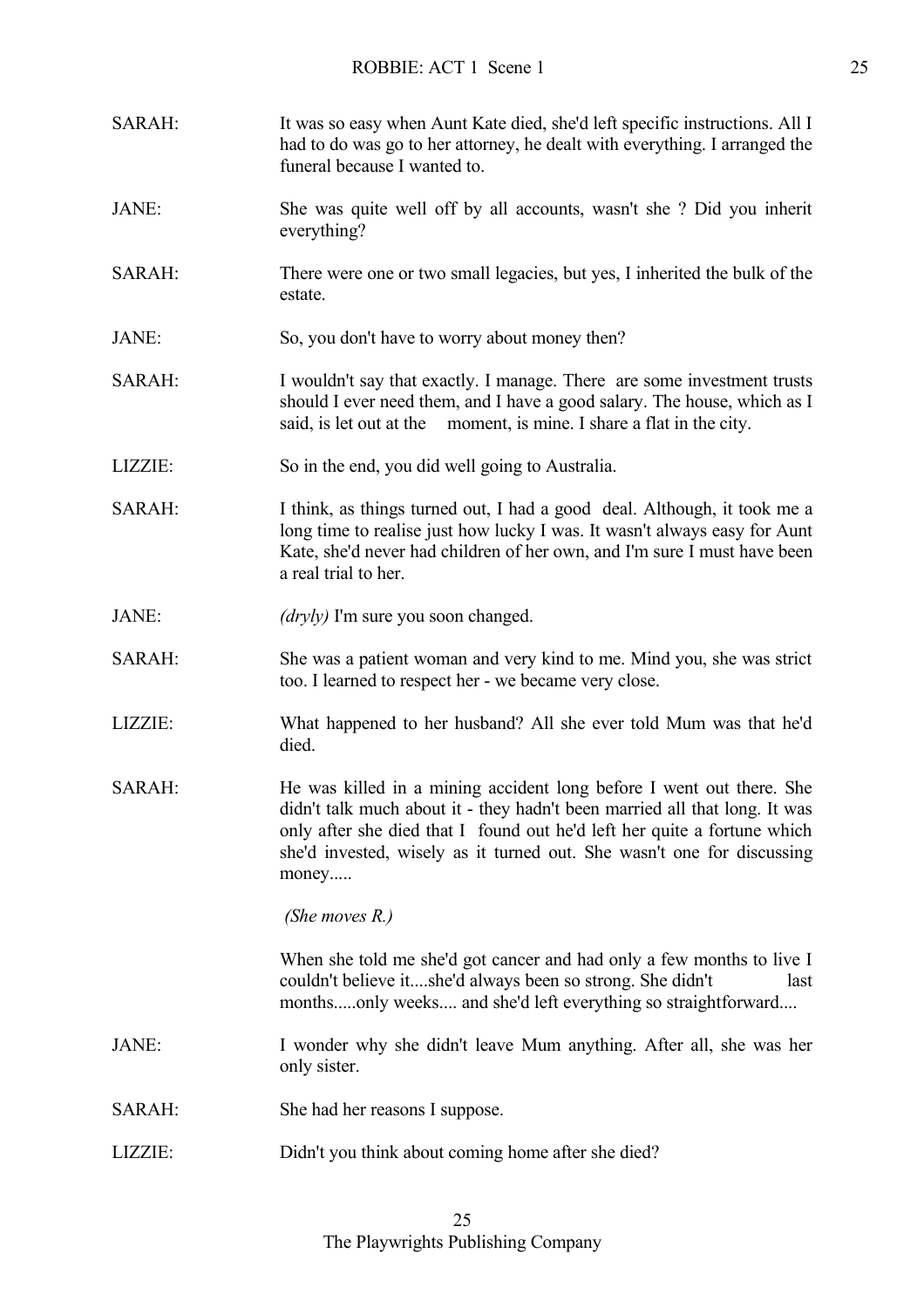| SARAH:         | No, why should I? I've already said, my home is Australia. I may have<br>lived the first ten years of my life here, but I feel Australian I am<br>Australian. I love the people - the way of life. England holds no<br>attraction for me.                                                        |
|----------------|--------------------------------------------------------------------------------------------------------------------------------------------------------------------------------------------------------------------------------------------------------------------------------------------------|
| LIZZIE:        | Well, that puts us firmly in our place doesn't it?                                                                                                                                                                                                                                               |
| JANE:          | Looks like it. But don't forget, Sarah, we are your sisters, your flesh and<br>blood. We can't be blamed for what our parents did.                                                                                                                                                               |
| SARAH:         | I don't think I blame anyone, now. At nine years old, when your world is<br>turned upside down, you can't see the reason for things.<br>I hated you<br>all, but Aunt Kate made me understand that I was better off with her. It<br>took a long time but I eventually settled down and was happy. |
|                | (GRAHAM comes through Robbie's room and enters L.C.)                                                                                                                                                                                                                                             |
| JANE:          | Good Heavens! Are you back already?                                                                                                                                                                                                                                                              |
| <b>GRAHAM:</b> | I certainly amhave you had a good chat about old times?                                                                                                                                                                                                                                          |
| JANE:          | Not really.                                                                                                                                                                                                                                                                                      |
| <b>GRAHAM:</b> | Are you ready then? It's getting late.                                                                                                                                                                                                                                                           |
| JANE:          | I suppose so.                                                                                                                                                                                                                                                                                    |
|                | (She stands up, picks up her handbag and goes U.C. then turns and<br>looks at Lizzie.)                                                                                                                                                                                                           |
|                | You okay? We'll be round about twelve, tomorrow. Are you going to<br>ask Alec if he can get? He really ought to be here.                                                                                                                                                                         |
| LIZZIE:        |                                                                                                                                                                                                                                                                                                  |
|                | I'll ring him later, perhaps his mother will have the children, though she<br>moans every time we ask her.                                                                                                                                                                                       |
| JANE:          | Rightgood night, Sarah.                                                                                                                                                                                                                                                                          |
| SARAH:         | Goodnight.                                                                                                                                                                                                                                                                                       |
| <b>GRAHAM:</b> | Ciao!                                                                                                                                                                                                                                                                                            |
|                | (They exit through door B.C.)                                                                                                                                                                                                                                                                    |
|                | (LIZZIE stands up)                                                                                                                                                                                                                                                                               |
| LIZZIE:        | I expect you're ready for bed, you look tired out.                                                                                                                                                                                                                                               |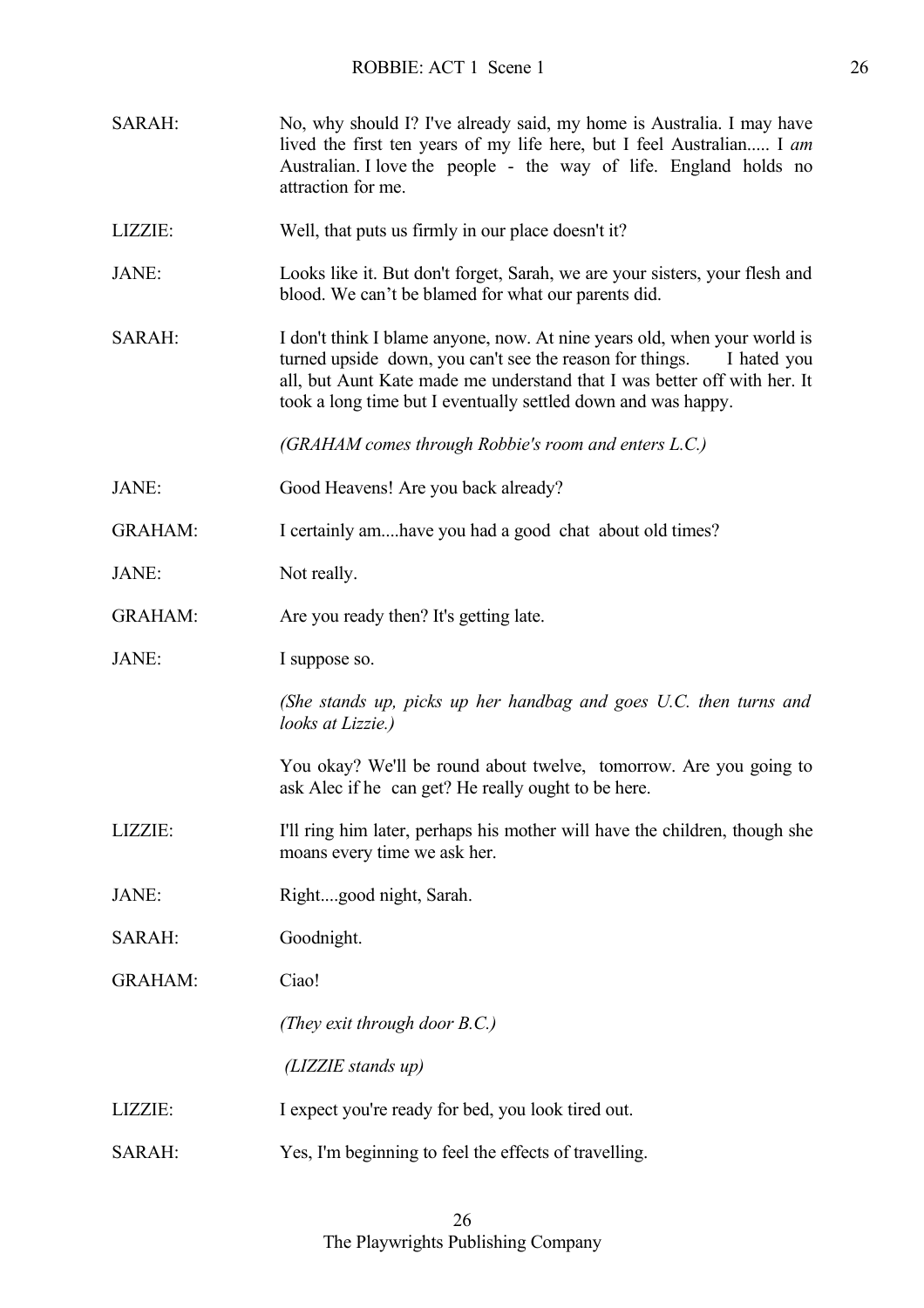- LIZZIE: I'll show you where everything is.
- SARAH: Before you do....will you tell me what happened?

*(LIZZIE sits down again)*

LIZZIE: Oh, I'm sorry, Sarah...I keep forgetting no-one's actually told you the details. *(She takes a deep breath)* Well, their flight was due to leave at six a.m. so I came over the night before. They'd booked a taxi for half past three, to take them to the airport.... We went to bed and got up at three o'clock. They had a drink and then the taxi came - I saw them off and went back to bed.....*(She pauses)* About half past nine I was getting Robbie dressed when Alec came...... I knew as soon as I saw his face something was wrong..... There'd been an accident, the police had found the passports with my name and address in them, in case of emergency - you know the kind of thing....

> *(She breaks off, gets up out of chair and moves U.R. She stares out of window for a moment her back to SARAH, then turns and walks slowly D.R. and sinks into armchair)*

> Apparently they were on one of the flyovers leading into Birmingham when the taxi went out of control..... it smashed through the barrier, hit the road below and burst into flames....the police told us they would have been dead before it set on fire............. they never even got to the airport...

SARAH: *(whispering)* I had no idea....how awful.

*(LIZZIE wipes her eyes)*

LIZZIE: We're still waiting to hear what caused the accident, but the police seem to think the driver must have had a heart attack and his foot jammed the accelerator.

*(SARAH shakes her head)*

- SARAH: And now you're left with all the responsibility.
- LIZZIE: The responsibility belongs to all three of us.
- SARAH: Yes.....
- LIZZIE: *(putting on a brave face)* Come on, time for bed. We've a busy day tomorrow.

*(They go U.C .and exit through door B.C.)*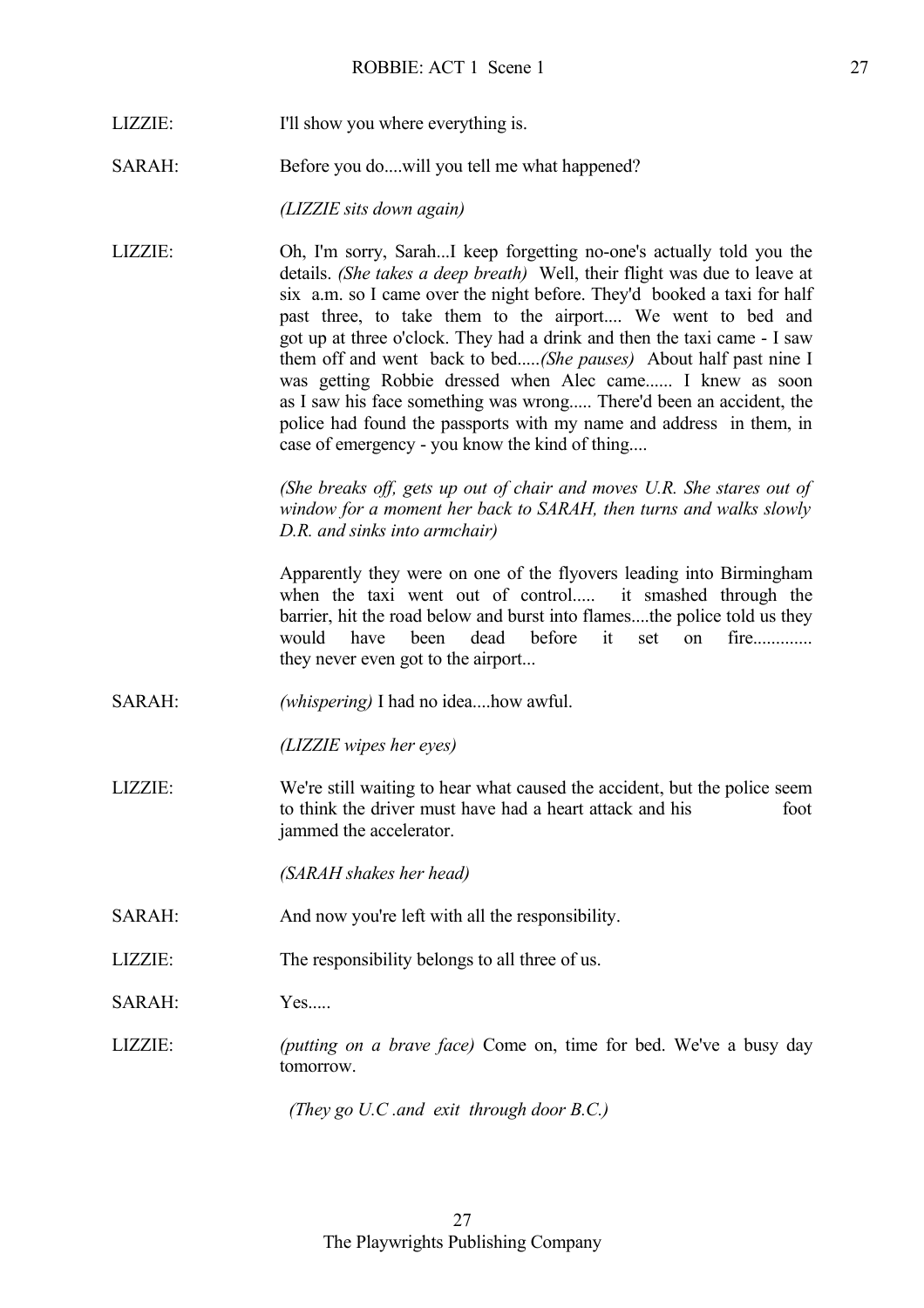**BLACKOUT**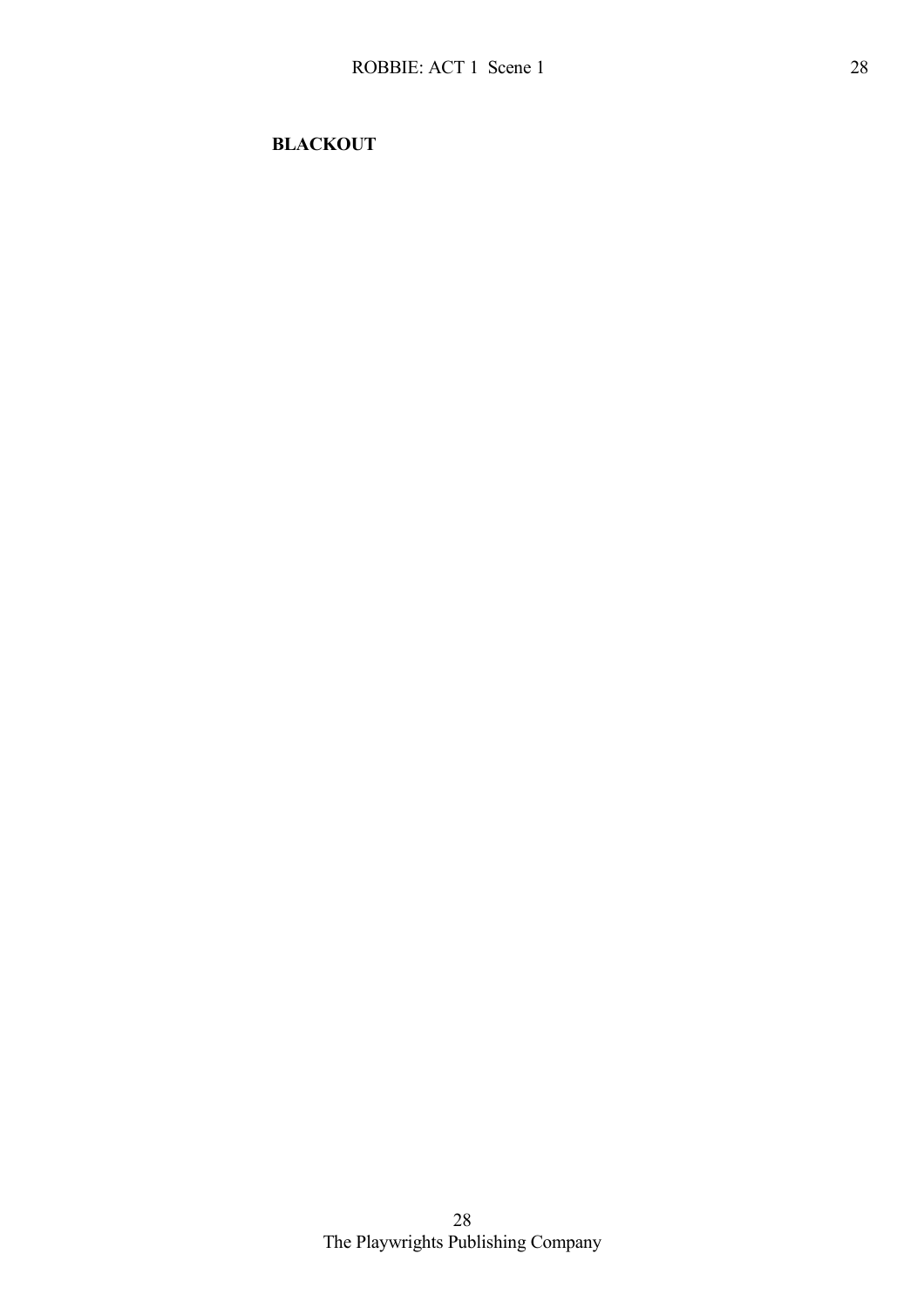## ACT 1 SCENE 3

## Next Morning

|         | (The lights come up on LIZZIE entering through door B.C. she<br>is wearing a dressing gown and slippers and carries a<br>newspaper. She goes R. into kitchen, comes out and bustles<br>about laying two places at the table, she goes back and forth,<br>brings in two cups<br>of coffee, toast etc. She goes U.C.<br>and leans through doorway $B.C.$ ) |
|---------|----------------------------------------------------------------------------------------------------------------------------------------------------------------------------------------------------------------------------------------------------------------------------------------------------------------------------------------------------------|
| LIZZIE: | (calls) Sarahare you awake? Breakfast!                                                                                                                                                                                                                                                                                                                   |
|         | (She comes D.C. and sits at table, helps herself to toast, butters<br><i>it, starts to eat. She opens paper.)</i>                                                                                                                                                                                                                                        |
|         | (SARAH enters B.C. prettily dishevelled, wearing a glamorous<br>housecoat.)                                                                                                                                                                                                                                                                              |
| SARAH:  | (yawns) Coffeelovely!                                                                                                                                                                                                                                                                                                                                    |
| LIZZIE: | I'm afraid we only run to instant.                                                                                                                                                                                                                                                                                                                       |
| SARAH:  | I don't mind, anything with caffeine in will do.                                                                                                                                                                                                                                                                                                         |
| LIZZIE: | If you want breakfast, there's toast or cereal. There's the toast,<br>the cereal's in the kitchen.                                                                                                                                                                                                                                                       |
|         | (SARAH sits at table)                                                                                                                                                                                                                                                                                                                                    |
| SARAH:  | No thanksI usually only have a piece of fresh fruit.                                                                                                                                                                                                                                                                                                     |
| LIZZIE: | There's some in the fridge.                                                                                                                                                                                                                                                                                                                              |
|         | (SARAH sips coffee)                                                                                                                                                                                                                                                                                                                                      |
| SARAH:  | This's fine, really.                                                                                                                                                                                                                                                                                                                                     |
|         | (They sit in silence for a few seconds. LIZZIE reads, SARAH<br>LIZZIE folds up newspaper and lays<br>just sits<br><i>it on table</i> )                                                                                                                                                                                                                   |
| LIZZIE: | I'll go and have my shower, then the bathroom'll be free for you.<br>(She looks at clock) Eight o'clockLynn will be bringing<br>Robbie back around nine - that gives me time to nip down to the<br>shops.                                                                                                                                                |
|         | (She moves U.C. and stops in doorway $B.C.$ )                                                                                                                                                                                                                                                                                                            |
|         | If you want anything                                                                                                                                                                                                                                                                                                                                     |
| SARAH:  | I'm okay for now, thanks.                                                                                                                                                                                                                                                                                                                                |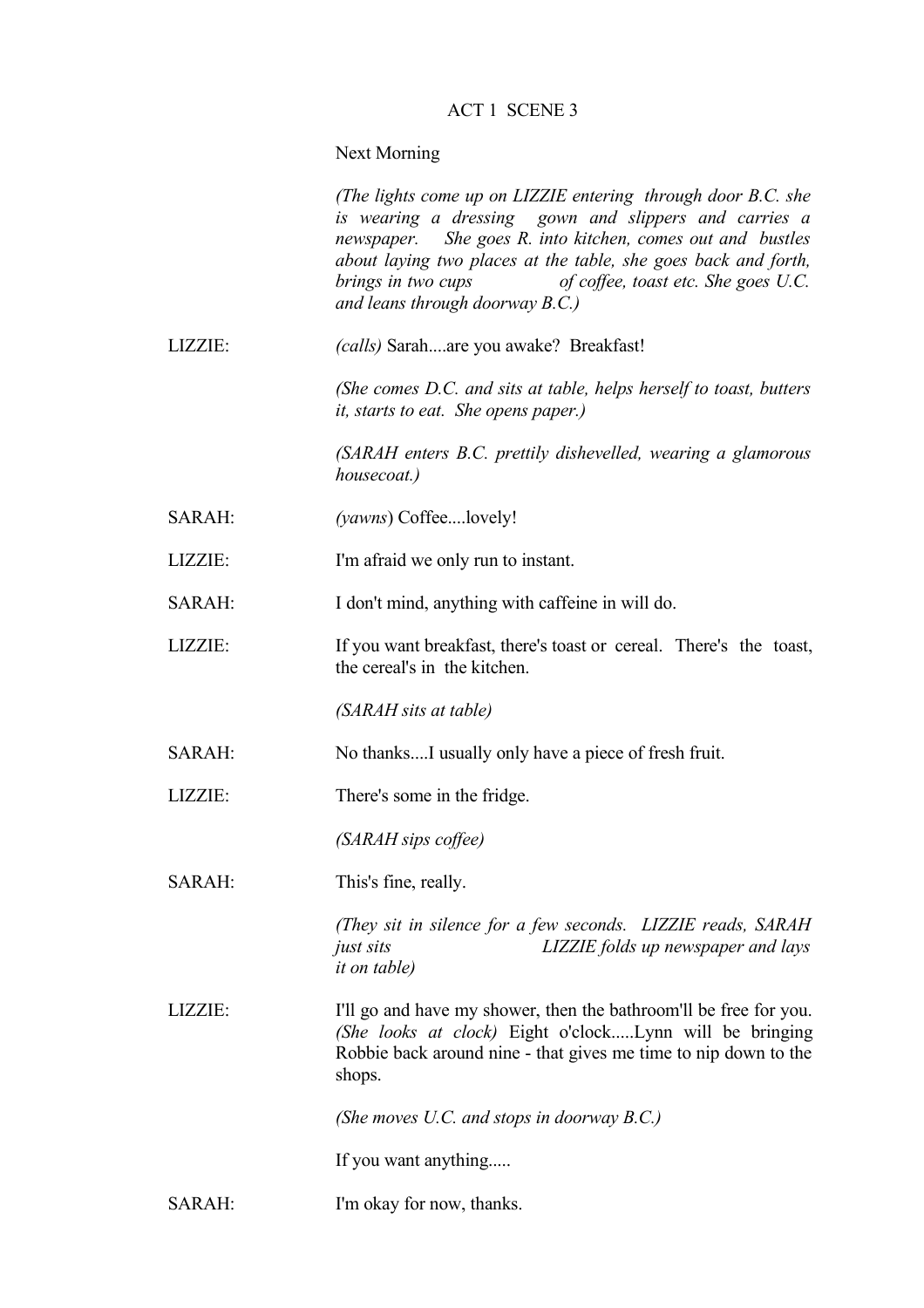*(LIZZIE exits through door B.C.)*

|               | (SARAH waits for a second then gets up. She prowls around the<br>room, quietly opening drawers and cupboards peering quickly<br>in then closing them. Picking up a photograph displayed on top<br>of the dresser she looks at it for a long time then replaces<br>it<br>carefully. She moves L. and stands at Robbie's doorway. She<br>leans into the room, stares for a few seconds, then with a<br>shudder she comes C. and sits back at table continues to drink<br>her coffee. She picks up the newspaper and flicks through it) |
|---------------|--------------------------------------------------------------------------------------------------------------------------------------------------------------------------------------------------------------------------------------------------------------------------------------------------------------------------------------------------------------------------------------------------------------------------------------------------------------------------------------------------------------------------------------|
|               | (The telephone rings)                                                                                                                                                                                                                                                                                                                                                                                                                                                                                                                |
|               | (SARAH is startled, she looks around the room for it. She stands<br>up, undecided whether to answer it. Finally she walks U.C. to<br>dresser $L$ and picks it up)                                                                                                                                                                                                                                                                                                                                                                    |
| <b>SARAH:</b> | Hello? No - it's Sarah. Noshe's in the shower, shall I get<br>her for you? I seeyes, I'll tell herBye                                                                                                                                                                                                                                                                                                                                                                                                                                |
|               | (She comes back D.C. and sits at table)                                                                                                                                                                                                                                                                                                                                                                                                                                                                                              |
|               | (LIZZIE enters through door B.C. She is wearing a skirt and<br>shoulder bag hangs from her arm. She comes<br>blouse, a<br>D.C. and puts a bunch of keys on the table, goes back U.C. and<br>through door B.C. to come back a second later carrying a<br>jacket. She puts this on, smoothes her hair with her fingers and<br>comes $D.L.$ )                                                                                                                                                                                           |
| LIZZIE:       | Did I hear the phone?                                                                                                                                                                                                                                                                                                                                                                                                                                                                                                                |
| SARAH:        | Oh, yesit was Alec? He'll be over about midday. He'd got a<br>call to make, if you want him he can be reached at the branch<br>office.                                                                                                                                                                                                                                                                                                                                                                                               |
| LIZZIE:       | Oh that's fine. He must have got his mother to come over. I'll<br>ring her when I get back - see if the kids are all right.<br>Nowsure there's nothing you want?                                                                                                                                                                                                                                                                                                                                                                     |
|               | (SARAH shakes her head)                                                                                                                                                                                                                                                                                                                                                                                                                                                                                                              |
|               | Right, I'll be off then. I shouldn't be longer than half an hour.                                                                                                                                                                                                                                                                                                                                                                                                                                                                    |
|               | (LIZZIE picks up keys and exits through door L.C.)                                                                                                                                                                                                                                                                                                                                                                                                                                                                                   |
|               | (SARAH sits reading the paper for a few seconds then she gets<br><i>up, and crosses to R.)</i>                                                                                                                                                                                                                                                                                                                                                                                                                                       |
|               | (She stands looking out of the window, deep in thought)                                                                                                                                                                                                                                                                                                                                                                                                                                                                              |
|               | (off stage a door slams)                                                                                                                                                                                                                                                                                                                                                                                                                                                                                                             |
|               | 30                                                                                                                                                                                                                                                                                                                                                                                                                                                                                                                                   |

The Playwrights Publishing Company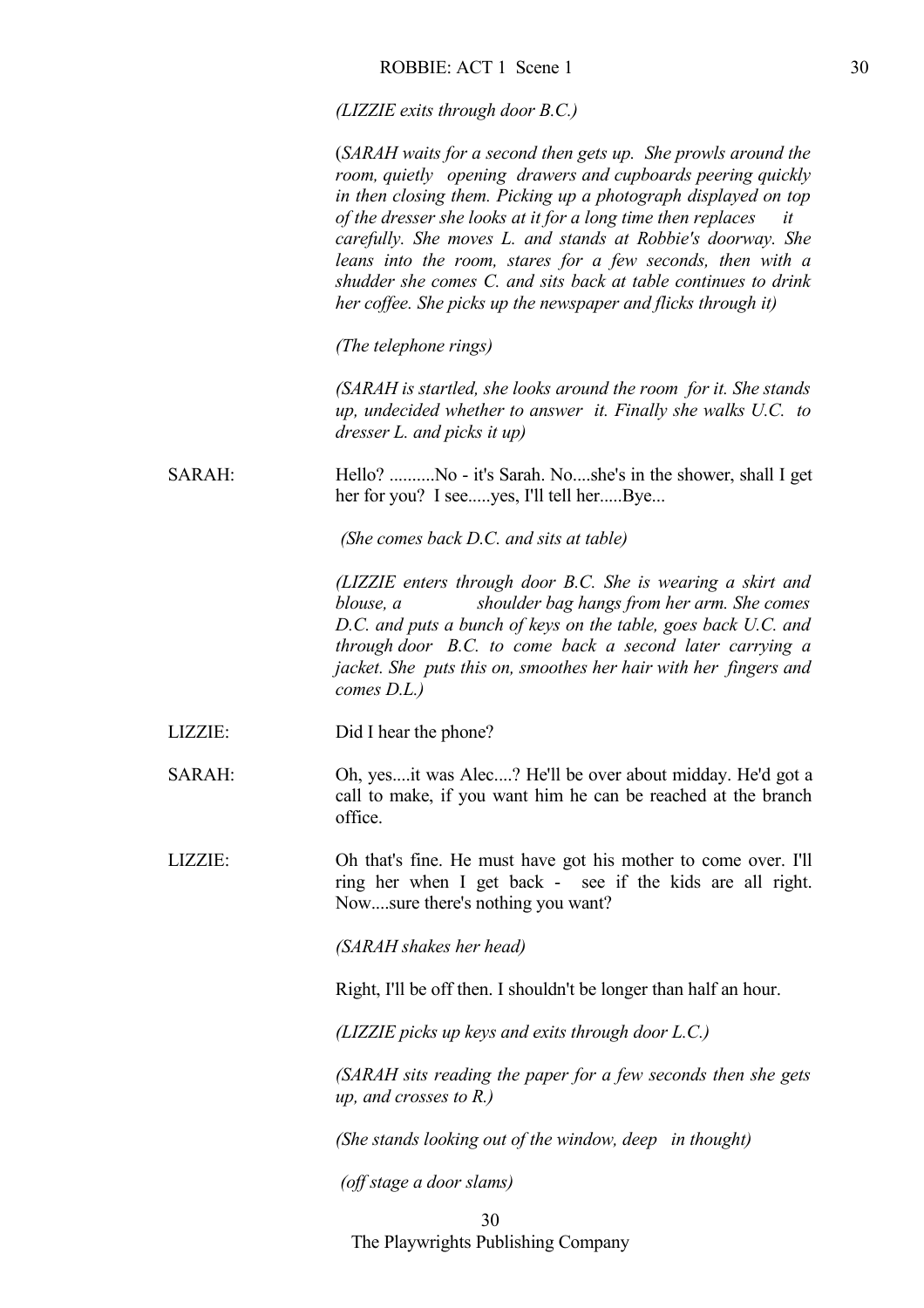*(SARAH jumps and looks round, nervously)*

MRS ROBSON: *(off stage)* It's only me.....I caught the early bus..... couldn't sleep last night...so I thought... might as well get meself up and get  $on...$ 

> *(She stops in doorway L.C. She wears an outdoor coat and carries a shopping bag)* Oh.....where's Lizzie?

SARAH: She's just gone to the shops.

*(MRS ROBSON comes into room)*

- MRS ROBSON: She's out early, I don't suppose she slept much, either she'll have bin worryin' her head off about that poor boy.....You'll be Sarah.
- SARAH: Yes.
- MRS ROBSON: Yes.....I can see it now, you've a look of your mother about you, now you've grown up.

*(MRS ROBSON comes C. below table)*

- SARAH: Have I?
- MRS ROBSON: Oh yes.....she were a real beauty too, when she were younger not that she lost her looks when she got older. No.... it were having that poor boy that aged her - made her old before her time.....you home for good, then?

*(SARAH stares at her in bewilderment)*

Well? what are you gawping at?

SARAH: Gawping?

MRS ROBSON: Aye....you're standing there looking proper gob smacked. You don't remember me - do you?

> *(She puts her bag down, takes off her coat goes U.C. through B.C. doorway and hangs it in hall. She comes back D.R. and stands in archway)*

 *(SARAH shakes her head)*

- SARAH: No...no I don't, should I?
- MRS ROBSON: Well, bless y'soul. Fancy not remembering me. My word....I remember you....like it were yesterday.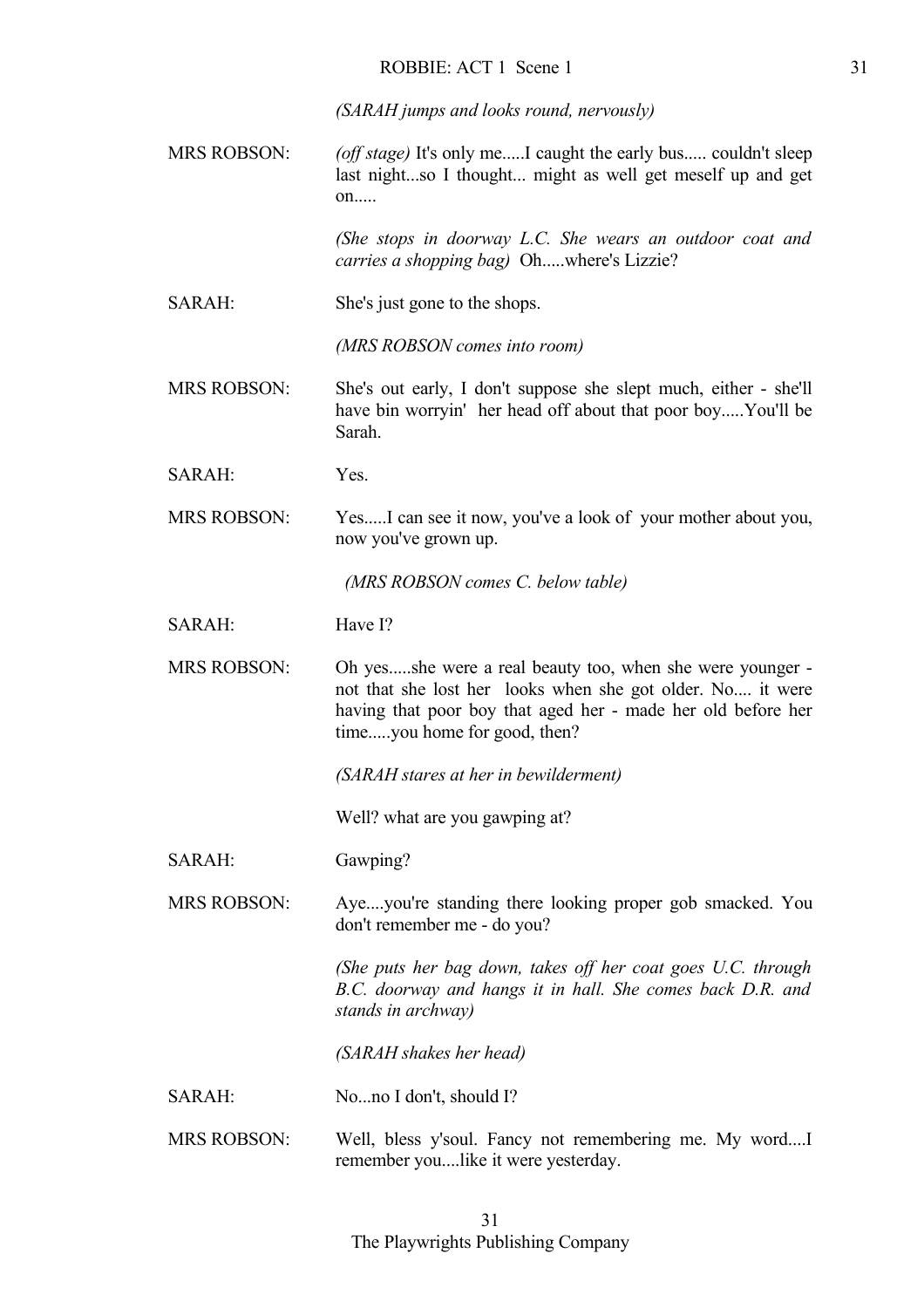| SARAH:             | ROBBIE: ACT 1 Scene 1<br>I'm sorryit's been a long time.                                                                                                                                                                                                                                                                                                                                         |
|--------------------|--------------------------------------------------------------------------------------------------------------------------------------------------------------------------------------------------------------------------------------------------------------------------------------------------------------------------------------------------------------------------------------------------|
| <b>MRS ROBSON:</b> | And not a day went by but what your mum didn't regret letting<br>you go with your aunty.                                                                                                                                                                                                                                                                                                         |
| SARAH:             | Did she?                                                                                                                                                                                                                                                                                                                                                                                         |
| <b>MRS ROBSON:</b> | Oh aye                                                                                                                                                                                                                                                                                                                                                                                           |
| SARAH:             | I didn't know.                                                                                                                                                                                                                                                                                                                                                                                   |
|                    | (MRS ROBSON goes into kitchen)                                                                                                                                                                                                                                                                                                                                                                   |
| <b>MRS ROBSON:</b> | I'll have to brew up before I start                                                                                                                                                                                                                                                                                                                                                              |
|                    | (after a few seconds she comes out and stands in archway)                                                                                                                                                                                                                                                                                                                                        |
|                    | yes, you were t'apple of their eye. Broke their hearts when<br>you went so far away, things were never t'same. Course they had<br>that poor boy to care forbut it were a poor exchange                                                                                                                                                                                                           |
| SARAH:             | I was always under the impression they were glad to see the back<br>of me.                                                                                                                                                                                                                                                                                                                       |
| <b>MRS ROBSON:</b> | Never! Where did you go and get an idea like that from?                                                                                                                                                                                                                                                                                                                                          |
|                    | (She goes into kitchen and comes out with a mug and teapot goes<br>L. to table, places it in the centre, goes U.R. and gets a tin of<br>biscuits out of cupboard. She comes D.C. to table, sits L. and<br><i>pours tea</i> )                                                                                                                                                                     |
|                    | (She opens tin, helps herself to a biscuit)                                                                                                                                                                                                                                                                                                                                                      |
|                    | Nothey were that torn apartbut when your Aunt Kate said<br>she'd tek you back with her, it seemed best at t'time. You'd been<br>a real varmint since that poor boy was born they couldn't cope<br>with you.                                                                                                                                                                                      |
| SARAH:             | (smiles) I remember always being in trouble.                                                                                                                                                                                                                                                                                                                                                     |
| <b>MRS ROBSON:</b> | Trouble? You were a right little devil and no mistakestill by<br>t'look of you, you seem to have come t'no harm.                                                                                                                                                                                                                                                                                 |
| SARAH:             | So, where do you fit into all this?                                                                                                                                                                                                                                                                                                                                                              |
| <b>MRS ROBSON:</b> | Where do I fit in? Well, bless y'soul, I don't know where they'd<br>'ave been without me - nobody else wanted to know(She sips<br>her tea)<br>We moved in next door - to where you used to live - now let's<br>seeit'd be when my Frank retired - a few months before she<br>that poor boy. She needed looking after - she<br>had<br>weren't a well woman. I spent more time round at your house |

32

The Playwrights Publishing Company 32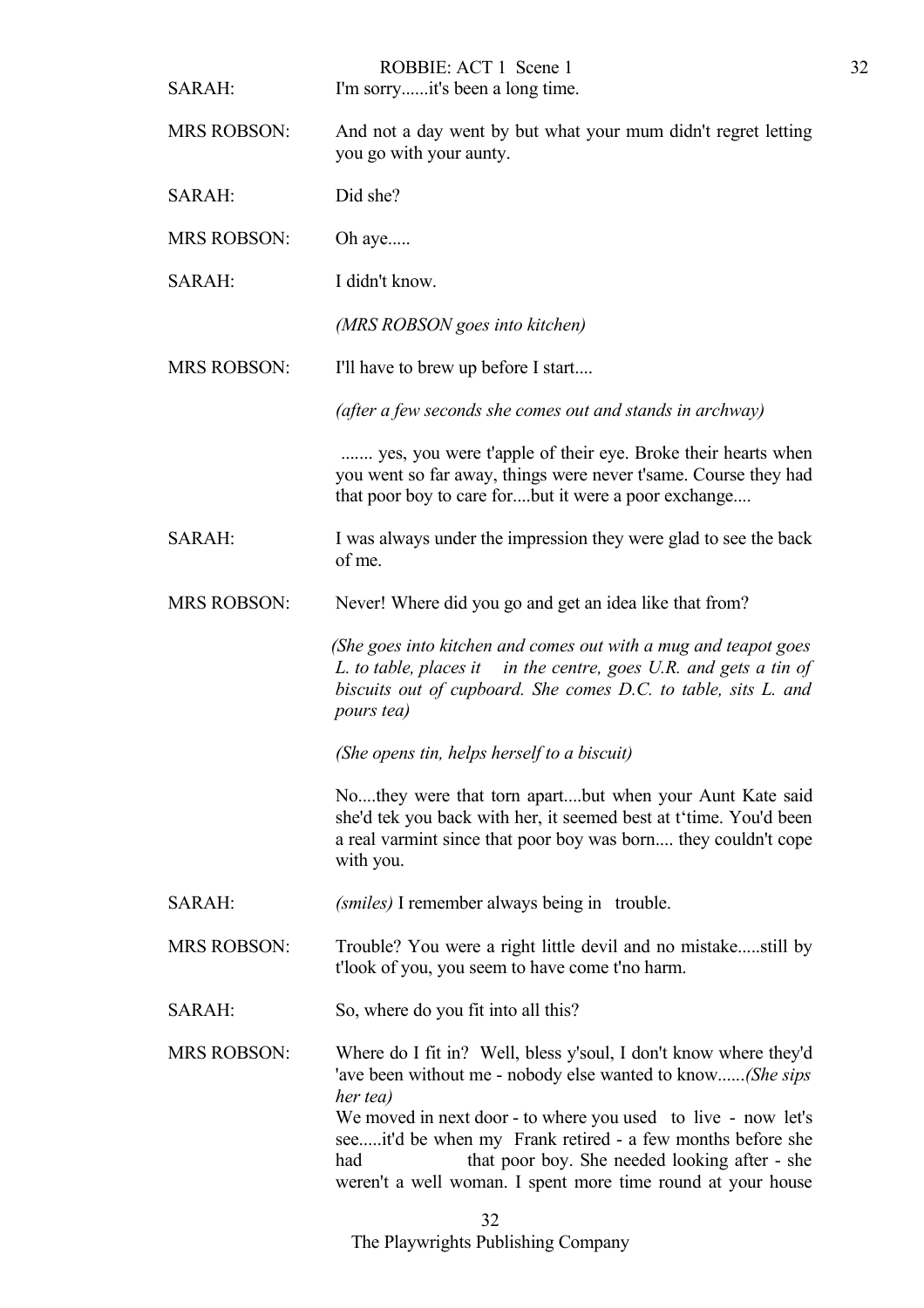than I did at me own. *(She dunks her biscuit into her tea) 'C*ourse you'd be at school...and I always made meself scarce before your dad came home.... I'm not one to intrude. After that poor boy was born I used to go in and do a bit of cleaning like - help out. They needed somebody at hand.......

 *(She takes a quick gulp of tea)* .......course if they'd have been mine I'd 'ave fetched one of your sisters back from that there college, to help out....but your mum wouldn't hear of it....and there y'see, I've bin helpin' out ever since.

- SARAH: *(bemused)* I wish I could remember, but I can't seem to recall much about that time at all. Just very hazy memories.
- MRS ROBSON: It's called wilful amnesia that is...when you forget summmat you don't want to remember.
- SARAH: *(smiles)* Really?
- MRS ROBSON: 'Course it's understandable in your case. You had all the limelight taken off you when that poor boy was born. By 'eck....you were a little madam. I used to say, 'what she needs is a good smacking' but y'poor mum wouldn't raise a finger to you.....Now y'Dad, well.....he were a different matter - he'd 'ave peppered your backside.....
- SARAH: I remember him shouting at me he always seemed to be shouting.
- MRS ROBSON: Yes....he had a temper on him when he chose, though he were a good man....*(She fumbles in her pocket, takes out a man's hanky and blows her nose)* I can't believe the pair of them won't come walking through that door any minute....
- SARAH: Don't cry.....
- MRS ROBSON: *(sharply)* I'm not....I've done all me crying. *(She stands up)* Well, I can't sit here for ever....are you going round like that all day? Lynn'll be bringing that poor boy back in a minute, you don't want to be seen in y'nightclothes.
- SARAH: Er...no....I'll go and have a shower.

*(SARAH exits quickly through door B.C.)*

 *(MRS ROBSON goes into kitchen and comes back with a wooden box, she takes out a duster and polish. Vigorously, she starts to spray and dust)*

MRS ROBSON: Looks as though a puff of wind'd blow her away... shouldn't think she'll be much use round here.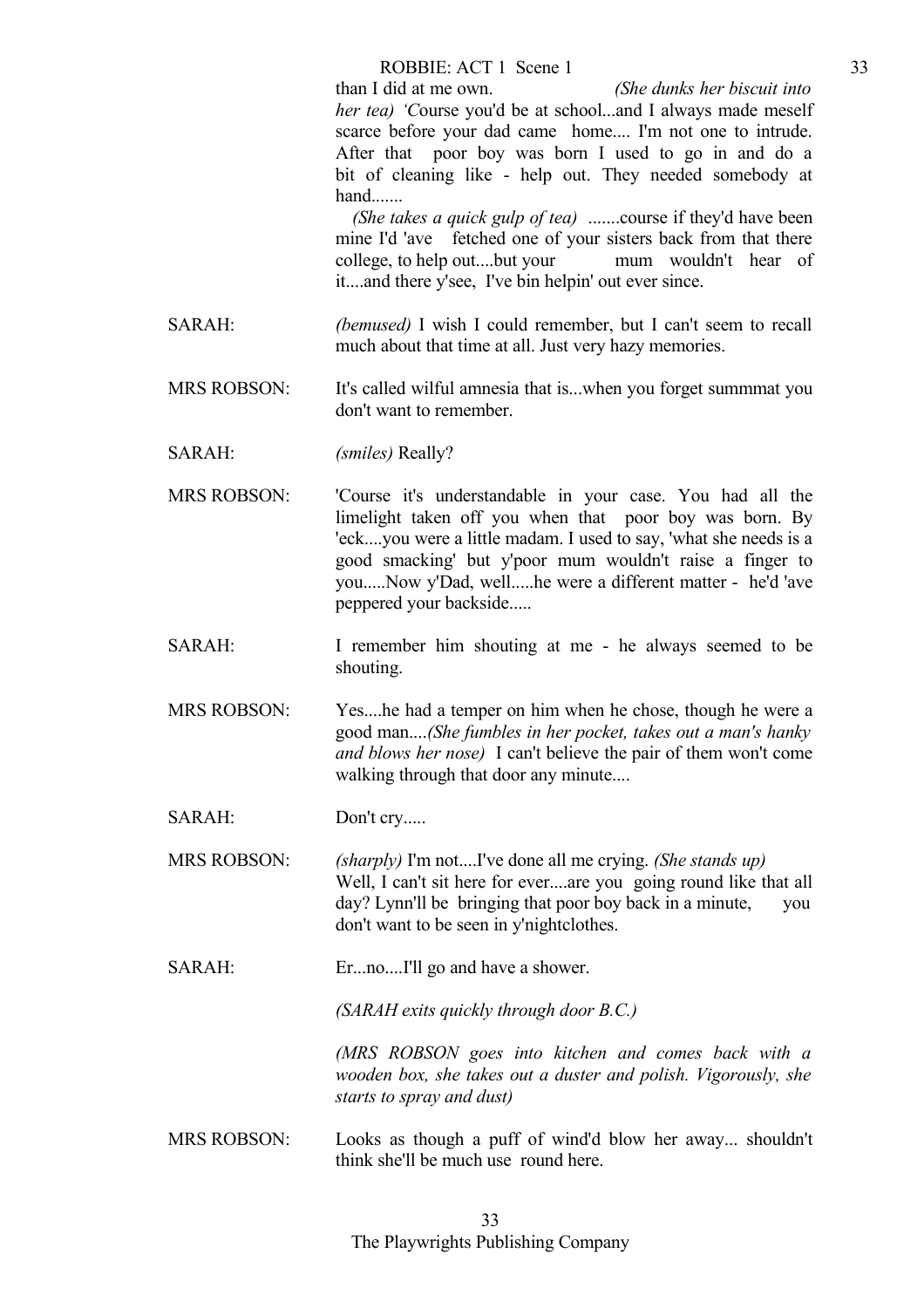|                    | ROBBIE: ACT 1 Scene 1<br>(off stage a door opens. There is the sound of a wheelchair being<br>brought in)                                                                                                                                                                 |
|--------------------|---------------------------------------------------------------------------------------------------------------------------------------------------------------------------------------------------------------------------------------------------------------------------|
| LYNN:              | (off Stage) Lizzie? We're back                                                                                                                                                                                                                                            |
|                    | (LYNN MORTIMER appears at Robbie's door, she is a very<br>capable looking woman of thirty four, sensibly dressed. She<br>looks around for Lizzie)                                                                                                                         |
|                    | Ohhello Mrs Robson, is Lizzie around?                                                                                                                                                                                                                                     |
| <b>MRS ROBSON:</b> | She's down at shops by all accounts. <i>(lowers her voice)</i><br>She's<br>having a shower at the minute.<br>here                                                                                                                                                         |
| LYNN:              | What's she like?                                                                                                                                                                                                                                                          |
| <b>MRS ROBSON:</b> | Very prettylike her mum. But delicate like.                                                                                                                                                                                                                               |
| LYNN:              | Ohbefore I forget, Robbie seems a little bit chestybut he's<br>had all his usual treatments                                                                                                                                                                               |
|                    | (She comes D.L. and stands below table)                                                                                                                                                                                                                                   |
|                    | Having that extension onto his room's made all the difference,<br>hasn't it? It's a lot easier bringing the chair in that way. I used to<br>dread getting it up those front steps.                                                                                        |
| <b>MRS ROBSON:</b> | Aye, it saves me going right the way round an' all. Was he any<br>trouble?                                                                                                                                                                                                |
| LYNN:              | Funny you should ask thatnot trouble exactly, but he keeps<br>making that noise.                                                                                                                                                                                          |
| <b>MRS ROBSON:</b> | Oh dear! You've not had a lot of sleep then.                                                                                                                                                                                                                              |
| LYNN:              | Well, it was only for one night. I don't mind, it gave Lizzie a rest<br>- she's had more than enough to cope with. Is there any tea<br>1n<br>that pot? I could do with a drink. With<br>getting the kids off<br>to school and seeing to<br>Robbie, I haven't<br>had time. |
| <b>MRS ROBSON:</b> | I'll get another cup.                                                                                                                                                                                                                                                     |
|                    | (She goes R. to kitchen and comes out with another cup and<br>saucer, brings it to table and pours out tea, she passes it to<br>Lynn)                                                                                                                                     |
|                    |                                                                                                                                                                                                                                                                           |

34

He seems to be quiet now.

*(LYNN still standing, sips tea)*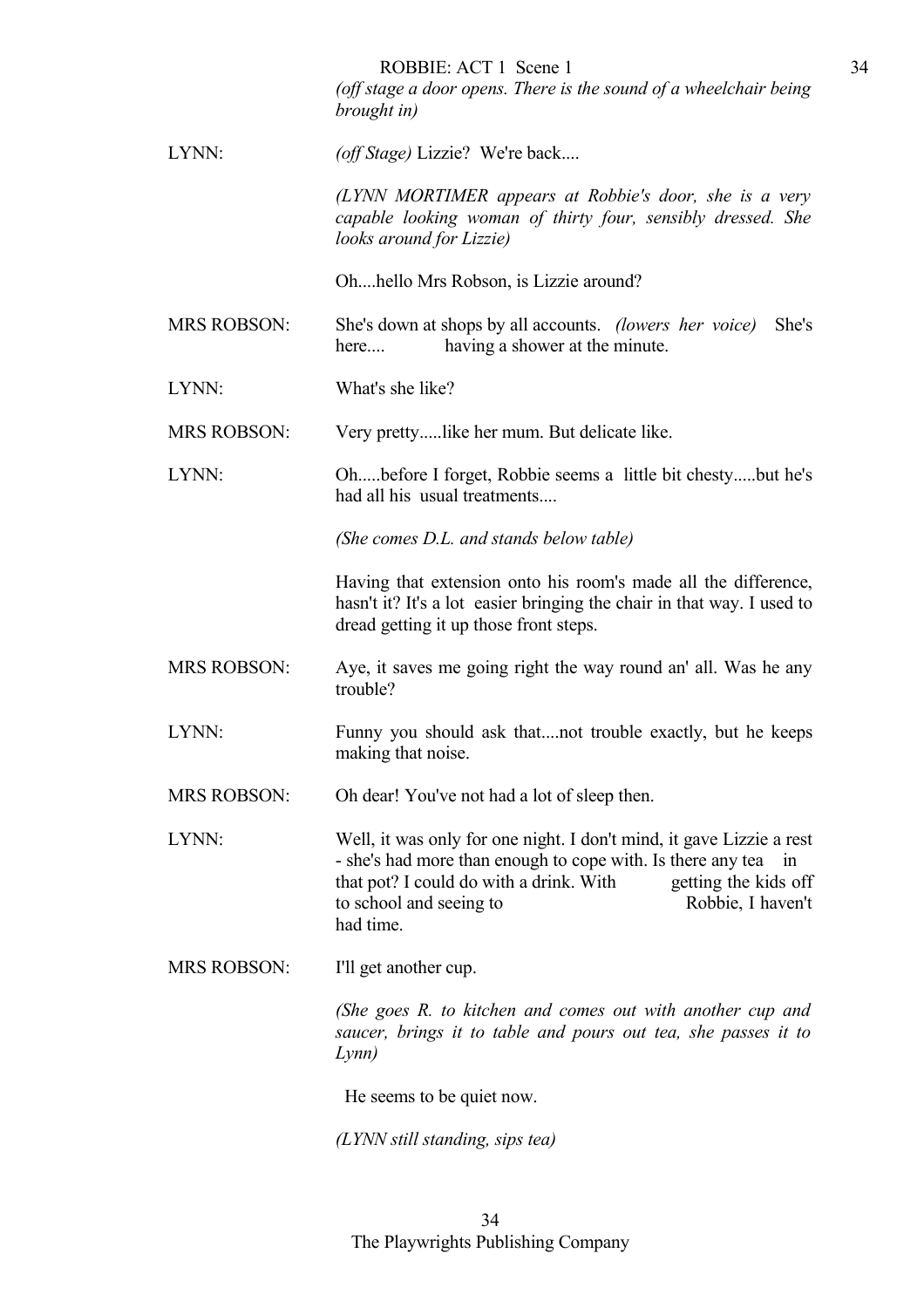| LYNN:              | ROBBIE: ACT 1 Scene 1<br>Thanksit's the car ride, it always sends him offdo you<br>know I think he's lost some weight. The straps on the car seat<br>seemed a bit loose. |
|--------------------|--------------------------------------------------------------------------------------------------------------------------------------------------------------------------|
| <b>MRS ROBSON:</b> | AyeI thought that - yesterday, happen he's fretting a bit. Are<br>you staying until she comes in?                                                                        |
|                    | (She sits at table again)                                                                                                                                                |
| LYNN:              | I may as wellI'd like to meet her. I'll just go and see if he's all<br>right.                                                                                            |
|                    | (Lynn goes U.L. into Robbie's room)                                                                                                                                      |
|                    | (SARAH enters through door B.C.)                                                                                                                                         |
|                    | (She wears a very attractive pink silk suit. Her hair and makeup<br>are perfect. She looks around)                                                                       |
| SARAH:             | Has Lizzie come back?                                                                                                                                                    |
| <b>MRS ROBSON:</b> | Nothat's Lynn, she looks after that poor boy sometimes. She's<br>brought him backgo and see himthey're in there. (She<br>points to $L.C.$ )                              |
| SARAH:             | <i>(looks frightened)</i> NoI'll wait.                                                                                                                                   |
| <b>MRS ROBSON:</b> | He won't hurt you, you know.                                                                                                                                             |
| SARAH:             | It isn't thatI just don't feel like seeing him yet, that's all!                                                                                                          |
| <b>MRS ROBSON:</b> | You'll have to get used to him, if you're going to be any help.                                                                                                          |
|                    | (SARAH comes down D.R. and sits in armchair. She picks up a<br>magazine, ignoring Mrs Robson)                                                                            |
|                    | $(LYNN)$ comes back in)                                                                                                                                                  |
| LYNN:              | Hello, you must be SarahI'm Lynn.                                                                                                                                        |
| SARAH:             | Hello Lynn, pleased to meet you.                                                                                                                                         |
| LYNN:              | I'm sorry you've had to come home at such a dreadful time.                                                                                                               |
| SARAH:             | Yesthank you.                                                                                                                                                            |
| LYNN:              | Lizzie's been marvellous, coping with everything.                                                                                                                        |
| SARAH:             | Yesso I understand.                                                                                                                                                      |
|                    | $(LYNN$ puts cup down on table)                                                                                                                                          |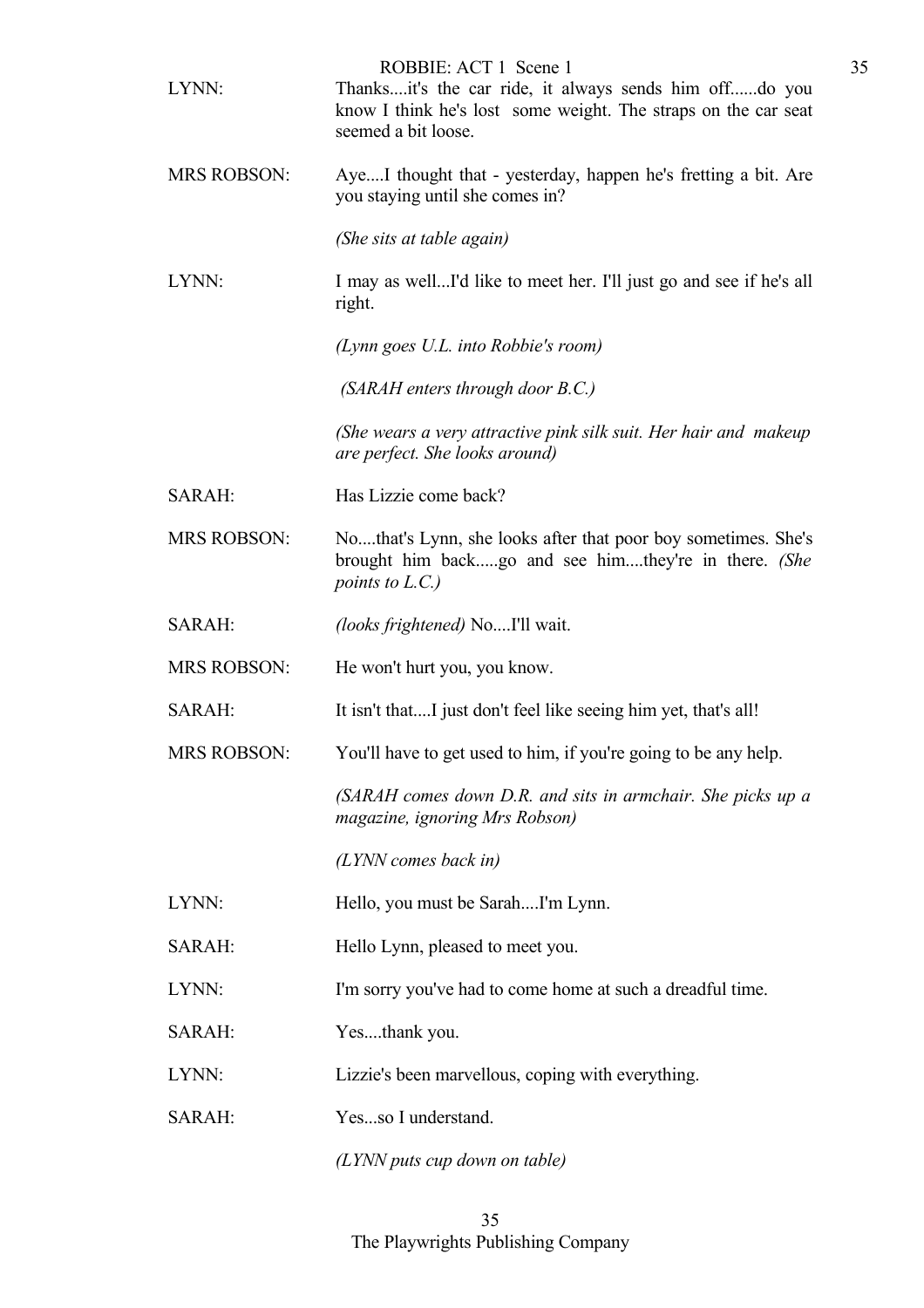| LYNN:              | ROBBIE: ACT 1 Scene 1<br>Well, I'd better go Tell Lizzie about his chest, won't you, Mrs<br>Robson? I'll catch up with her later.                                                                                                                                                                                                                                                                                                                                                                                                                                                                          |
|--------------------|------------------------------------------------------------------------------------------------------------------------------------------------------------------------------------------------------------------------------------------------------------------------------------------------------------------------------------------------------------------------------------------------------------------------------------------------------------------------------------------------------------------------------------------------------------------------------------------------------------|
|                    | (She exits through door $L.C.$ )                                                                                                                                                                                                                                                                                                                                                                                                                                                                                                                                                                           |
| <b>MRS ROBSON:</b> | <i>(calls after Lynn)</i> Aye, I will take care now (then to Sarah)<br>She's a real brick, that one. Five children of her own, she's got,<br>and always ready to lend an'and with that boy. She was the only<br>one your mum would trust with him outside the family - except<br>me - that goes without saying. Yesshe's a real treasure, and<br>she's not got an'usband y'knowhe ran off with some dolly<br>daydream two or three years back but does she complain?<br>No! You never hear her say a bad word against him, a real<br>Christian she is, and she has a such a struggle to make ends<br>meet. |
| SARAH:             | Really?                                                                                                                                                                                                                                                                                                                                                                                                                                                                                                                                                                                                    |
|                    | (off stage an outer door shuts)                                                                                                                                                                                                                                                                                                                                                                                                                                                                                                                                                                            |
| LIZZIE:            | (off stage) Hello, poppet. Don't you look posh be a good boy<br>now and I'll be back in a minute.                                                                                                                                                                                                                                                                                                                                                                                                                                                                                                          |
|                    | (LIZZIE enters through door L.C. carrying box of groceries.)                                                                                                                                                                                                                                                                                                                                                                                                                                                                                                                                               |
|                    | Quick, let me put this down, it's heavy!                                                                                                                                                                                                                                                                                                                                                                                                                                                                                                                                                                   |
|                    | (She comes C. nearly dropping the box on table Massaging her<br>shoulders she looks at Sarah)                                                                                                                                                                                                                                                                                                                                                                                                                                                                                                              |
|                    | You look rather smart.                                                                                                                                                                                                                                                                                                                                                                                                                                                                                                                                                                                     |
| SARAH:             | Not knowing what your plans are, I didn't know what to wear.                                                                                                                                                                                                                                                                                                                                                                                                                                                                                                                                               |
| LIZZIE:            | Oh, that's finealthough you might have been more comfortable<br>in jeans and a sweater. I did wonder whether you'd want to go up<br>to the cemetery before the others come.                                                                                                                                                                                                                                                                                                                                                                                                                                |
| SARAH:             | ErI hadn't thought.                                                                                                                                                                                                                                                                                                                                                                                                                                                                                                                                                                                        |
| LIZZIE:            | Well, do you or don't you? There were some beautiful wreathes<br>and flowers. It might help, you know.                                                                                                                                                                                                                                                                                                                                                                                                                                                                                                     |
| <b>SARAH:</b>      | Would you come with me?                                                                                                                                                                                                                                                                                                                                                                                                                                                                                                                                                                                    |
| LIZZIE:            | Of course! You'll watch Robbie, won't you, Mrs R?                                                                                                                                                                                                                                                                                                                                                                                                                                                                                                                                                          |
| <b>MRS ROBSON:</b> | That's what I'm here for. <i>(to Sarah)</i> You go and put something<br>more sensible on, my girl - it blows right through you, up there.                                                                                                                                                                                                                                                                                                                                                                                                                                                                  |
| SARAH:             | (smiles) If you say so.                                                                                                                                                                                                                                                                                                                                                                                                                                                                                                                                                                                    |

36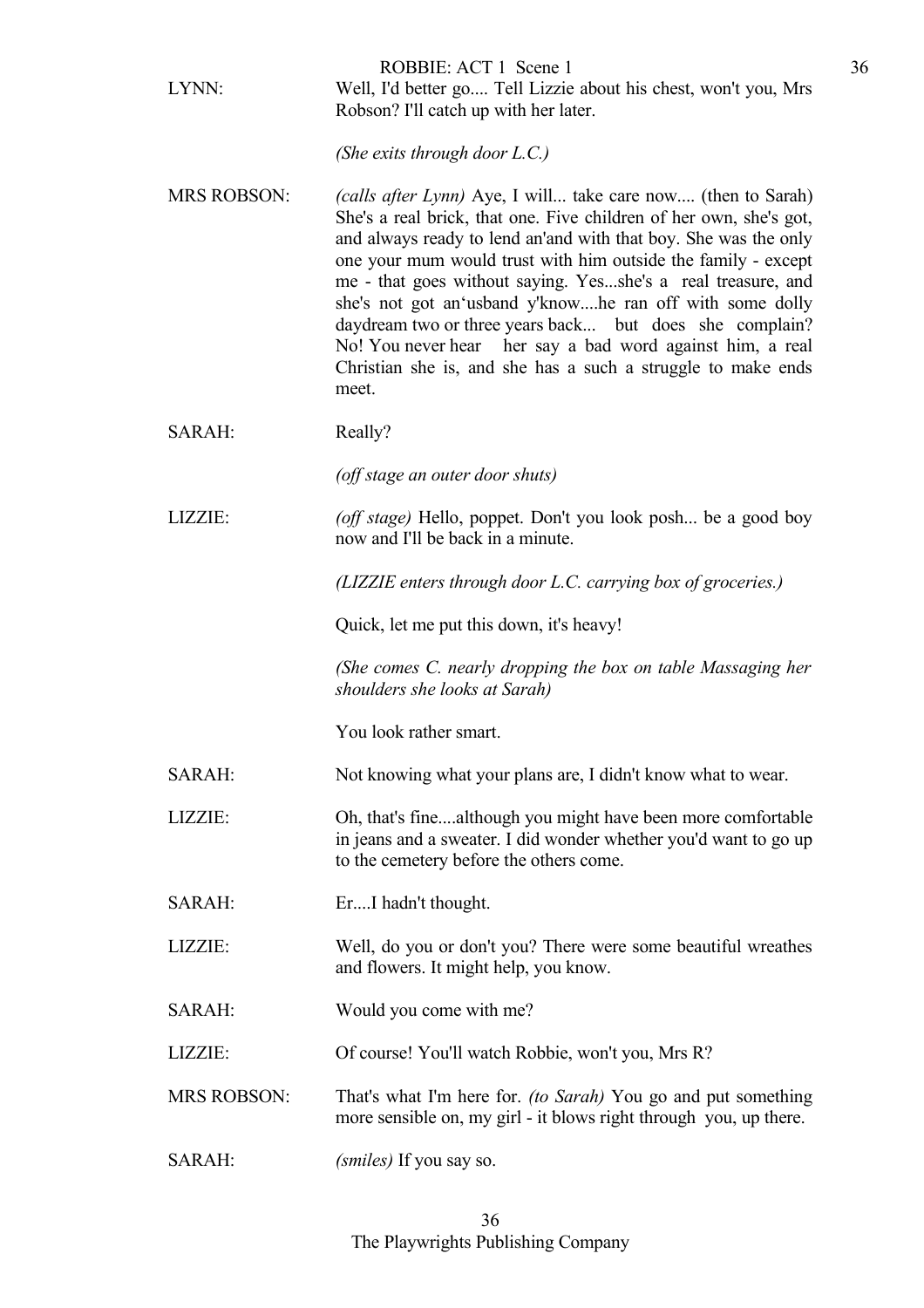## ROBBIE: ACT 1 Scene 1 *(SARAH goes U.C. and exits through door B.C.)*

| <b>MRS ROBSON:</b> | I can't see that she's going to be much use to you.                                                                                                              |
|--------------------|------------------------------------------------------------------------------------------------------------------------------------------------------------------|
|                    | (LIZZIE picks up box and goes into kitchen)                                                                                                                      |
| LIZZIE:            | Give her a chance, she must be feeling very strange.                                                                                                             |
| <b>MRS ROBSON:</b> | <i>(raises her voice)</i> She wouldn't go in and see that poor boy.                                                                                              |
|                    | (LIZZIE comes out of kitchen and stand R.)                                                                                                                       |
| LIZZIE:            | There's plenty of time for that. We mustn't push her, Mrs R.<br>Now, leave her aloneokay?                                                                        |
| <b>MRS ROBSON:</b> | You're too soft you are, always was. She ought to be made to see<br>where her duty lies. You and Jane have got your own families to<br>look after.               |
| LIZZIE:            | We'll work something out. You haven't said anything to her,<br>have you?                                                                                         |
| <b>MRS ROBSON:</b> | Me? She's only been out the bathroom two minutes before you<br>came in.                                                                                          |
| LIZZIE:            | Well, remember what I've said. I don't want her upsetting.                                                                                                       |
| <b>MRS ROBSON:</b> | Bah! I'll go and do that poor boy's room.                                                                                                                        |
|                    |                                                                                                                                                                  |
|                    | (She crams her polish and duster into her box and goes to L.C.<br>then turns at doorway to face Lizzie)                                                          |
|                    | Just think on, Lizzie just think on!                                                                                                                             |
|                    | (She goes into Robbie's room)                                                                                                                                    |
|                    | (SARAH enters door B.C. she is now dressed in designer jeans<br>and sweatshirt, she carries a leather jacket over her arm and a<br>silk head square in her hand) |
| LIZZIE:            | Ready? Right, we've got plenty of time before the others come -<br>OhI'll just ask Mrs R something.                                                              |
|                    | (She goes L. to doorway L.C. and leans into room.)                                                                                                               |
|                    | Mrs R? Will you do a few fresh sandwiches? There's plenty of<br>bits from yesterday, you can put those out as well. You're an<br>angel                           |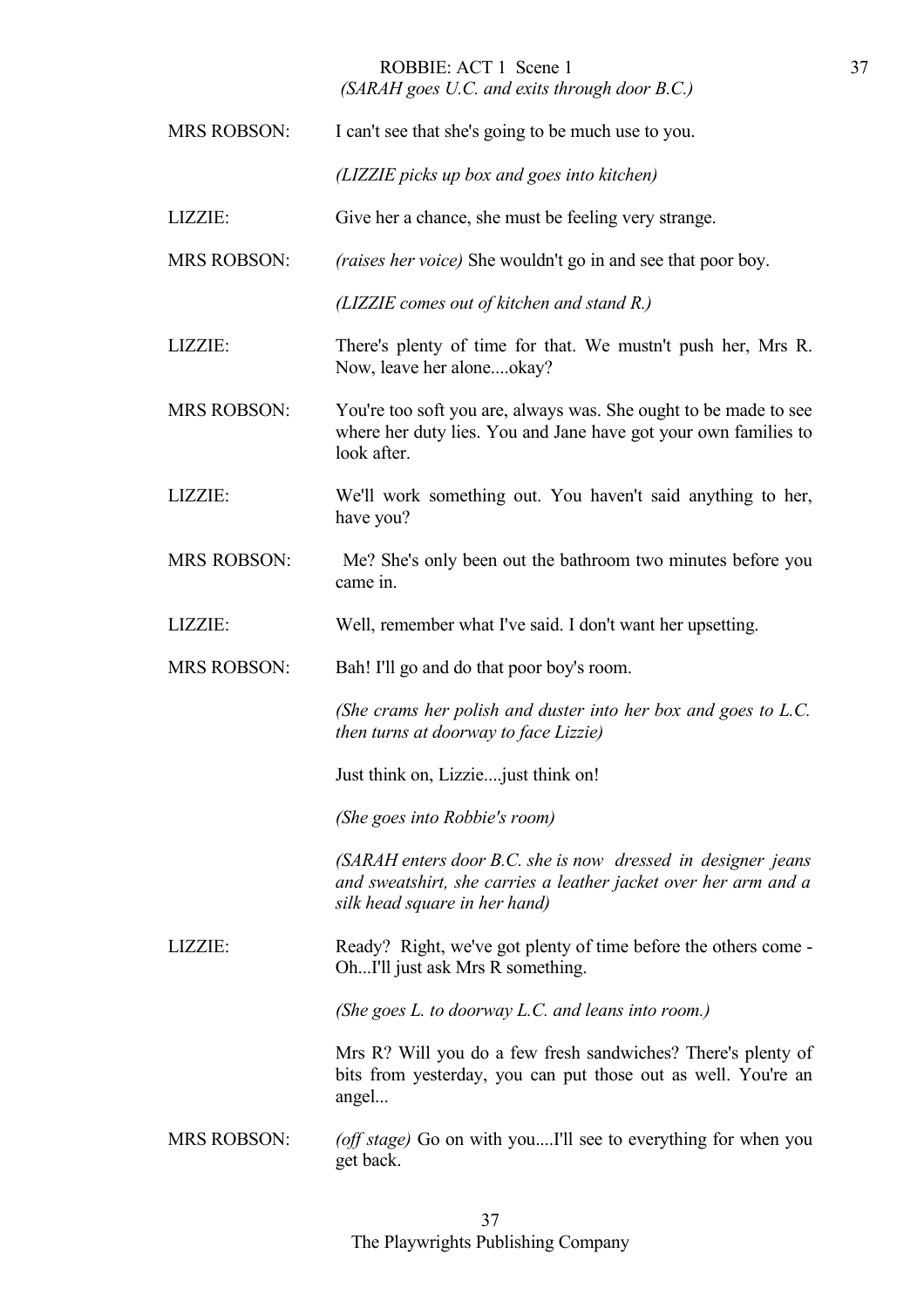## ROBBIE: ACT 1 Scene 1 *(LIZZIE comes U.L. to doorway B.C.)*

LIZZIE: She's got a heart of gold....I don't know what we'd do without her.

*(THEY exit through door B.C.)*

 *(MRS ROBSON comes out of Robbie's room and stands L.C. shaking her head)*

 *(A wailing noise comes from behind her. It goes on and on.....as we)*

#### **BLACKOUT**

#### ACT 1 SCENE 4

The same day - Afternoon

*(As the lights come up: JANE sits right of table, LIZZIE left of table, SARAH D.R. in armchair, is idly thumbing through a magazine. GRAHAM stands R. by kitchen window looking angry. MRS ROBSON is sitting in a chair placed by doorway L.C. she is knitting. On the table are glasses and a couple of half empty wine bottles and the remnants of a snack lunch)* 

GRAHAM: *(impatiently)* How long is Alec going to be, Lizzie?

LIZZIE: I don't know, do I? He said he'd be here by one. He must have got held up on the motorway.

*(GRAHAM paces up and down)*

- GRAHAM: I've cancelled an important meeting to be here, the least he could do is make the effort to arrive on time.
- JANE: Oh darling, don't be so grumpy, it's not Lizzie's fault.
- LIZZIE: *(defensive)* He's had a lot of time off work since the accident, you know, while I've stayed here. Someone had to look after my children, we can't afford to send them to boarding school.
- JANE: There's no need to be so touchy! Graham didn't mean anything, did you darling? We appreciate you've put your own family on hold whilst you've looked after things here. But you're so capable, I couldn't possibly cope like you do.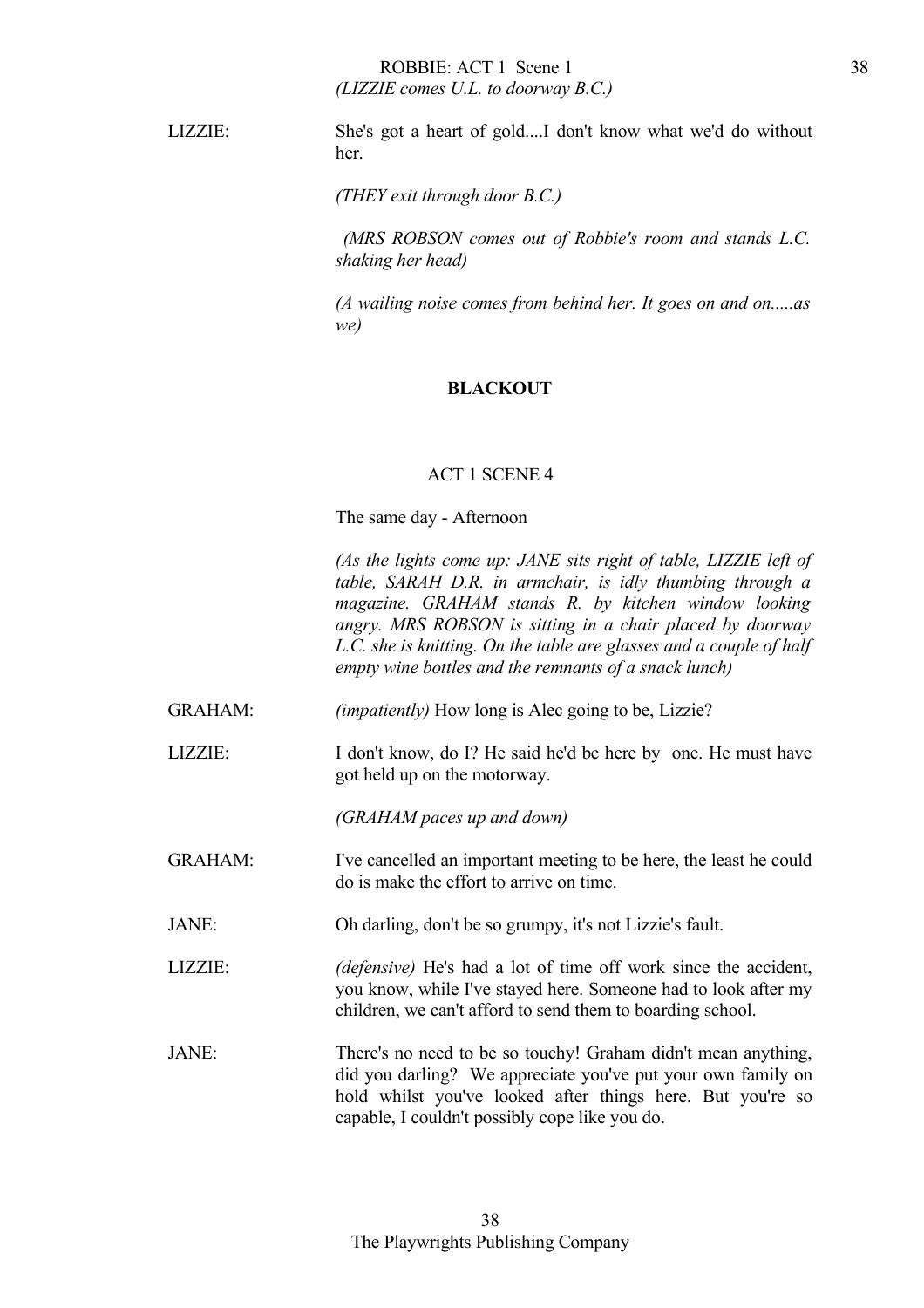| LIZZIE:            | ROBBIE: ACT 1 Scene 1<br>Only because you don't want to. It's not as if you haven't plenty<br>of time, children away for most of the year - I don't know how<br>you do occupy yourself.                                                                  |
|--------------------|----------------------------------------------------------------------------------------------------------------------------------------------------------------------------------------------------------------------------------------------------------|
| JANE:              | I'm very busy with my committees - it isn't that I don't want to<br>help. I'm just not cut out for that kind of caring. I've done what I<br>can.                                                                                                         |
| <b>MRS ROBSON:</b> | Don't you two get falling out now.                                                                                                                                                                                                                       |
| JANE:              | She can be so unfair sometimes. Just because our children go to<br>private schools. She doesn't realise the sacrifices we make so<br>that we can send them there.                                                                                        |
| LIZZIE:            | Sacrifices!                                                                                                                                                                                                                                              |
| JANE:              | Yes!                                                                                                                                                                                                                                                     |
| SARAH:             | Is this going to turn into some kind of family feud?                                                                                                                                                                                                     |
| JANE:              | Oh you'll soon learn that our Lizzie isn't all sweetness and light,<br>are you sister dear?                                                                                                                                                              |
|                    | $(LIZZIE$ gets up and goes $U.L$ .)                                                                                                                                                                                                                      |
| LIZZIE:            | That's right. I'll just go and look at Robbie.                                                                                                                                                                                                           |
|                    | (MRS ROBSON puts knitting down)                                                                                                                                                                                                                          |
| <b>MRS ROBSON:</b> | I'll see to him.                                                                                                                                                                                                                                         |
| LIZZIE:            | No, it's all right, you carry on with your knitting.                                                                                                                                                                                                     |
|                    | (She goes through into Robbie's room and can be heard talking)                                                                                                                                                                                           |
| SARAH:             | Why does she talk to him all the time?                                                                                                                                                                                                                   |
| JANE:              | She always has done - swears he understands her.                                                                                                                                                                                                         |
| SARAH:             | But he can't, can he?                                                                                                                                                                                                                                    |
| JANE:              | I've no idea whether he can or can't. But who am I to disillusion<br>her?                                                                                                                                                                                |
|                    | (off stage an outer door slams. ALEC JONES enters through<br>door B.C. He is a big, handsome, athletic type aged 40. He<br>wears a cravat, sports jacket and trousers - a real ladies' man.<br>He has an attractive Welsh accent. He comes quickly D.C.) |
| ALEC:              | God! I'm sorry, some crazy fool decided to come the wrong way<br>up a dual carriageway it was chaos I tell you, chaos!                                                                                                                                   |